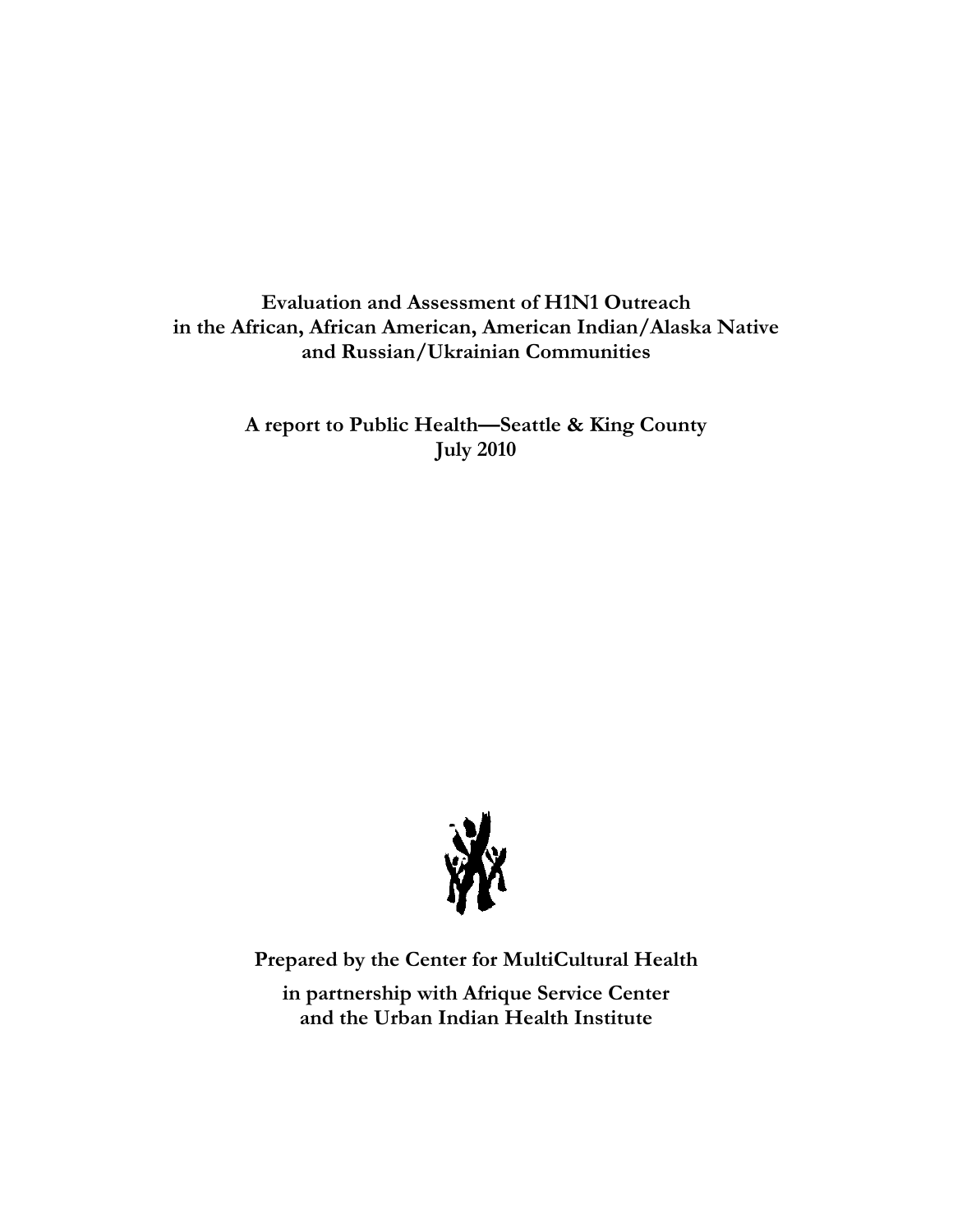# **Table of Contents**

| 1.                                                                 |
|--------------------------------------------------------------------|
| 2.                                                                 |
| 3.                                                                 |
|                                                                    |
|                                                                    |
|                                                                    |
| 4.                                                                 |
|                                                                    |
|                                                                    |
|                                                                    |
|                                                                    |
|                                                                    |
|                                                                    |
|                                                                    |
|                                                                    |
| Appendix B: Key informant interview protocol—community leaders  46 |
| Appendix C: Focus group survey—community members 53                |
| Appendix D: Focus group protocol—community members 59              |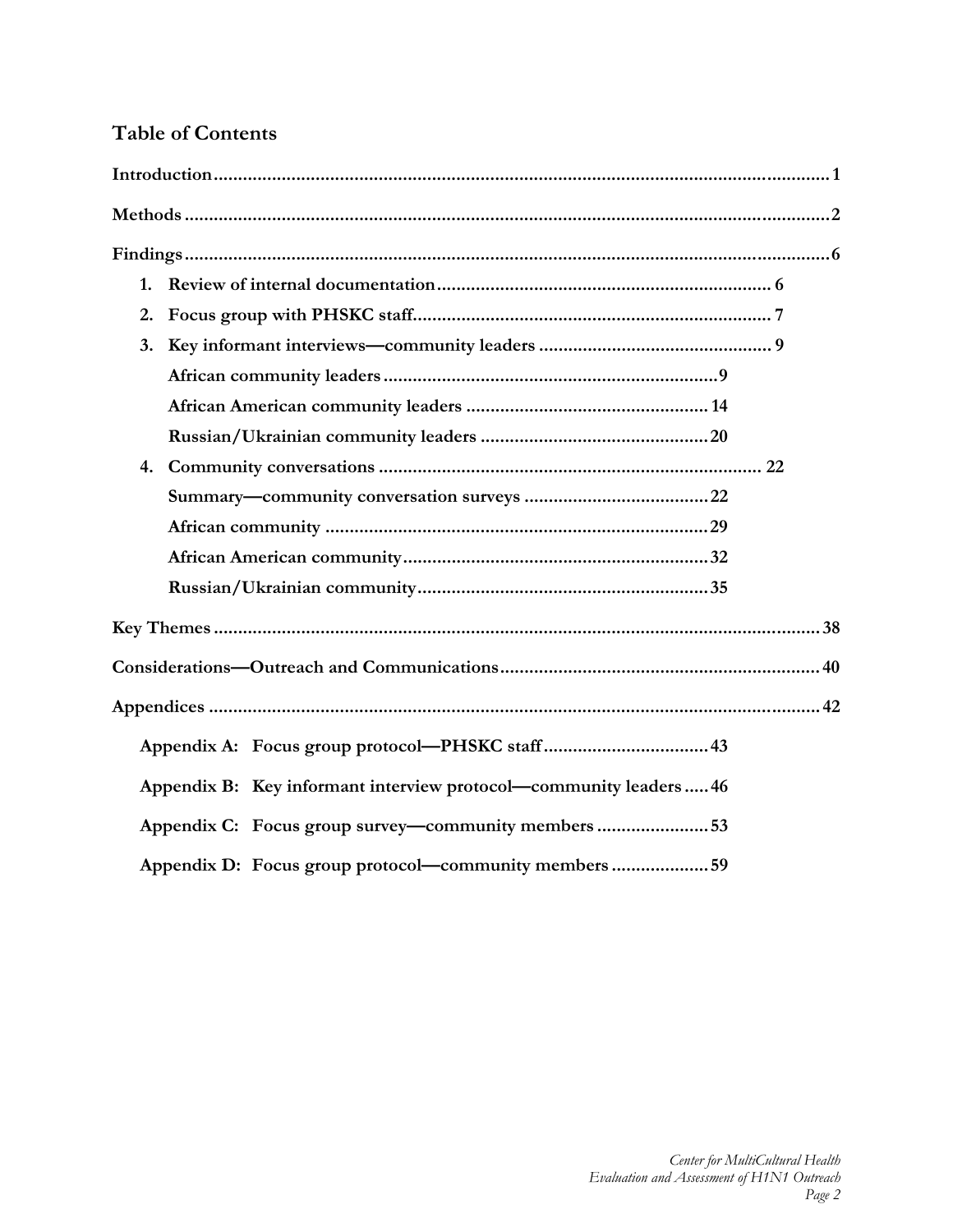# **Introduction**

From April – July 2010, the Center for MultiCultural Health (CMCH) and its community partners—Afrique Service Center and the Urban Indian Health Institute—conducted an evaluation and assessment of H1N1 outreach in the African, African American, American Indian/Alaska Native, and Russian/Ukrainian communities in King County. As outlined in Public Health—Seattle & King County's (PHSKC's) request for proposals, the purpose of the evaluation and assessment was to assist PHSKC in assessing the effectiveness of outreach strategies used by PHSKC during the 2009 H1N1 influenza response; how communication currently works within culturally specific communities; and special considerations for successful communication in an emergency.

CMCH used a four-step process for the project: 1) review of internal documentation regarding communication and outreach to African, African American, American Indian/Alaska Native, and Russian/Ukrainian communities during the 2009 H1N1 influenza response; 2) focus group with PHSKC staff regarding the 2009 H1N1 influenza response in the African American community; 3) key informant interviews with community leaders from the African, African American, and Russian/Ukrainian communities; and 4) "community conversations"/focus groups with Africans, African Americans, and Russians/Ukrainians, particularly those at highest risk for H1N1. CMCH contracted with the Urban Indian Health Institute (UIHI) to conduct key informant interviews with community leaders from the American Indian/Alaska Native communities and community conversations/focus groups with American Indians/Alaska Natives. UIHI is submitting findings in a separate report to PHSKC.

*Through the evaluation and assessment, CMCH proposed to answer the following questions*:

- What did community leaders hear about H1N1, both personally and in their respective communities?
- What did community members hear about H1N1, and what action(s) did they take in response to the information they received?
- What do community members know about H1N1, and what was their experience with the H1N1 vaccine?
- Where and how do community members get information about health-related issues?
- Where do community members go for information and/or services on urgent health issues such as H1N1, and what are barriers to accessing these community resources?
- How do cultural beliefs and practices influence knowledge, attitudes and beliefs about urgent health issues such as H1N1?
- What types of messages about urgent health issues are most important for community members?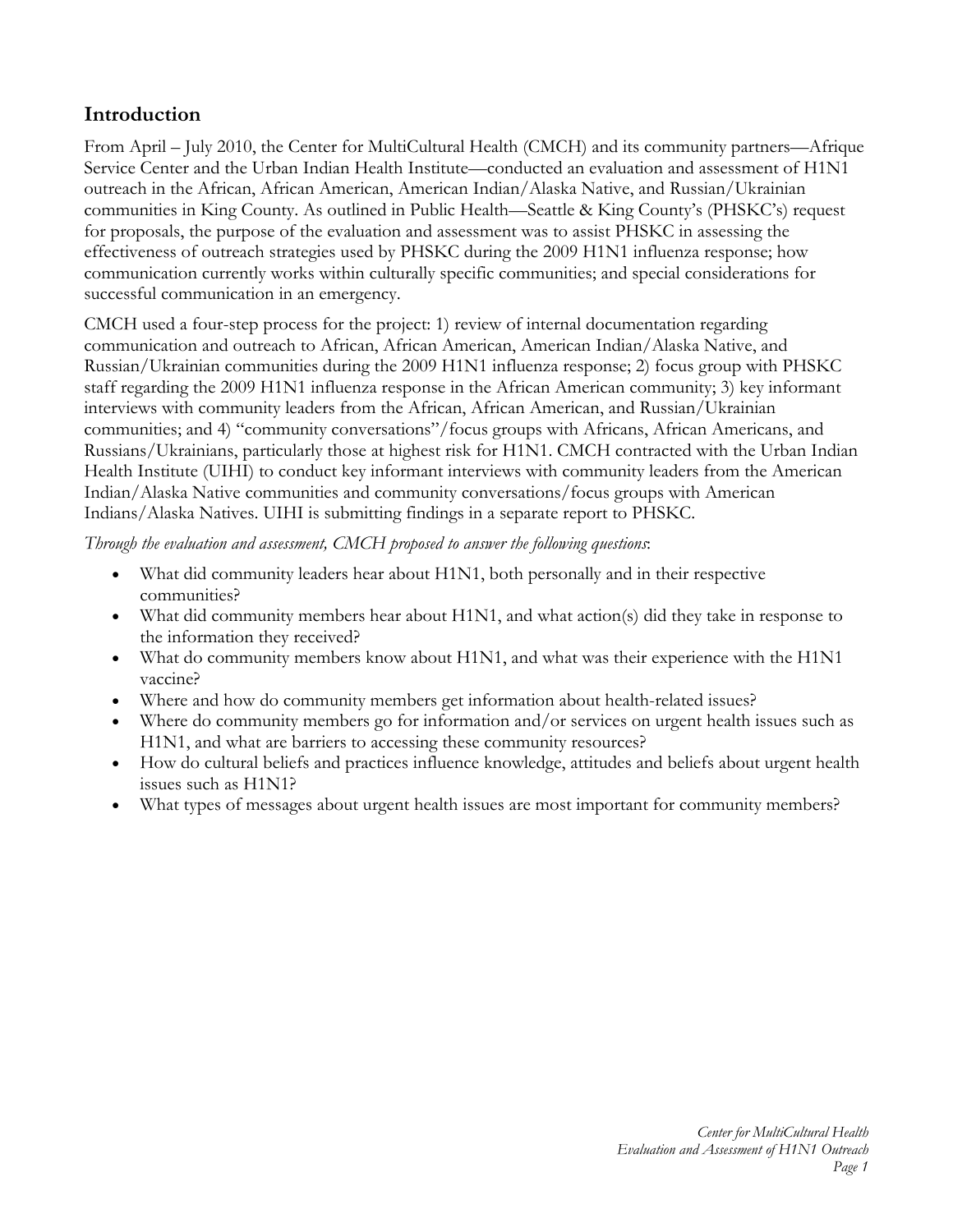# **Methods**

# **1. Review of internal documentation**

As outlined on its website, PHSKC formed a Vulnerable Populations Action Team (VPAT) to "coordinate countywide preparedness efforts with a wide variety of community partners." One of VPAT's activities was to create a Community Communications Network (CCN) to improve PHSKC's ability to reach out to communities that may not access traditional communication channels. The CCN currently includes more than 200 community partners including representatives from the African, African American, American Indian/Alaska Native, and Russian-speaking communities.

During the 2009 H1N1 influenza response, VPAT sent e-mail communications to the CCN. *CMCH completed a review of the following communications provided by Ms. Robin Pfohman, VPAT Program Manager*:

- E-mail communication dated October 20, 2009 (including "H1N1 PH Ctr Vax" in English and "H1N1 Vaccine Facts" in English, Chinese and Spanish) requesting the CCN's support in notifying clients and community members about the H1N1 vaccine
- E-mail communication dated October 23, 2009 announcing that Public Health H1N1 vaccination clinics for the uninsured would suspend operations
- E-mail communication dated November 2, 2009 informing the CCN that there was still a short supply of H1N1 vaccine and that PHSKC would be working with pharmacies to provide vaccines to people at high risk for H1N1
- E-mail communication dated November 6, 2009 (including "What Your Clients Need to Know Before They Go To A Pharmacy" in English) informing the CCN that participating pharmacies would be distributing vaccine to participating pharmacies during the week of November 9, 2009
- E-mail communication dated November 16, 2009 updating the CCN about vaccine availability
- E-mail communication dated November 18, 2009 (including "Looking for H1N1 (swine) flu vaccine in King County?" in English) updating the CCN about additional distribution of vaccine through participating pharmacies
- E-mail communication dated December 20, 2009 (including the "Public Health H1N1 Vaccination" flyer in English) notifying the CCN that the flyer and other educational materials were available in multiple languages on PHSKC's website
- E-mail communication dated December 15, 2009 (including the "FREE Swine Flu Vaccinations" flyer) notifying the CCN that free H1N1 vaccinations would be offered to qualified individuals by PHSKC, HealthPoint and Sea Mar Community Health Centers
- E-mail communication dated January 20, 2010 (including another version of the "FREE Swine Flu Vaccinations" flyer) notifying the CCN that free H1N1 vaccinations would be offered to qualified individuals by PHSKC and HealthPoint; that the "Concerned about H1N1 (swine) flu vaccination for yourself or your child?" was available in an additional eight languages; and that the Flu Hotline\* was transitioning to recorded messages in English and Spanish only

In addition, CMCH reviewed PHSKC's "H1N1 influenza (swine flu)" webpage, http://www.kingcounty.gov/healthservices/health/preparedness/pandemicflu/swineflu.aspx, and the "Vulnerable Populations Action Team" webpage, http://www.kingcounty.gov/healthservices/health/preparedness/VPAT.aspx, including corresponding subpages.

<sup>\*</sup>PHSKC established a toll-free Flu Hotline for King County residents. Callers could hear information in English and Spanish 24 hours a day. Individuals with limited English proficiency and TTY Relay users could receive information in their home language via interpreter/via TTY during normal business hours (Monday through Friday from 9 a.m. to 5 p.m.).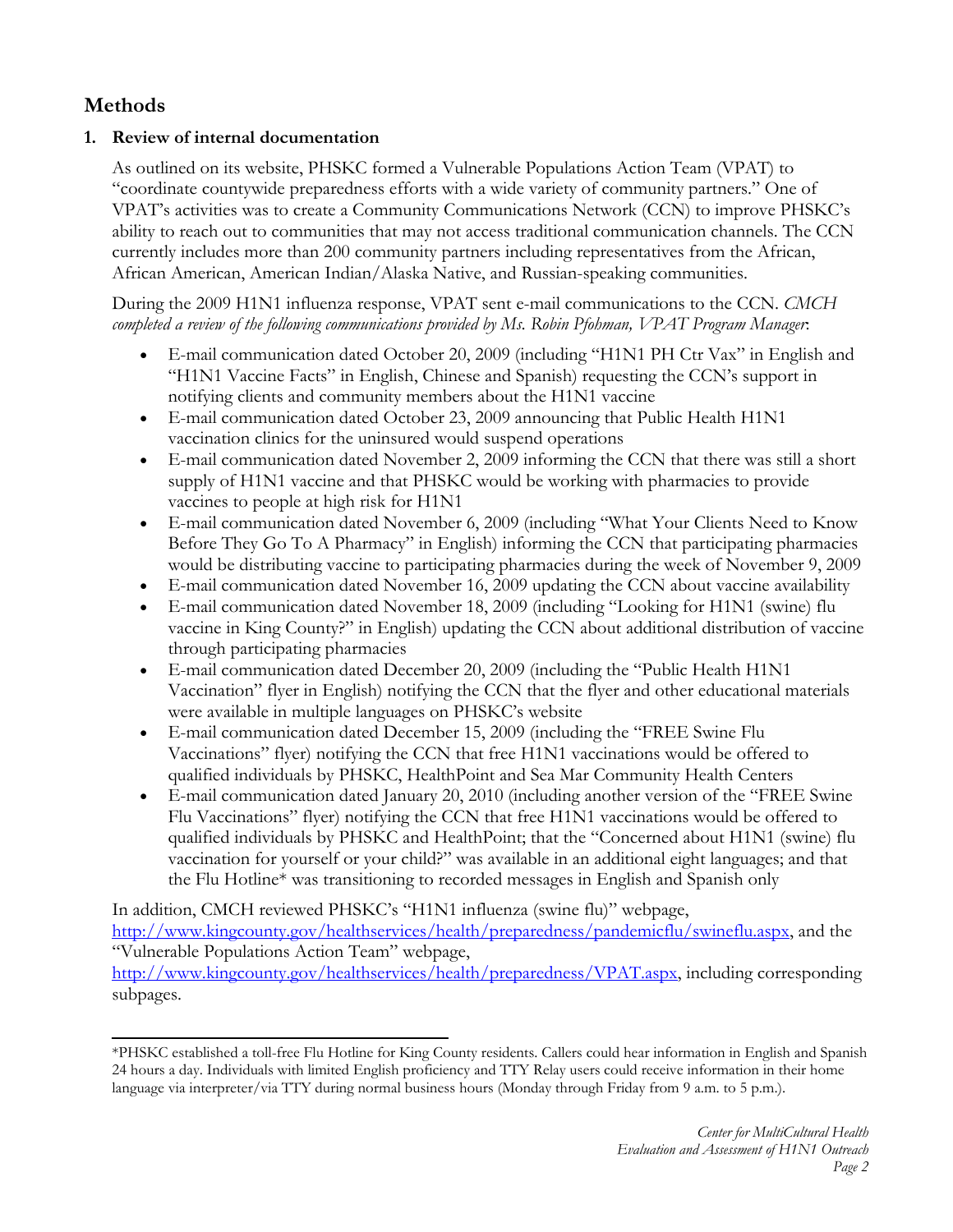# **2. Focus group with PHSKC staff**

*CMCH staff conducted a 90-minute focus group with six PHSKC staff regarding the 2009 H1N1 influenza response in the African American community*:

- Ms. Carol Allen, Community Health Educator, King County Health Action Plan
- Ms. June Beleford, Educator Consultant III, Community Based Public Health Practice
- Mr. Greg Wilson, Environmental Health Services Division
- Ms. Karen Hartfield, Project Program Manager III, Prevention Division, HIV/AIDS Program Administration, Care
- Ms. Blishda Lacet, Project Program Manager III—REACH Program, Prevention Division, Chronic Disease/Healthy Aging
- Ms. Ngozi Oleru, Director, Environmental Health Services Division

*During the focus group, CMCH staff explored issues including*:

- Strategies used during the 2009 H1N1 influenza response that were most/least effective in the African American community
- Barriers in increasing awareness about H1N1 among African Americans
- How to design outreach and communication efforts in the African American community

*Please refer to Appendix A for the "Focus group protocol—PHSKC staff."*

# **3. Key informant interviews—community leaders**

CMCH staff completed key informant interviews with 14 community leaders—six from the African (i.e., Ethiopian, Eritrean and Somali) community, five from the African American community, and three from the Russian/Ukrainian community. *We conducted 30- to 45-minute, face-to-face, semi-structured key informant interviews with the following individuals*:

*African community leaders*

- Mr. Assaye Abunie, Program Director, Ethiopian Digital & IT Services and Multimedia Resources & Training Institute
- Ms. Mulumebet Retta, Chair, Ethiopian Community Mutual Association
- Mr. Mohamed Sheikh Hassan, Director, Afrique Service Center
- Ms. Ayan Qumane, Secretary of Muslim Students Association and Assistant Teacher for Afrique Service Center
- Ms. Mehret Mehanzel, Co-Founder and Teacher, Black Star Line African Centered Family Educational Collective
- Mr. Amanuel Yohannes, Director, Salaam Urban Village Association

*African American community leaders*

- Ms. Nichelle Alderson, Chair, Health Committee, Seattle Chapter of the NAACP
- Ms. Andrea Caupain, Executive Director, Central Area Motivation Program
- Dr. Ben Danielson, Medical Director and Pediatric Physician, Odessa Brown Children's Clinic
- Ms. Elizabeth Thomas, retired nurse, Odessa Brown Children's Clinic (additional affiliations with the Equal Start Community Coalition, First Place School and Mary Mahoney Professional Nurses Organization)
- Ms. Jeri White, Executive Director, Southeast Youth and Family Services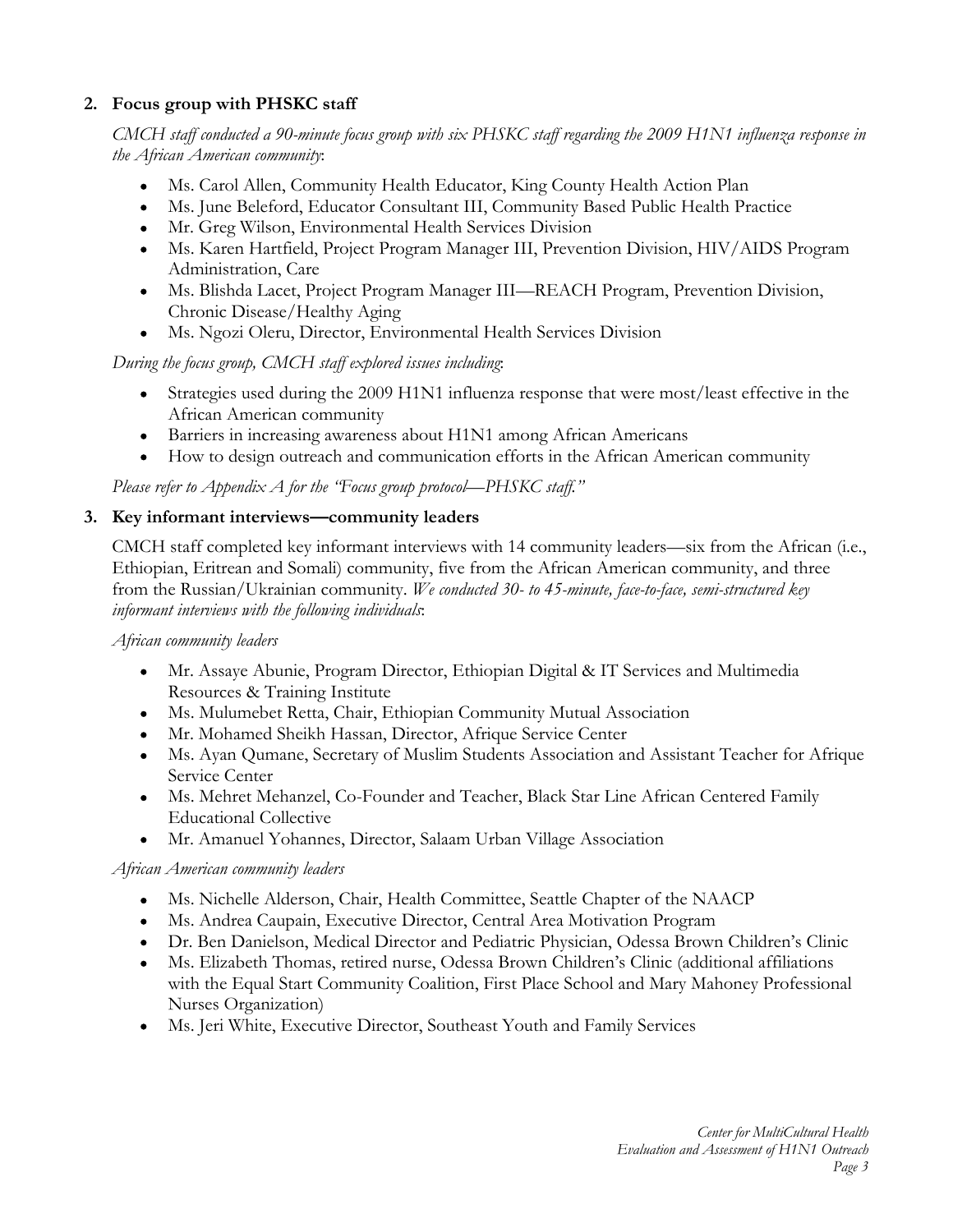## *Russian/Ukrainian community leaders*

- Ms. Vasilina Martemiak, Producer, Salon of Poetry in Seattle/Salon Poezji w Seattle
- Ms. Nataliya Prysyazhnyuk, Program Director, Circle of Friends
- Mr. Anatoliy Sholom, Publisher, *Nashy VESTI* (Russian newspaper)

#### *During these interviews, we explored issues including*:

- Community knowledge, attitudes and beliefs about H1N1
	- What they heard about H1N1, both personally and in their respective communities
	- What community members heard about H1N1 and what action(s) they took in response to the information they received
- How to design outreach and communications efforts
	- Where and how community members get information about health-related issues
	- Where community members go for information and/or services on urgent health issues such as H1N1 and barriers to accessing these community resources
	- How cultural beliefs and practices influence knowledge, attitudes and beliefs about urgent health issues such as H1N1
	- What types of messages about urgent health issues are most important for community members

*Please refer to Appendix B for the "Key informant interview—community leaders."*

## **Community conversations/focus groups**

CMCH staff conducted nine, 90- to 120-minute community conversations/focus groups—four with individuals from the African (i.e., Ethiopian, Eritrean and Somali) community, three with individuals from the African American community, and two with individuals from the Russian/Ukrainian community. A total of 89 individuals—42 Africans, 27 African Americans, and 20 Russians/Ukrainians—participated in the community conversations.

For each group, CMCH: 1) worked with community partners to recruit individuals to participate; 2) hosted the community conversations at sites that were comfortable for participants; 3) arranged refreshments; and 4) paid \$50 stipends to participants. For the community conversation with Somalis, we contracted with Afrique Service Center to: 1) recruit individuals to participate; 2) host the community conversation; and 3) arrange refreshments. We paid the \$50 stipends directly to participants.

# **African community**

*CMCH conducted four, 90-120-minute community conversations with*:

- A group of Ethiopian men  $(n = 10)$
- A group of Ethiopian women  $(n = 10)$
- A group of Eritrean men and women  $(n = 11)$
- A group of Somali men and women  $(n = 11)$

# **African American community**

*CMCH conducted three, 90-120 minute community conversations*:

- Residents and staff of Aridell Mitchell Home  $(n = 10)$
- Members of Emerald City Community Seventh Day Adventist Church and other individuals from the African American community ( $n = 10$ )
- Members of New Hope Missionary Baptist Church  $(n = 7)$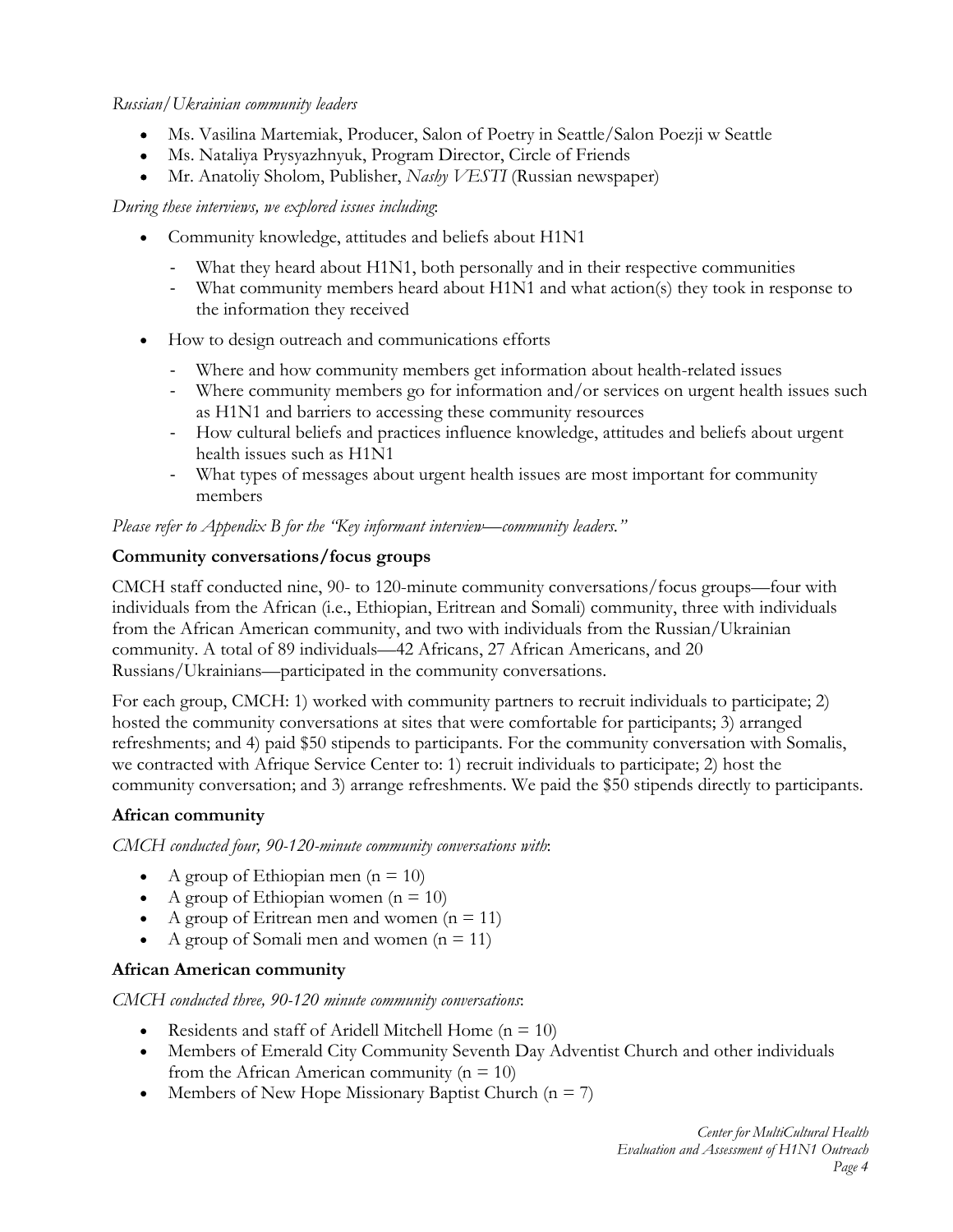## **Russian/Ukrainian community**

*CMCH conducted two, 90-120 minute community conversations with*:

- A group of younger Russian-/Ukrainian-speaking people ( $n = 10$ )
- A group of older Russian-/Ukrainian-speaking people ( $n = 10$ )

Before starting the community conversations, the facilitators asked participants to complete a survey that included questions regarding:

- Demographics
- Knowledge, attitudes and beliefs about H1N1
- H1N1 vaccine experience
- Outreach and communications efforts

For those who were unable to read the form, the facilitators read the questions and answers. With verbal permission from the participants, they audiotaped the discussions.

*During the community conversations, we explored issues with participants including, but not limited to*:

- Knowledge, attitudes and beliefs about H1N1—what they heard about H1N1 and what action(s) they took in response to the information they received
- H1N1 vaccine experience
- How to design outreach and communications efforts—where/how they get information about health-related issues; where they go for information and/or services on urgent health issues such as H1N1; what types of information about urgent health issues are most helpful

*Please refer to Appendix D for the "Focus group survey—community members" and to Appendix E for the "Focus group protocol—community members."*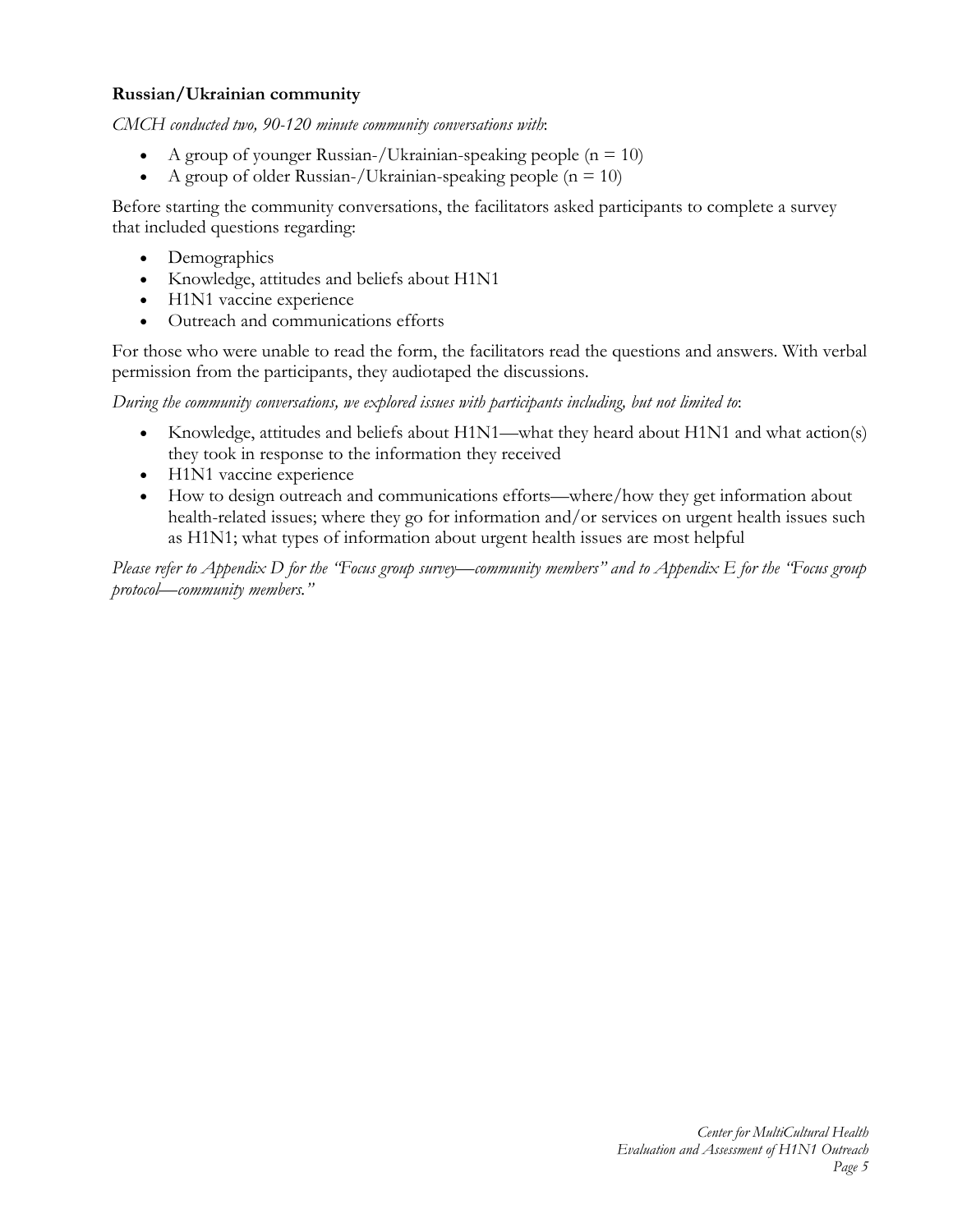# **Findings**

# **1. Review of internal documentation**

*The following are key findings from the review of internal documentation*:

- During the three-month period from October 20, 2009 through January 20, 2010, the CCN received nine communications. In some cases, the VPAT sent communications within days of each other (e.g., communications on October 20 and October 23).
- Many of the communications contained duplicate information/information that was included in earlier messages.
- The communications appeared to primarily focus on vaccine availability. None of the communications appeared to address potential community/cultural concerns about H1N1.
- Many of the communications were long and included detailed information that may not have met the needs of individuals with low health literacy.
- In the "Basic flu information" section of PHSKC's "H1N1 influenza (swine flu)" webpage, translated publications were available in four languages for the East African, Russian and Ukrainian communities—Amharic, Somali, Russian and Ukrainian. Translated publications included: 1) "When to seek medical care for possible influenza, including H1N1 influenza (swine flu)"; 2) "Home with Flu"; and 3) "H1N1 (swine flu) vaccination for pregnant women." None of the information appeared to have been translated into Tigrigna. "Quick Flu Tips for Parents" appeared to have been translated into Russian only.
- In the "For King County schools, child care and early childhood programs" section of the webpage, none of the information appeared to have been translated into other languages (other than the publications listed above).
- In the "For businesses and employers" section of the webpage, none of the information appeared to have been translated into other languages, other than public education materials available in other sections of the webpage. These public education materials included: 1) "Concerned about H1N1 (swine) flu vaccination for yourself or your child?" (translated into Amharic, Oromo, Somali, Tigrigna, Russian, Ukrainian); and 2) "Home with Flu" (translated into Amharic, Somali, Russian and Ukrainian). The Public Service Announcement was translated into Spanish only.
- In the "For community organizations and human service providers" section of the webpage, some of the information was translated into various languages for the East African, Russian and Ukrainian communities. Translated publications included: 1) "Looking for H1N1 (swine) flu vaccine in King County?" (translated into Amharic, Somali, Russian, Ukrainian); 2) "Free H1N1 Clinics for Children in April" (also available in Amharic, Oromo, Somali, Tigrigna, Russian, Ukrainian); 3) "When to Get Medical Help for H1N1 (Swine) Flu (translated into Somali, Russian, Ukrainian).
- In the "Public education materials" section, none of the information appeared to have been translated, other than those materials listed above.
- Although materials were available in multiple languages, the artwork appeared to be the same in each publication.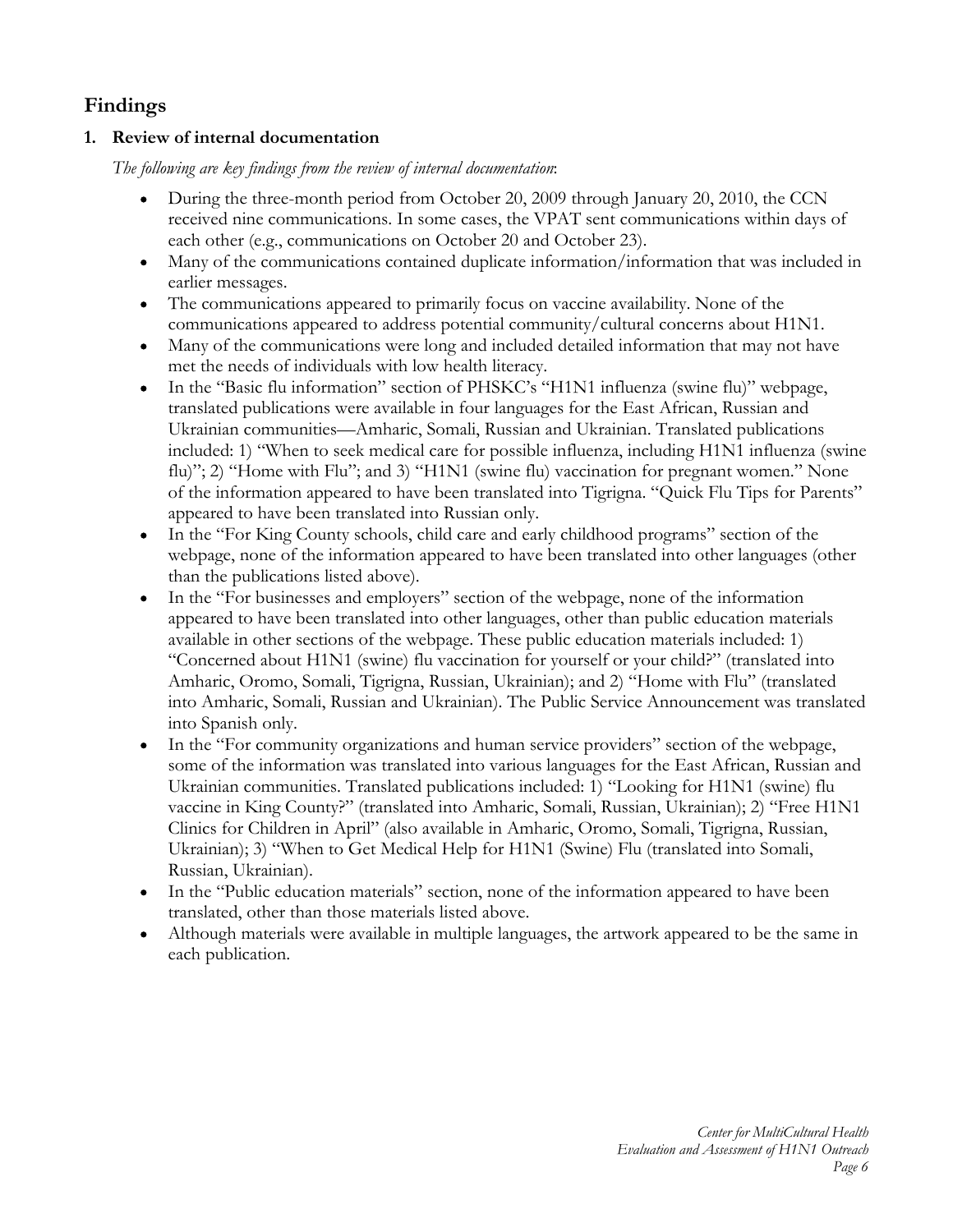# **2. Focus group with PHSKC staff**

The group felt that PHSKC was effective in reaching out to African immigrants during the 2009 H1N1 influenza response. They noted that public education materials were available in several African languages including Amharic, Tigrigna and Somali. However, the group did not feel that PHSKC was effective in specifically reaching out to African Americans.

The group stated that the media played a major role in increasing awareness about H1N1 and that CNN was instrumental in increasing knowledge and awareness about H1N1 in the African American community. They acknowledged that PHSKC had some visibility in the media, but felt that the spokespeople were not culturally appropriate and, therefore, not effective in reaching the African American community. Some group members stressed the importance of targeting African American men because they do not tend to access health care services on a regular basis.

In addition, the group felt that the media and health care providers were encouraging people to get vaccinated, even when there was a vaccine shortage, and that messages about priority groups for vaccination were unclear. They also felt that there were clear messages for pregnant women to get the H1N1 vaccine, but that it was difficult to encourage pregnant women to get vaccinated because of concerns about vaccine safety. The group noted that many African Americans were reluctant to get vaccinated because of long-standing distrust of PHSKC/the government and drug companies. Therefore, they said that community members often waited to get vaccinated until stories surfaced about people dying or because they felt that they would develop natural immunity to H1N1. In general, the group felt that community members were more likely to get the H1N1 vaccine if they had a personal relationship with a trusted health care provider and/or believed that getting the vaccine would help protect their family members. Some group members shared their observations that few African Americans seemed to get vaccinated (e.g., only about 10 of 800 people vaccinated at Columbia Public Health Center were African American; no African Americans in line for vaccinations on the Eastside).

The group indicated that PHSKC employees convened to brainstorm how to reach out to the African American community during the 2009 H1N1 influenza response and compiled a list of community groups and organizations that should receive information about H1N1. However, they felt that PHSKC did not follow through in reaching out to groups/organizations that are connected to the African American community—barber and beauty shops, churches, community centers, libraries, schools, senior centers, social groups (Boule, Breakfast Group, FirstThursday Seattle, The Links) and sports groups. In addition, the group noted that PHSKC was not prepared to go into the broader community to deliver messages about H1N1. For example, PHSKC staff were given fact sheets to distribute to public schools. However, the group commented that some schools closed during the outbreak and that many African American children were not attending school because schools in their neighborhoods were closed. At the same time, they acknowledged that the African American community is disperse, so there are challenges with community outreach and communications. In terms of maximizing the reach and impact of information, the group talked about being genuine and honest, building personal relationships with community groups and organizations that are connected to the African American community (Center for MultiCultural Health), working with community leaders (trusted health care providers such as Dr. Ben Danielson and Dr. Maxine Hayes and politicians such as Larry Gossett and Norm Rice), and using culturally appropriate media outlets (community newspapers such as *The Facts* and *The Seattle Medium*, radio stations such as KKNW 1150 AM, KRIZ 1420 AM/KZIZ 1560 AM, KMCQ 104.5 FM, KUBE 93.3 FM).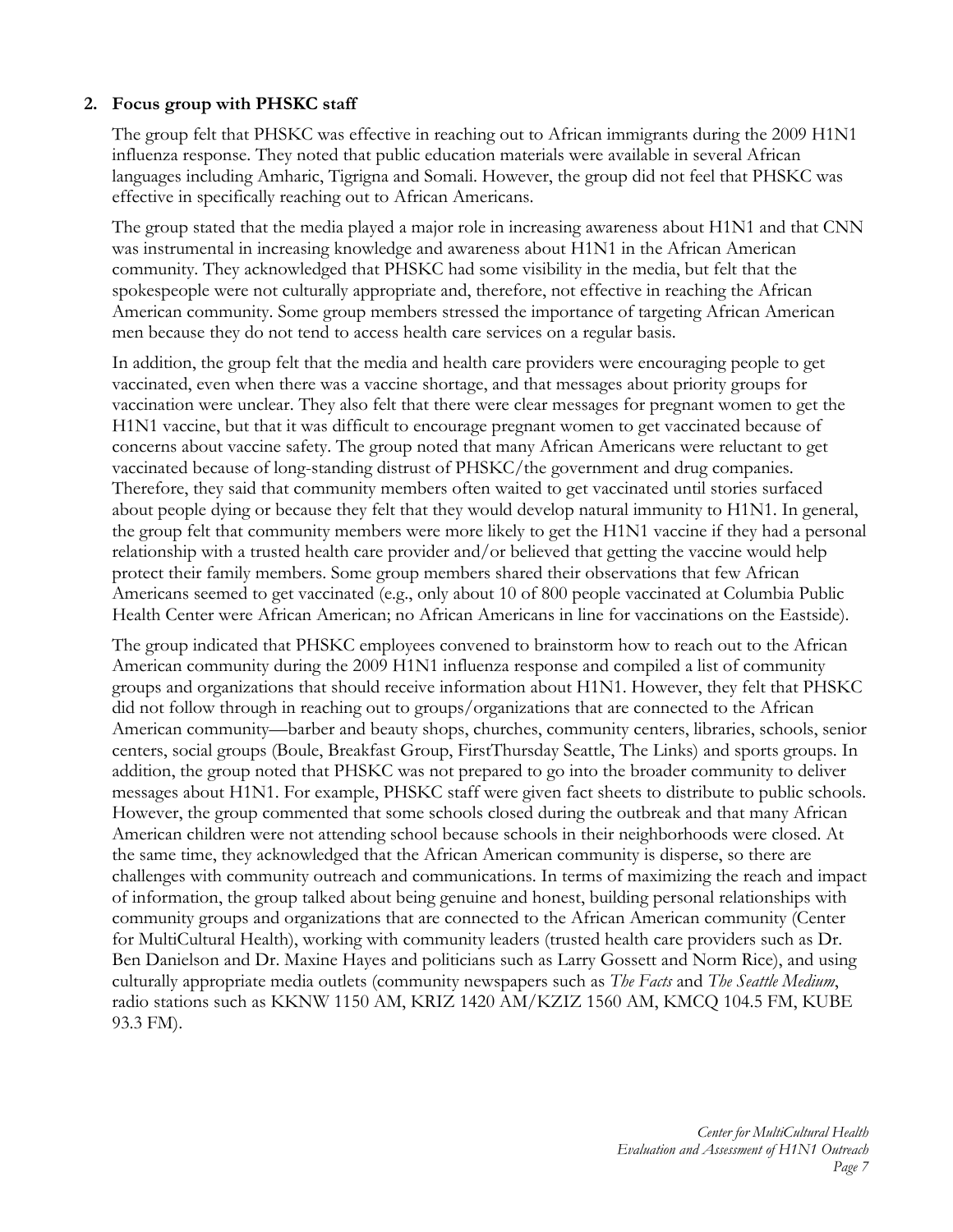The group noted that PHSKC had provider focus groups on H1N1 (primarily related to the H1N1 vaccine vs. general information about H1N1), but that no focus group was done with providers who target African Americans. In general, they felt that the focus groups were not effective in reaching providers.

The group also expressed frustration that they are not at the table and/or not heard within the broader system at PHSKC. They felt that PHSKC's efforts could have been more effective and that they could have helped more with outreach to the African American community, if they had been truly involved at the beginning of the outbreak and throughout the outbreak response.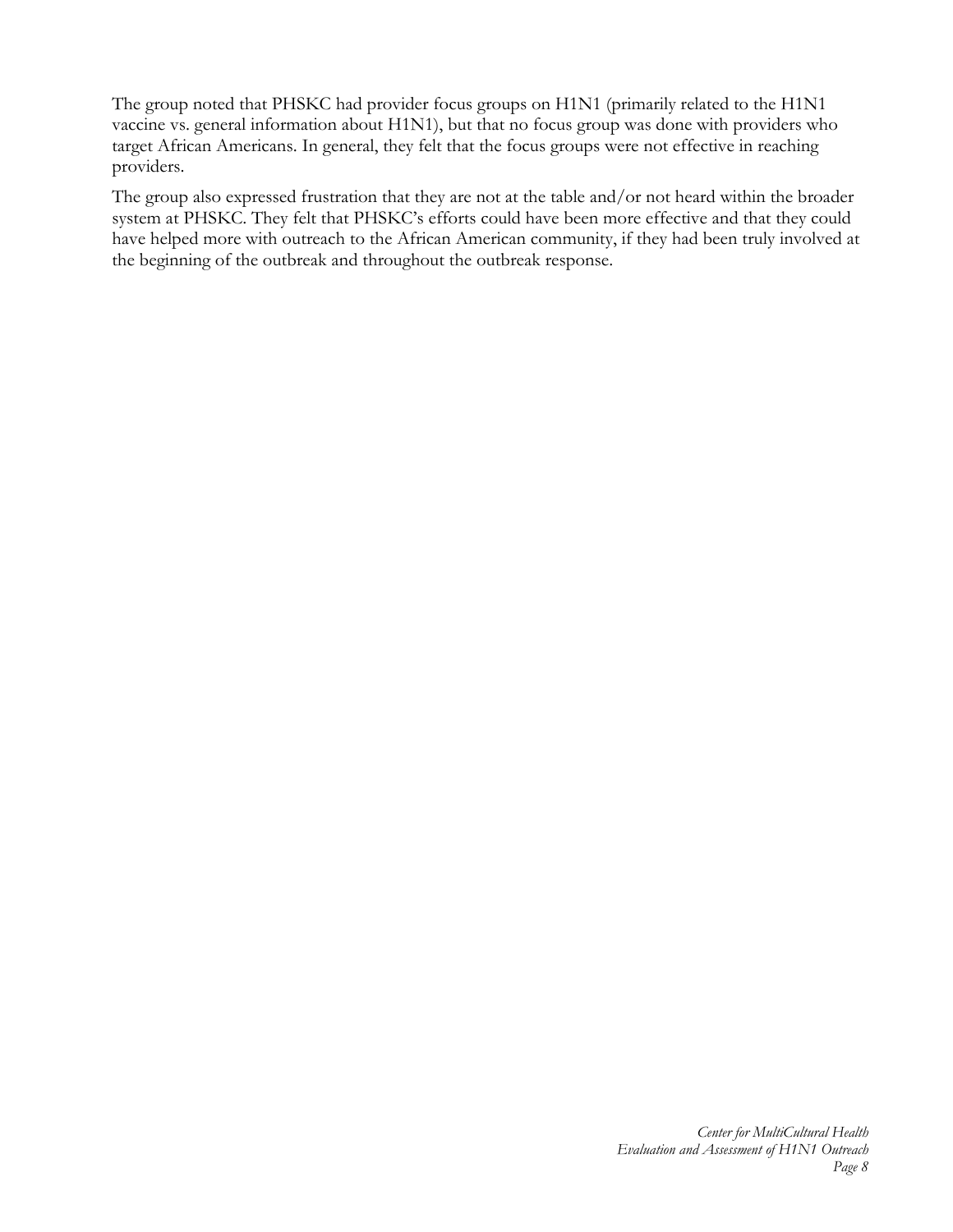#### **Key informant interviews—community leaders**

## **African community leaders—Ethiopian**

 *Mr. Assaye Abunie, Program Director, Ethiopian Digital & IT Services and Multimedia Resources & Training Institute* 

Mr. Abunie stated that he heard about H1N1 from the media—television (CNN and KOMO 4) and radio (NPR)—and from the Internet. He heard that H1N1 was a "killer disease" that affected children and older adults more than others and that there was initially a vaccine shortage. After hearing about H1N1, Mr. Abunie had additional questions about whether or not H1N1 was a manmade virus and about vaccine side effects and how effective any available medications may be.

Mr. Abunie said that community members heard that H1N1 was a "killer disease" that kills people in a short period of time and that children and older adults are more vulnerable than others. He said that many parents were scared to hear that children were considered to be vulnerable. Mr. Abunie reported that community members heard that they should avoid crowded areas and that there was a vaccine shortage. He identified a number of questions that community members had about H1N1, including whether or not H1N1 was from birds or pigs and about vaccine safety and side effects, the curability of H1N1, effectiveness of any available medications, and how to prevent and get treated for H1N1. Mr. Abunie reported that community members avoided crowded areas (e.g., public transportation), washed their hands and/or used hand sanitizer frequently, and, in some cases, went to the emergency room or stayed home, if possible. He also reported that some community members got vaccinated, but that lack of accurate information and outreach—especially to lowincome people and people with lower levels of education—fear of vaccine side effects, and the reports of vaccine shortage were barriers for many in getting vaccinated.

In terms of where individuals in the Ethiopian community get information about health-related issues, Mr. Abunie indicated that community members get information from the media—television (Ethio Youth Media and Andenet TV/Seattle Community Access Network), radio (Ethiopian radio journalist Ms. Nigist Selfu's program on KLFE 1590 AM), and newspapers (*Salon Ethiopia*). In addition, he indicated that they get information from community groups/organizations—including the Abole, Ethiopian, Gondar, Oromo and Tigray networks; Seattle Baro and Seattle Dashen Sports Clubs; and Ethiopian Educational Cultural and Sport Center—and family members and friends. Mr. Abunie suggested that the reach and impact of information shared through these media/venues could be maximized through organizing group discussions, health fairs, workshops, mass media and work with community-based health councils. Mr. Abunie felt that community members are aware of community health centers (Center for MultiCultural Health) and private providers (Group Health Cooperative, Pacific Medical Centers) where they can get information and/or services on urgent health issues such as H1N1, but that culture, language, and lack of outreach by service providers to community-based organizations were barriers to accessing information/services through these venues. He felt that these barriers could be addressed by having service providers increase community outreach and work with Ethiopian community-based organizations (Ethiopian Community Mutual Association, Gondar Mutual Association, Oromo Community Center, Tigray Community Association).

Mr. Abunie noted that community members often want to try traditional methods of addressing health issues before Western medical approaches. He also noted that they typically do not access preventive services, but go to health care providers only if they are ill. Mr. Abunie suggested that messages about urgent health issues stress the importance of prevention and disease impact on the community. He also suggested that community members need to be involved, so that messages are culturally and linguistically appropriate. Finally, Mr. Abunie said that he was not contacted by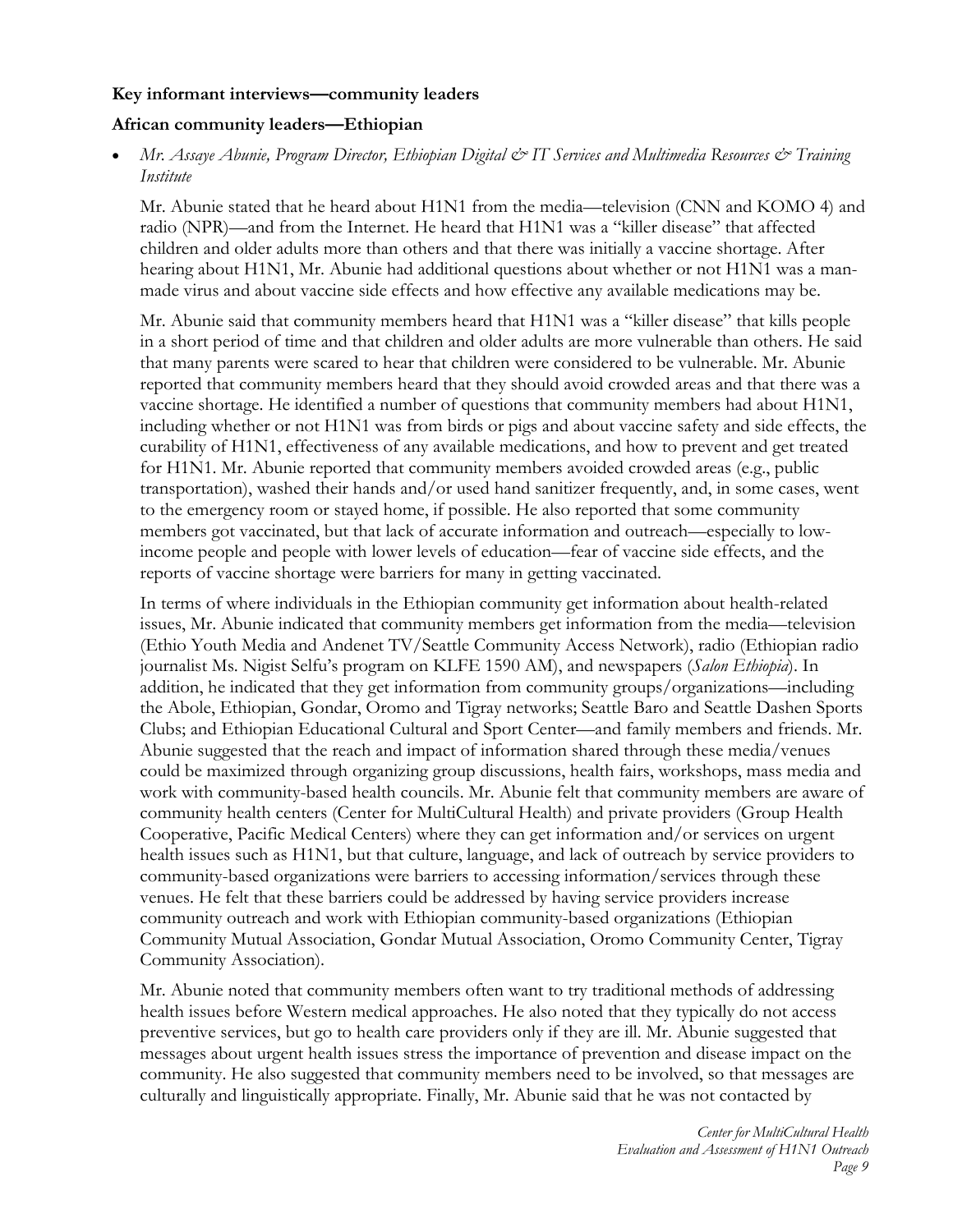PHSKC or others about reaching out to community members about H1N1, but that, as a community leader, he broadcasted a program about H1N1 on Ethio Youth Media. In the future, he felt that he could share information through a variety of media outlets, organize group discussions and workshops, and work with community-based health councils.

*Ms. Mulumebet Retta, Chair, Ethiopian Community Mutual Association* 

Ms. Retta said that she heard about H1N1 via the media—television (channels 4, 5 and 7), radio (NPR 88.5 and 94.9 FM), and newspapers (*Seattle Times*/internet-based)—as well as through health care providers and her workplace. She heard that H1N1 was a dangerous communicable/viral disease. Ms. Retta heard that the H1N1 vaccine was available in many places, but that there was an occasional shortage and that priority was given to children, older adults and those with other health problems. She also heard that there were people who were initially unable to get vaccinated, but that eventually everyone got the vaccine. Ms. Retta was aware that the H1N1 vaccine was different from the seasonal flu vaccine. After hearing about H1N1, she had additional questions about how people get the virus and how to prevent infection.

Ms. Retta stated that community members heard that H1N1 was a "killer disease" and that the H1N1 vaccine was different than the seasonal flu vaccine. She stated that community members also heard about occasional vaccine shortages and that some people were not able to get vaccinated. Ms. Retta indicated that community members had many questions about H1N1 including how it is transmitted. She said that community members avoided kissing people, stayed home if they were sick, and washed hands and used hand sanitizers frequently. At the same time, Ms. Retta noted that many community members believe that life is pre-destined; they believe that, if it is your time, you will die, and, if not, you will not die. She also noted that some community members believed that eating hot pepper in their food protected them from H1N1.

In terms of where individuals in the Ethiopian community get information about health-related issues, Ms. Retta said that they get information from the media—television (Andenet TV/Seattle Community Access Network), radio (Ethiopian radio journalist Ms. Nigist Selfu's program on KLFE 1590 AM), and newspapers (*Salon Ethiopia*)—as well as through community groups/organizations (Ethiopian Community Mutual Association) and family members and friends. She suggested that the reach and impact of information shared through these media/venues could be maximized by keeping information simple and in community members' home language (Amharic) and having information shared by someone from the Ethiopian community. Ms. Retta felt that community members are aware of community health centers, public health centers and other health care institutions (Harborview Medical Center) where they can get information and/or services on urgent health issues such as H1N1, but that there are cultural and linguistic barriers and, in some cases, immigration status issues, that cause barriers to accessing these community resources. She indicated that patient and provider education and interpretation services could help address these barriers.

Ms. Retta said that community members tend to use herbal or other traditional methods of healing before accessing Western medical care. Therefore, community members often seek help late, even with urgent health issues such as H1N1. Ms. Retta felt that giving factual information about urgent health issues and working with community leaders and educated people in the community to deliver information are critical. She noted that she received many e-mail messages from PHSKC. In response, Ethiopian Community Mutual Association organized two community meetings with health care professionals and broadcast a television program on Andenet TV/Seattle Community Access Network with opportunities for viewers to call in and ask questions of invited experts. Ms. Retta indicated that she and other community leaders can play similar roles in educating community members about other urgent health issues.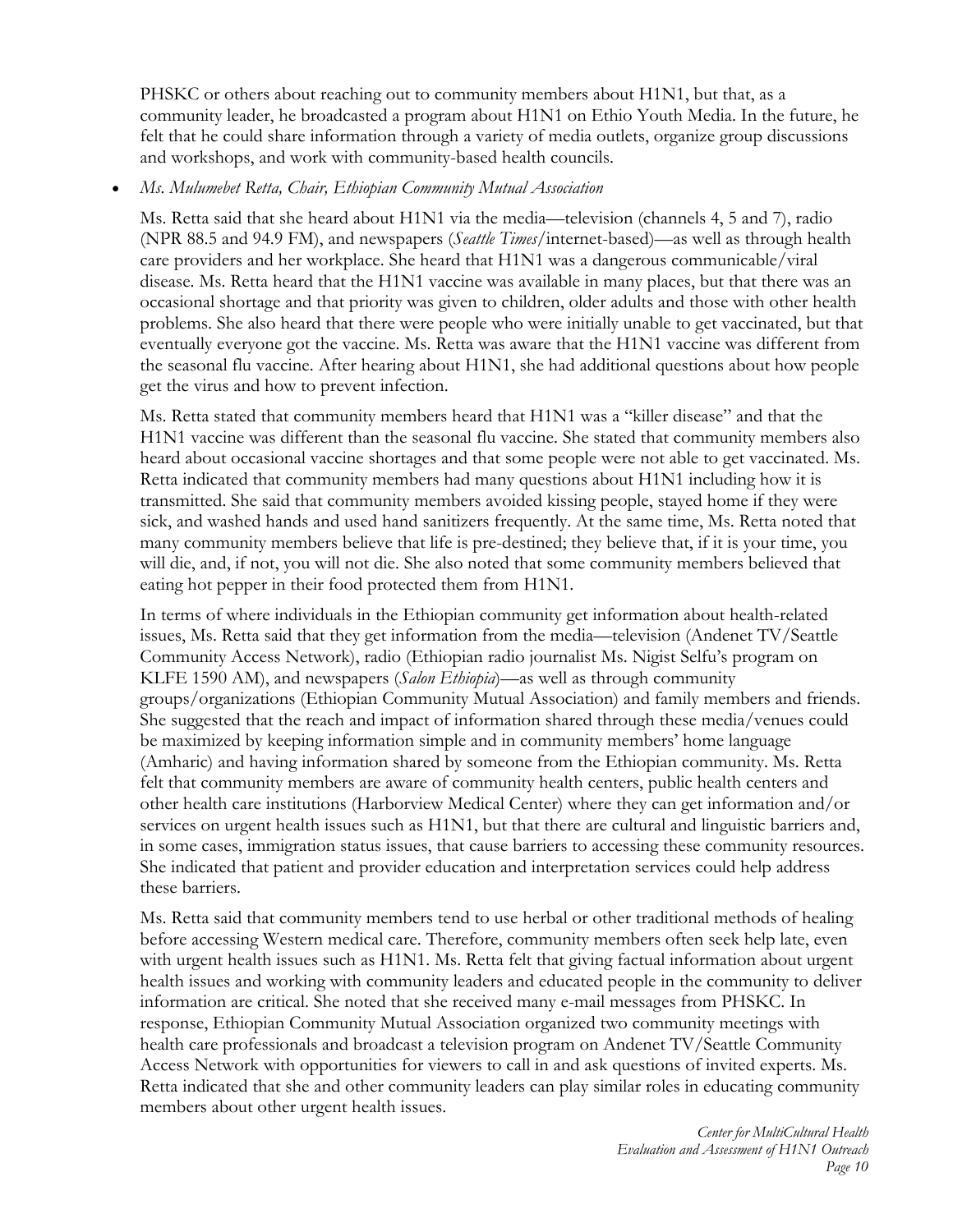## **African community leaders—Eritrean**

*Ms. Mehret Mehanzel, Co-Founder and Teacher, Black Star Line African Centered Family Educational Collective* 

Ms. Mehanzel said that she heard about H1N1 via radio (NPR), Black Star Line African Centered Family Educational Collective, and Odessa Brown Children's Clinic. She heard that H1N1 was deadly and stronger than seasonal flu and that children, elderly people and pregnant women were vulnerable. In addition, Ms. Mehanzel heard that the H1N1 vaccine was different from the seasonal flu vaccine and that there was a vaccine shortage. She noted that she had additional questions about how to prevent exposure to H1N1 and the anticipated duration and impact/strength of the H1N1 outbreak.

Ms. Mehanzel indicated that community members heard about H1N1 and heard the same information that she did. She said that community members had additional questions about what would happen with H1N1 in the future and how to protect their families. Ms. Mehanzel noted that the majority of community members got vaccinated, but there was some fear about vaccine effectiveness and safety. In addition, she noted that community members limited large social gatherings, kept sick children home and consulted with community nurses, and washed hands and used hand sanitizers frequently. Ms. Mehanzel mentioned that it was challenging for community members to stay home when they were sick.

In terms of where individuals in the Eritrean community get information about health-related issues, Ms. Mehanzel reported that community members get information from Black Star Line African Centered Family Educational Collective, Odessa Brown Children's Clinic and PHSKC and that the reach and impact of information shared through these venues could be maximized through partnerships with community leaders. She felt that community members are aware of community health centers, public health clinics and other health care institutions where they can get information and/or services on urgent health issues such as H1N1 and that there are no barriers to accessing these community resources.

Ms. Mehanzel stated that cultural beliefs greatly influence community members' knowledge, attitudes and beliefs about urgent health issues such as H1N1. She suggested that messages about urgent health issues emphasize how to prevent exposure and where to get services, as well as affirm cultural practices such as having a healthy organic diet, bathing, steaming with eucalyptus leaves and using essential oils. Ms. Mehanzel indicated that she was not contacted by PHSKC or others about reaching out to community members about H1N1, but that she had a community meeting in which she shared information about H1N1. She felt that she and other community leaders could play a role in learning about urgent health issues such as H1N1 and then talk about resources and organize meetings.

#### *Mr. Amanuel Yohannes, Director, Salaam Urban Village Association*

Mr. Yohannes indicated that he heard about H1N1 from the media—television (CNN) and newspapers (*Seattle Times*). He heard that H1N1 was a "killer disease" that came from chickens and that children and older adults were particularly vulnerable to H1N1. In addition, Mr. Yohannes heard that there was a vaccine for H1N1, but did not hear about vaccine shortage. He noted that he had additional questions about how to avoid getting infected.

Mr. Yohannes reported that community members heard about H1N1 and heard the same information that he did. He said that community members had additional questions about how to avoid getting infected and that elders got vaccinated and stayed away from farming areas.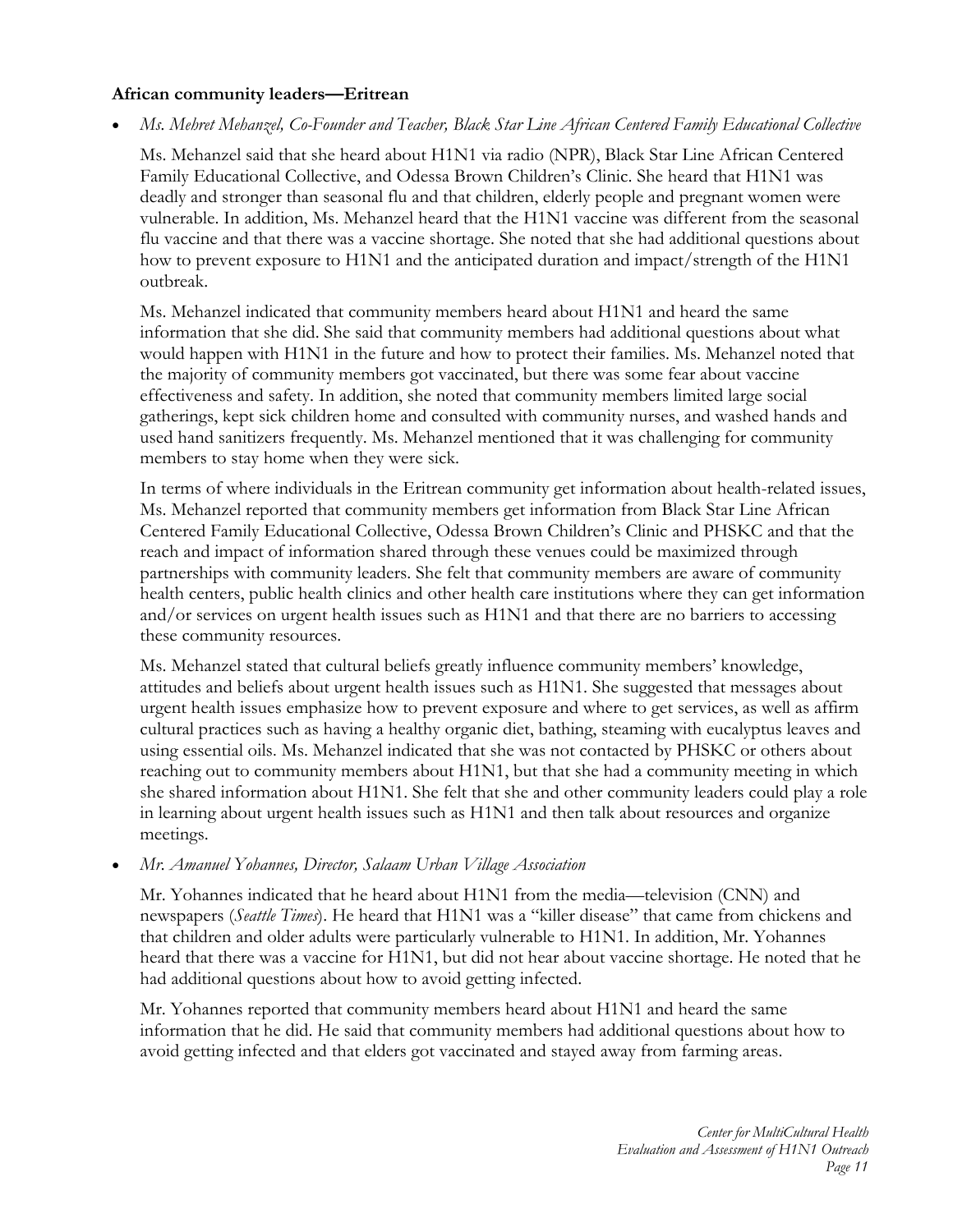In terms of where individuals in the Eritrean community get information about health-related issues, Mr. Yohannes indicated that they get information from the media—television (local channels), radio (NPR) and newspapers (*Seattle Times*). He also indicated that they get information from DSHS, public health and schools and that the reach and impact of information shared through these media/venues could be maximized through partnerships with community groups and organizations such as Salaam Urban Village Association. Mr. Yohannes felt that community members are aware of community health centers, public health clinics (Columbia Public Health Center, North Public Health Center) and other health care institutions (Center for MultiCultural Health, Group Health Cooperative, Harborview Medical Center, University of Washington) where they can get information and/or services on urgent health issues such as H1N1, but that culture, lack of health insurance and difficulty in getting appointments were barriers to accessing information through these venues. He felt these barriers could be addressed by clinics being more accommodating to newcomers.

Mr. Yohannes said that community members have little knowledge about prevention and often delay seeking medical care. He felt that it was important to educate community members about the importance of having regular semiannual check-ups. Mr. Yohannes indicated that he was not contacted by PHSKC or others about reaching out to community members about H1N1 and did not take any action related to H1N1 because of lack of funding. In the future, he said that he and other community leaders could disseminate information about urgent health issues such as H1N1 and connect community members with service providers. He also said that public health departments should work closely with groups such as Salaam Urban Village Association.

#### **African community leaders—Somali**

*Mr. Mohamed Sheikh Hassan, Director, Afrique Service Center* 

Mr. Hassan reported that he heard about H1N1 from the media—television (KING 5), radio (NPR/94.9 FM) and newspapers (*Seattle Times*). In addition, he reported that he heard about H1N1 from PHSKC (Robin Pfohman) and through an Islamic scholars' paper. Mr. Hassan heard that H1N1 was a "killer disease" that affected children, pregnant women, and older adults more than others and that there was initially a vaccine shortage. Despite the information that he received, he had additional questions about how H1N1 is transmitted, the best ways to prevent infection and availability of the vaccine.

Mr. Hassan indicated that community members heard about H1N1 and that children and pregnant women were particularly vulnerable. He said that community members were very disturbed to hear that children were particularly vulnerable to H1N1. Mr. Hassan stated that community members heard that the vaccine had a component from pork, that the H1N1 vaccine was different than that for seasonal flu, and that there was a vaccine shortage. He also stated that community members had additional questions about H1N1, specifically about how the disease started and if it started in Mexico, whether or not pork created the problem of H1N1, and whether or not the H1N1 vaccine contained pork. Mr. Hassan noted that community members received hand sanitizer from PHSKC and washed their hands frequently. He noted that many community members avoided crowded areas/spaces (e.g., public transportation), cancelled community events and stayed home, if possible. Mr. Hassan reported that some community members got vaccinated, but that fear of vaccine safety and the reports of vaccine shortage were barriers for many in getting vaccinated. In addition, he mentioned that language was a barrier to getting information about H1N1 and that getting information via their children was not well-accepted.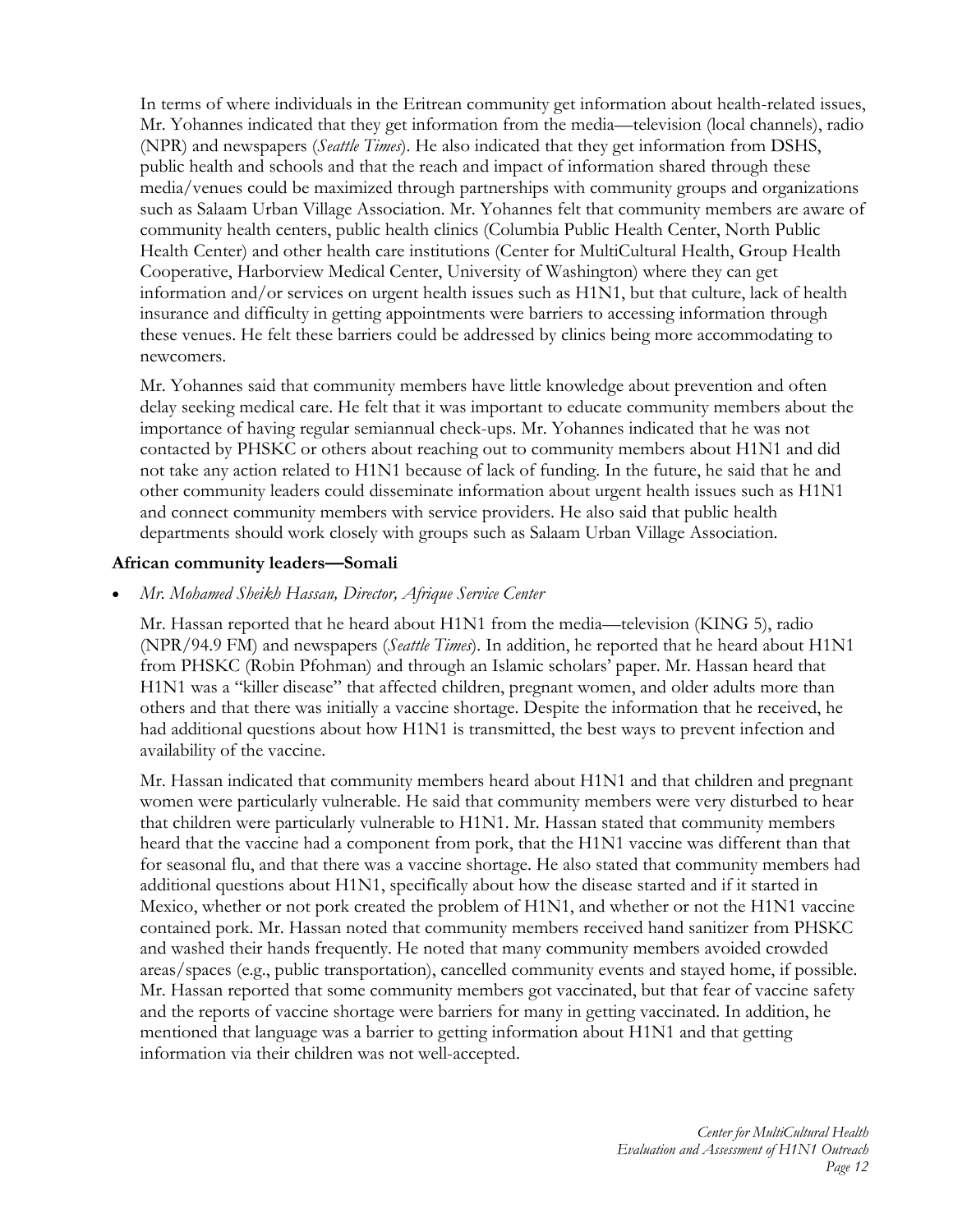In terms of where individuals in the Somali community get information about health-related issues, Mr. Hassan indicated that community members get information from television (Somali television programs), community groups (Afrique Service Center), and family members and friends and that they do not read brochures and other written materials. He felt that community members are aware of community health centers, public health clinics and other health care institutions where they can get information and/or services on urgent health issues such as H1N1, but that culture, language and transportation were barriers to accessing information/services through these venues. Mr. Hassan felt that these barriers could be addressed through hiring Somali staff and increasing the availability of interpreters. He did not have any suggestions for addressing transportation barriers. Mr. Hassan commented that other places such as Afrique Service Center were considered true community resources and recommended that health care providers connect and create working relationships with community leaders, so that they can educate and disseminate information to community members.

Mr. Hassan noted that community members often want to try religious or traditional methods of addressing health issues before Western medical approaches. He also noted that they typically do not access preventive services, but go to health care providers only if they are ill. Mr. Hassan suggested that messages about urgent health issues be holistic and stress the importance of community members caring for each other. Finally, Mr. Hassan said that he was contacted by PHSKC (specifically Robin Pfohman) about reaching out to community members about H1N1, and that, as a community leader, he educated community members about H1N1 and its impact and how to protect themselves.

#### *Ms. Ayan Qumane, Assistant Teacher for Afrique Service Center and Secretary of Muslim Students Association*

Ms. Qumane said that she heard about H1N1 from the media—television (KOMO 4) and radio (NPR/94.9 FM)—and from the mosque, family members and friends. She heard that H1N1 was a deadly disease that came from Latin America and had something to do with pigs. However, Ms. Qumane also heard that people who do not eat pork can still get H1N1. She heard that H1N1 was like seasonal flu, but perhaps more severe (including fever, headache and vomiting), and that this information was confusing. Ms. Qumane did not hear that it was more serious for some groups, but, like other diseases, may affect infants and older adults more than others. She heard that H1N1 was spreading during air travel and that people with H1N1 should not travel. Ms. Qumane also heard that people should seek immediate help if they are sick. She had additional questions about the number of people in Seattle who were diagnosed with H1N1, "natural" ways to prevent infection (e.g., diet, washing hands), and the cost of the vaccine.

Ms. Qumane said that community members heard about H1N1 through the media and knew that H1N1 was a serious/urgent health issue, but did not necessarily hear that there were some groups for which H1N1 was more serious than others. In addition, she said that community members were aware of the vaccine, but did not know there was a shortage. Ms. Qumane reported that community members were not sure if they would get H1N1 because they do not eat pork and if they needed to get the vaccine, how urgent it was and where to get it. She noted that community members were talking about H1N1 and that information was provided at the mosque. Ms. Qumane also noted that people seemed to be washing their hands frequently, not touching door handles and staying home if they were severely ill. She said that some community members got vaccinated, but that lack of clear and specific information—especially for people who do not speak English—cost/lack of insurance and concern about vaccine safety were barriers for many in getting vaccinated. Ms. Qumane noted that much of the information about H1N1 was "huge" and "confusing."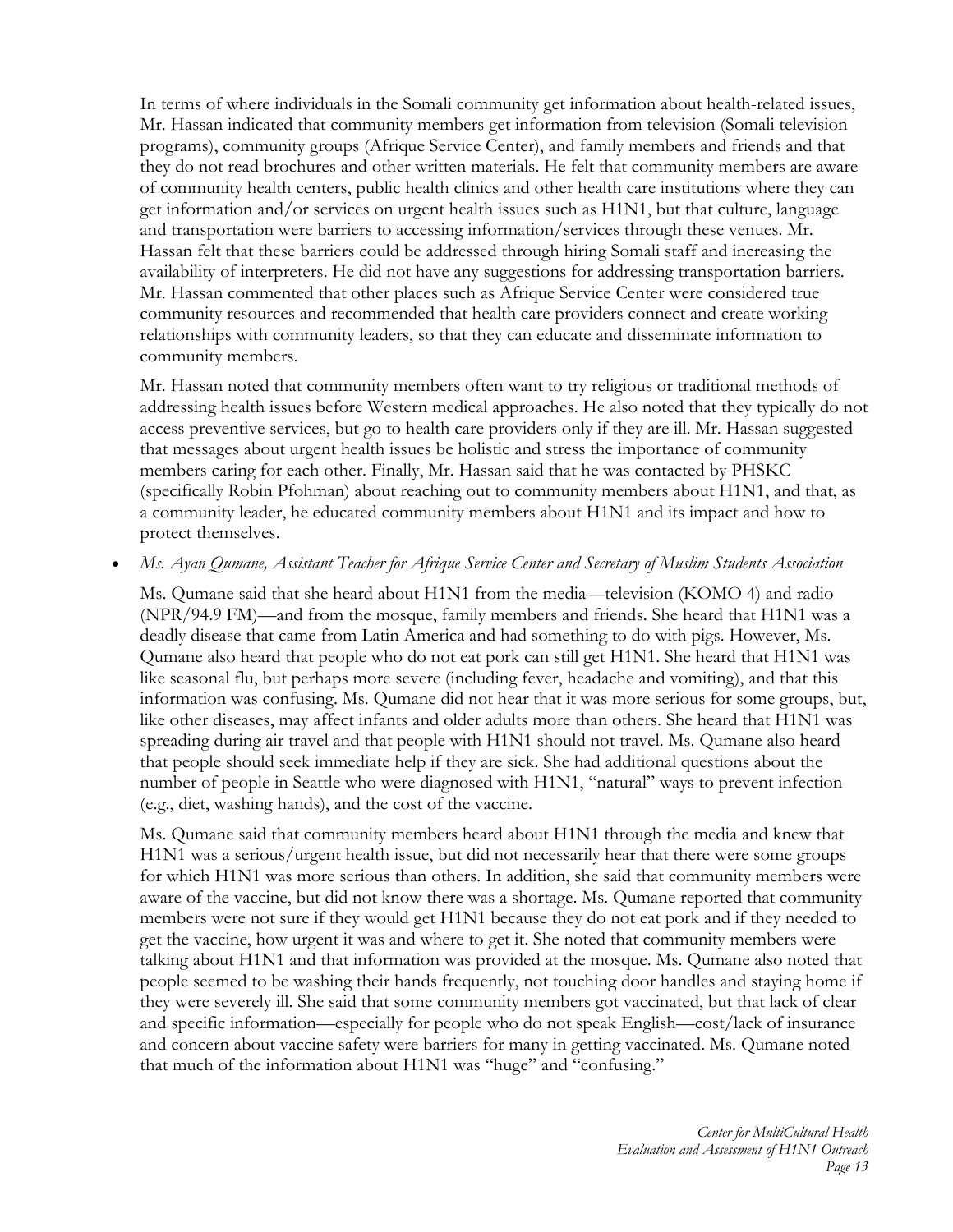In terms of where individuals in the Somali community get information about health-related issues, Ms. Qumane indicated that community members get information from television (local channels and Somali television programs), community groups (Afrique Service Center), mosques, schools, health care providers, and family members and friends. She suggested that the reach and impact of information shared through these media/venues could be maximized by attending community gatherings and communicating face-to-face in Somali. Ms. Qumane felt that community members are aware of community health centers (Rainier Park Medical Clinic), public health clinics (Columbia Public Health Center) and other health care institutions (Harborview Medical Center, University of Washington) where they can get information and/or services on urgent health issues such as H1N1, but that lack of health insurance was a barrier to accessing information/services through these venues. She felt that these barriers could be addressed through increasing health insurance coverage and decreasing out-of-pocket costs.

Ms. Qumane stated that culture and religion are powerful in terms of health. She suggested that messages about urgent health issues emphasize the importance of seeking help, even if there are concerns about cost, and of the community helping each other out and taking care of vulnerable groups. Ms. Qumane said that she was not contacted by PHSKC or others about reaching out to community members about H1N1, but that, as a community leader, she convened community gatherings and discussions. In the future, she felt that she could educate and provide transportation to community members, with appropriate training and support.

## **African American community leaders**

*Ms. Nichelle Alderson, Chair, Health Committee, Seattle Chapter of the NAACP* 

Ms. Alderson said that she heard about H1N1 vaccine everywhere—via television, newspapers, community groups and organizations, churches/mosques/religious institutions, schools, health care providers, and family members and friends, as well as PHSKC, internet and work. She heard that it was important to get vaccinated and that H1N1 was more serious for young children and the elderly. Ms. Alderson indicated that she heard about the vaccine shortage and wondered if there was a shortage in areas that were not heavily populated by people of color. She had additional questions about H1N1, including risks for H1N1 and how to prevent it, signs and symptoms of infection, and how to distinguish it from seasonal flu.

Ms. Alderson said that community members heard about H1N1 and that it was more serious for young children and the elderly. She said that community members did not have additional questions about H1N1 and that they were opposed to the vaccine because of resistance to being "guinea pigs." Ms. Alderson said that community members washed hands and used antibacterial soap and hand sanitizers frequently and that they avoided large public gatherings (e.g., community events), stayed home when they were sick and encouraged co-workers to stay home if they were sick.

In terms of where individuals in the African American community get information about healthrelated issues, Ms. Alderson reported that community members get information via the media television, radio and newspapers—as well as community groups/organizations, schools, health care providers, family members, friends and other places such as grocery stores. She suggested that the reach and impact of information shared through these media/venues could be maximized by dispelling long-standing myths about medical experimentation. Ms. Caupain said that community members are aware of community health centers, public health clinics and private providers where they can get information and/or services on urgent health issues such as H1N1, but that the cost of health care services, lack of health insurance, lack of transportation, and lack of knowledge about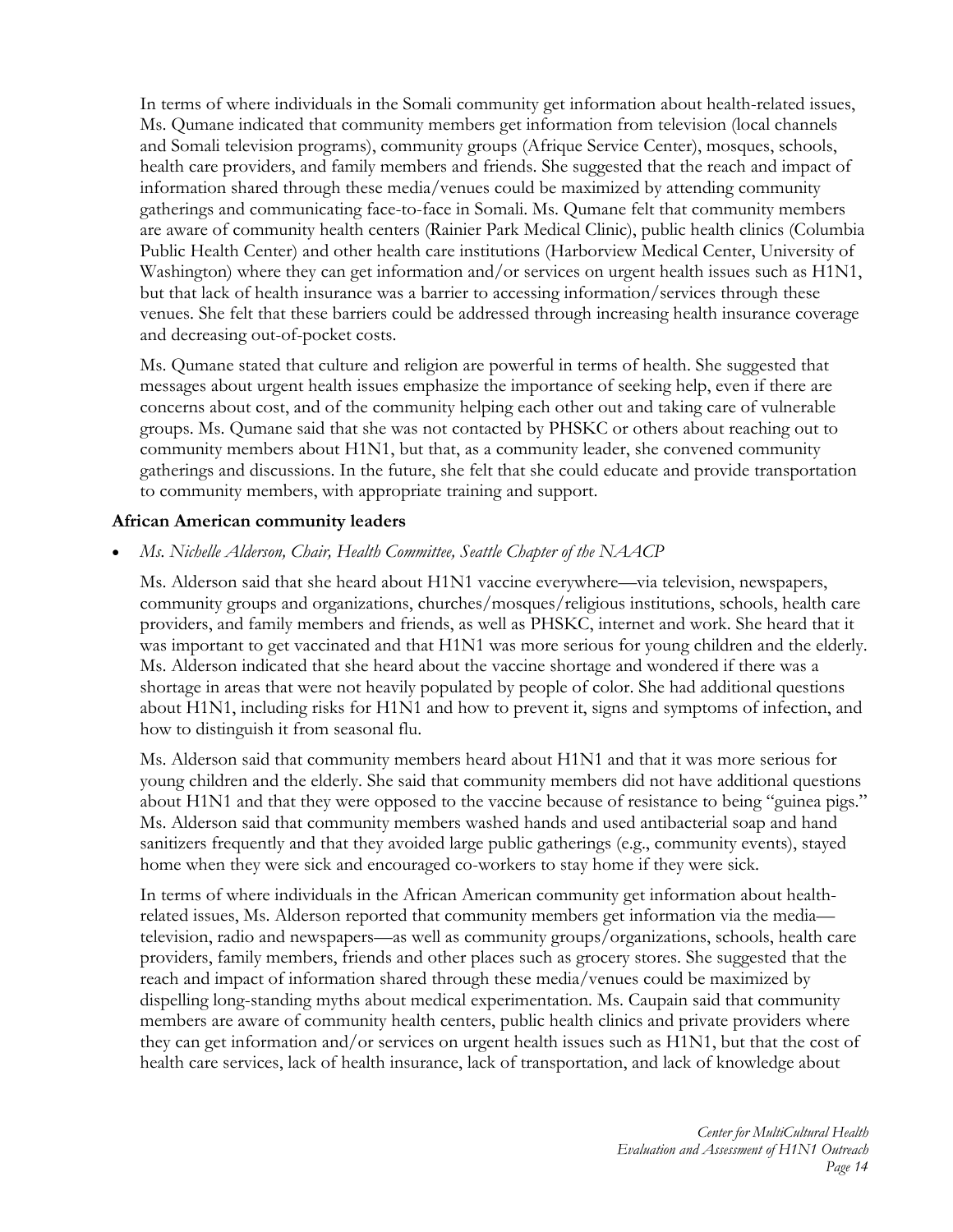how to obtain no/low-cost services were barriers to accessing information/services through these venues. She felt that these barriers could be addressed through helping community members access information about how to obtain no/low-cost services and through outreach to homeless people via shelters and the *Real Change* newspaper.

Ms. Alderson stated that community members are not "apt to jump when they're told to jump" and that H1N1 was perceived as just another "scary" disease. She said that she was not contacted by PHSKC about reaching out to community members about H1N1 and did not take specific actions as part of the NAACP Health Committee, because the Committee was not in place at that time. Ms. Alderson indicated that community leaders can play a role in educating community members about urgent health issues such as H1N1 and, in general, in encouraging community members to establish a relationship with a primary care physician and seek regular medical care vs. using emergency rooms.

# *Ms. Andrea Caupain, Executive Director, Central Area Motivation Program (CAMP)*

Ms. Caupain indicated that she heard about H1N1 via television (CNN, local news outlets), community leaders and partner organizations, schools, and family members and friends. She heard that H1N1 was devastating, particularly for older adults and those with compromised immune systems, and that there was a vaccine shortage. Ms. Caupain had additional questions about vaccine effectiveness and how the H1N1 and seasonal flu vaccines might affect each other. She also had questions about what precautions CAMP should take to educate and protect its staff, so they could continue to provide services in the event of a mass outbreak.

Ms. Caupain said that community members heard about H1N1 on television and via word-of-mouth and noted that, in immigrant and refugee communities, a lot of information about H1N1 was shared via word-of-mouth. She indicated that community members had additional questions, but that she was uncertain about their actual questions. Ms. Caupain commented that many community members had misinformation about the H1N1 vaccine effectiveness and side effects and that there were both community members who believed that it was important to get the vaccine and others who did not want to get the vaccine because of fear of vaccine side effects.

In terms of where individuals in the African American and immigrant and refugee communities get information about health-related issues, Ms. Caupain indicated that community members get information from the media—television and newspapers (hard copy only)—as well as schools, health care providers, and family members and friends. She suggested that the reach and impact of information shared through these media/venues could be maximized by coupling the information with other information that is easily received and by simplifying messages (e.g., information from PHSKC and other agencies with clear, simple messages like "wash your hands"). Ms. Caupain said that community members are aware of community health centers (Country Doctor Community Health Centers, Odessa Brown Children's Clinic) and other health care institutions (Harborview Medical Center, Swedish Medical Center) where they can get information and/or services on urgent health issues such as H1N1, but that apprehension about seeking health care services due to miseducation/misinformation and cost were barriers to accessing information/services through these venues. She felt that these barriers could be addressed through cultural competence and education from trusted advocates—people who look like them and speak in language that they will understand.

Ms. Caupain stated that cultural beliefs and practices strongly influence immigrants and refugees' knowledge, attitudes and beliefs about urgent health issues such as H1N1 and that religious beliefs play a major role in whether or not to seek advice from a health care provider. She also stated that some undocumented people will not seek services from any entity that is perceived as having a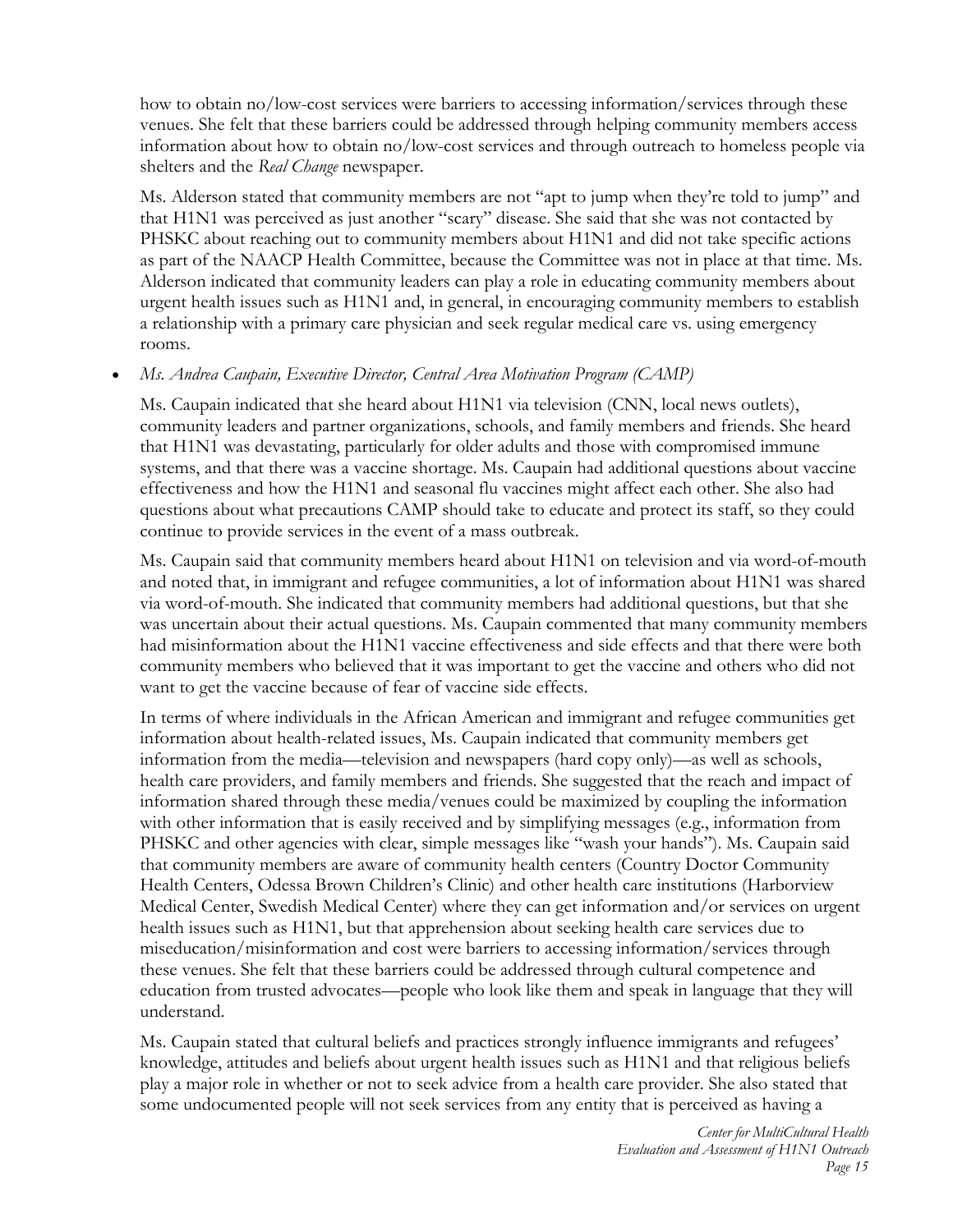relationship with the U.S. government. Ms. Caupain added that information should be presented in a culturally relevant manner, because some communities are suspicious about information provided to the general public. She noted that information should address concerns about the outbreak, not necessarily where the virus came from or how it came to the U.S. Ms. Caupain suggested that messages about urgent health issues be simple and include what steps community members should take to prevent or decrease their chances of getting sick, signs and symptoms, and where community members can seek services. She indicated that she was not contacted by PHSKC, but that CAMP staff disseminated information about H1N1 to clients and talked with them about the H1N1 vaccine. Ms. Caupain noted that community-based organizations can create or identify trusted advocates that community members can turn to for information about urgent health issues such as H1N1, if they are apprehensive about "formal sources" (e.g., government entities, health care institutions). She further noted that PHSKC should do specific, coordinated outreach to community-based organizations and make it easy for community members to access information.

## *Dr. Ben Danielson, Medical Director and Pediatric Physician, Odessa Brown Children's Clinic*

Dr. Danielson reported that he initially heard about H1N1 in the medical literature and, later, from PHSKC in February/March 2009 through mobilization activities. He said that the initial academic interest about H1N1 in the medical literature later turned into discussion regarding whether or not H1N1 would rise to the same level as the 1918 "Spanish Flu" pandemic. Dr. Danielson indicated that his patients heard about H1N1 from news sources and flyers posted by PHSKC and community partners. He also indicated that some of his patients wondered if H1N1 was overplayed or underplayed and whether or not there were different messages for less empowered vs. more empowered neighborhoods. In addition, Dr. Danielson noted that, in the midst of the economic crisis, his patients had concerns about where resources would be allocated and whether or not everyone would have equal access to services.

Dr. Danielson indicated that he and his staff participated in a number of PHSKC-sponsored meetings about H1N1 and had to share information with patients and interpret information coming out about vaccine shortages and plans for distribution vs. how the vaccine seemed to be handled at a practical level. He said that there were families—both African American and not—who expressed deep reservations about vaccines in general and about the safety of a vaccine like H1N1 that is developed quickly. Dr. Danielson felt that community members heard the messages about washing hands and gradually listened to the messages about staying home when sick. He noted that there was a lot of information management related to H1N1 and that messages changed over time, creating some discomfort among community members. Dr. Danielson commented that some of the messaging evolved appropriately, but some could have been better, in terms of hitting "the right mark early on." He said that the media contributed to "scare mongering" (e.g., Madrona Elementary School and subsequent school closures) and created fear among families.

In terms of where individuals in the African American community get information about healthrelated issues, Dr. Danielson talked primarily about the importance of correct, straightforward and consistent messaging that includes visuals. He said that messaging from the health care system is often full of language that is vague and unnecessarily complicated, but commented that PHSKC has become relatively good at incorporating good visuals into its messaging. Dr. Danielson suggested that the reach and impact of information shared through these media/venues could be maximized through consistent messages (with visuals) spread throughout the community and through having trusted people to address community members' concerns. He said that it was hard to say if community members are aware of community health centers, public health clinics and other health care institutions where they can get information and/or services on urgent health issues such as H1N1. Dr. Danielson said that barriers to accessing these types of community resources include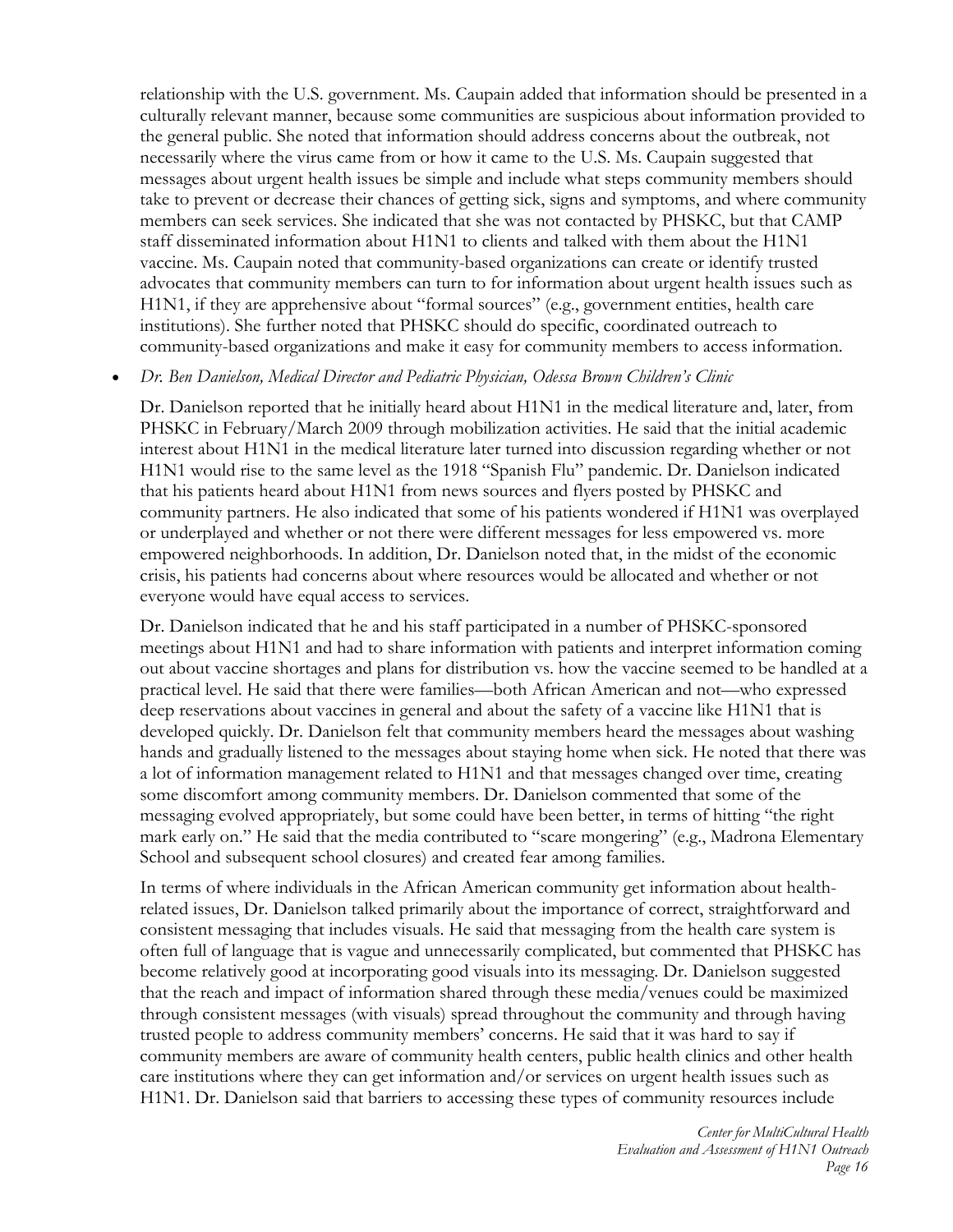literacy—both health literacy and literacy in English. He noted that the health care community relies a lot on the written word, but that it is not always effective. Dr. Danielson also talked about community members' distrust of and misperceptions about the health care system and confusion and lack of understanding about prevention due, in part, to outlier cases (e.g., individual who gets the flu after receiving a flu shot) and historical problems with the planning, development and distribution of vaccines (e.g., swine flu in the 1970s).

Dr. Danielson stated that cultural beliefs and practices influence a community's knowledge, attitudes and beliefs about urgent health issues such as H1N1. He said that many communities believe that the health care system may or may not make people sicker and, therefore, there is not reason to access health care services if they are healthy. Dr. Danielson commented that community members often have cultural beliefs and practices that they are reluctant to share with traditional health care providers and that, until health care providers are able to appreciate all of the decision-making that goes into how a family manages wellness, no single intervention, process or program will be all that successful. He also commented that being a patient is a very disempowering position in American society.

Dr. Danielson stressed the importance of keeping health issues in perspective. He noted that the H1N1 outbreak was costly and that it is critical to remember not to devalue other health messages (e.g., diabetes, heart disease, hypertension, obesity) that are very important. Dr. Danielson stated that he was contacted by PHSKC and others about reaching out to community members about H1N1 and commented that there was some level of information overload. He also commented that a lot of the messaging regarding H1N1 could have been simpler and shared in ways that were less overwhelming for community members. Dr. Danielson noted that constant updates with no new information were overwhelming for health care providers and that some providers began reviewing information less critically or simply deleting e-mail messages that they received about H1N1 He said that .

#### *Ms. Elizabeth Thomas, retired nurse, Odessa Brown Children's Clinic (additional affiliations with the Equal Start Community Coalition, First Place School and Mary Mahoney Professional Nurses Organization)*

Ms. Thomas stated that she heard about H1N1 via television (KOMO 4), schools and health care providers (Odessa Brown Children's Clinic, Seattle Children's Hospital). In addition, she noted that quite a few children at First Place School got sick and had difficulty fighting their illness. Ms. Thomas said that the initial information about H1N1 was conflicting and scary and that "H1N1" was a confusing term for some community members. She knew that H1N1 was a very serious health issue and understood that those with compromised immune systems were vulnerable to H1N1. However, she indicated that the vaccine shortage was the biggest problem during the outbreak. Ms. Thomas noted that, even as a health care professional, she wanted additional information about how to respond to H1N1 because the vaccine was not initially available for people her age.

Ms. Thomas indicated that community members heard about H1N1 via the news. She said they heard that H1N1 is a virus, but were confused by messages that H1N1 was serious and an urgent health issue, but they may or may not need to seek medical care. In addition, Ms. Thomas said that those who sought medical care were often told that they should just monitor their illness and that was also confusing. She noted that community members were interested in getting the H1N1 vaccine, but had questions about the vaccine shortage. Ms. Thomas mentioned that she referred children from First Place to Odessa Brown Children's Clinic, but Odessa Brown did not have the vaccine. She also mentioned that the vaccine was eventually available at local pharmacies (Bartell Drugs, Walgreen), but some community members were reluctant to get vaccinated at pharmacies and those who chose to get vaccinated at pharmacies ended up standing in long lines. Ms. Thomas commented that the vaccine distribution system could have been better. She said that hand sanitizer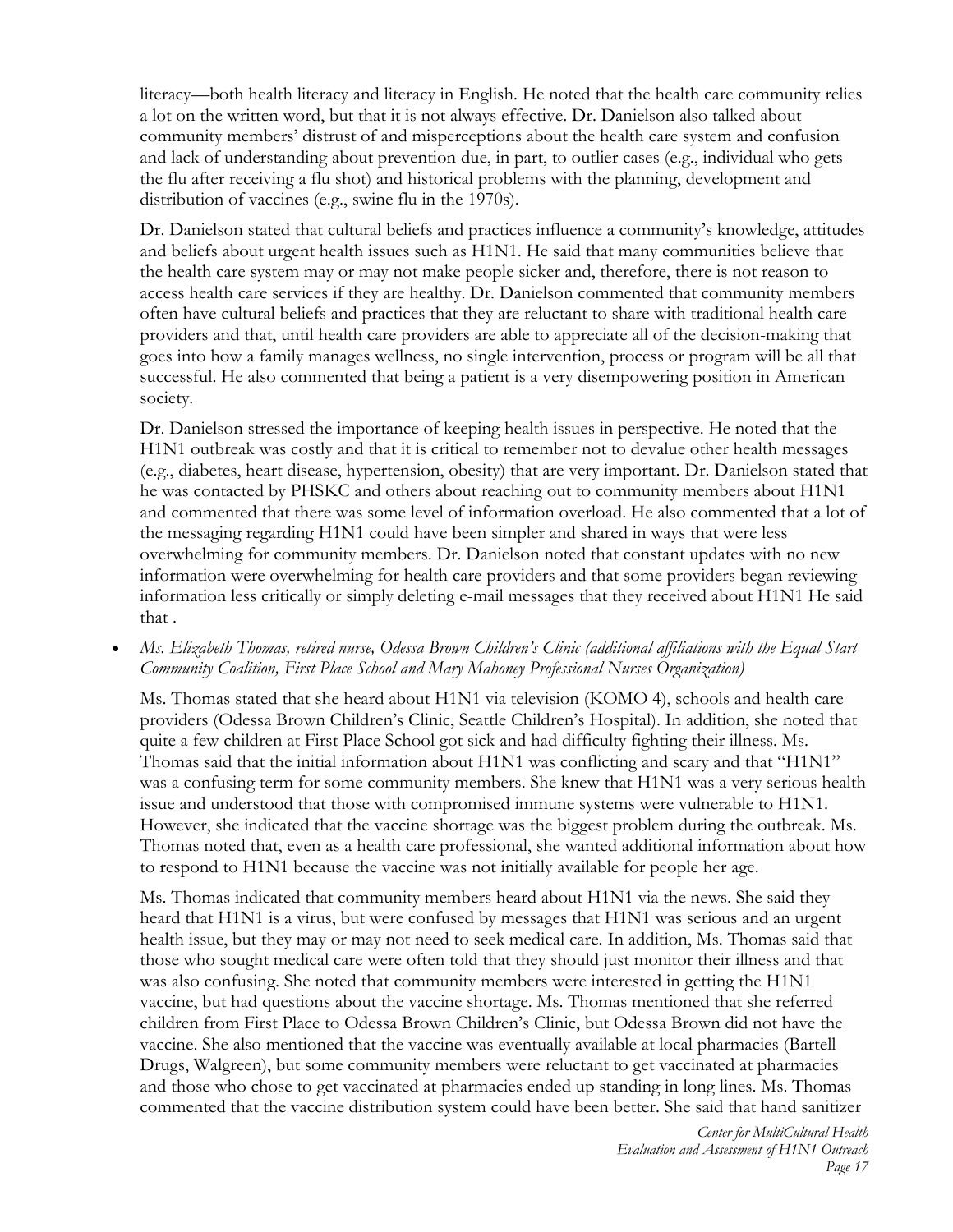was everywhere in the community and that community members washed hands and used hand sanitizer frequently and covered their mouths when coughing and sneezing. Ms. Thomas commented that the H1N1 outbreak really created awareness about how to avoid spreading germs. She noted that community members would stay home if they had a temperature, but that many parents struggled with whether or not to send their children to school if they had low-grade temperatures because their work schedules made it difficult to stay home with children.

In terms of where individuals in the African American community get information about healthrelated issues, Ms. Thomas indicated that community members get information via television and health care providers. She suggested that the reach and impact of information shared through these media/venues could be maximized by having written information distributed at community centers and through existing or newly created coalitions of community groups and organizations (Equal Start Community Coalition) Ms. Thomas said that community members are aware of community health centers (Carolyn Downs Family Medical Center, Country Doctor Community Clinic, 45<sup>th</sup> Street Medical Clinic, Odessa Brown Children's Clinic) and other health care institutions (PHSKC) where they can get information and/or services on urgent health issues such as H1N1, but that accessibility/transportation and not having a medical home/usual source of medical health were barriers to accessing these community resources. She felt that these barriers could be addressed by getting community leaders and community organizations (e.g., Equal Start Community Coalition) more involved in getting information out to community members. However, Ms. Thomas noted that information is often available, but there is no money to get the information out to community members.

Ms. Thomas stated that some community members—particularly older people—are scared about urgent health issues such as H1N1. She said that community members wonder if H1N1 is "the real thing" and if they are being given experimental treatment. Ms. Thomas felt that community members need to know that it is important to address urgent health issues such as H1N1 to take care of themselves and their families. She stressed the importance of information that is culturally relevant and specific, working with community leaders and churches to share information with community members, and meeting community members "where they are." Ms. Thomas indicated that she was not contacted by PHSKC or others about reaching out to community members about H1N1. However, in the future, she suggested that PHSKC compile contact information for community leaders, so that they can mobilize them to get involved and answer questions about urgent health issues such as H1N1.

*Ms. Jeri White, Executive Director, Southeast Youth and Family Services* 

Ms. White said that she heard about H1N1 via the media—television (KING 5 news, commercials) and newspapers (*Seattle Times*)—as well as through e-mail messages from PHSKC (specifically June Beleford) and family members. She heard that H1N1 was the worst type of flu/deadly and that the regular flu shot was not effective in preventing H1N1. Ms. White stated that it was discouraging to hear that H1N1 was deadly, but that there was really nothing that health care providers could do to help those who contracted H1N1. After hearing about H1N1, she had additional questions including when the H1N1 vaccine would be available and how to tell the difference between H1N1 and seasonal flu.

Ms. White indicated that community members were discouraged by the lack of availability of H1N1 vaccine, but, in some cases, were scared to get the vaccine because they remembered that people who got vaccinated during a previous flu outbreak got sick. She also indicated that some community members felt like people were trying to kill them with a vaccine that may actually give them H1N1. Ms. White noted that community members had additional questions about where to get the H1N1 vaccine and vaccine safety. She said that community members may have used hand sanitizer to avoid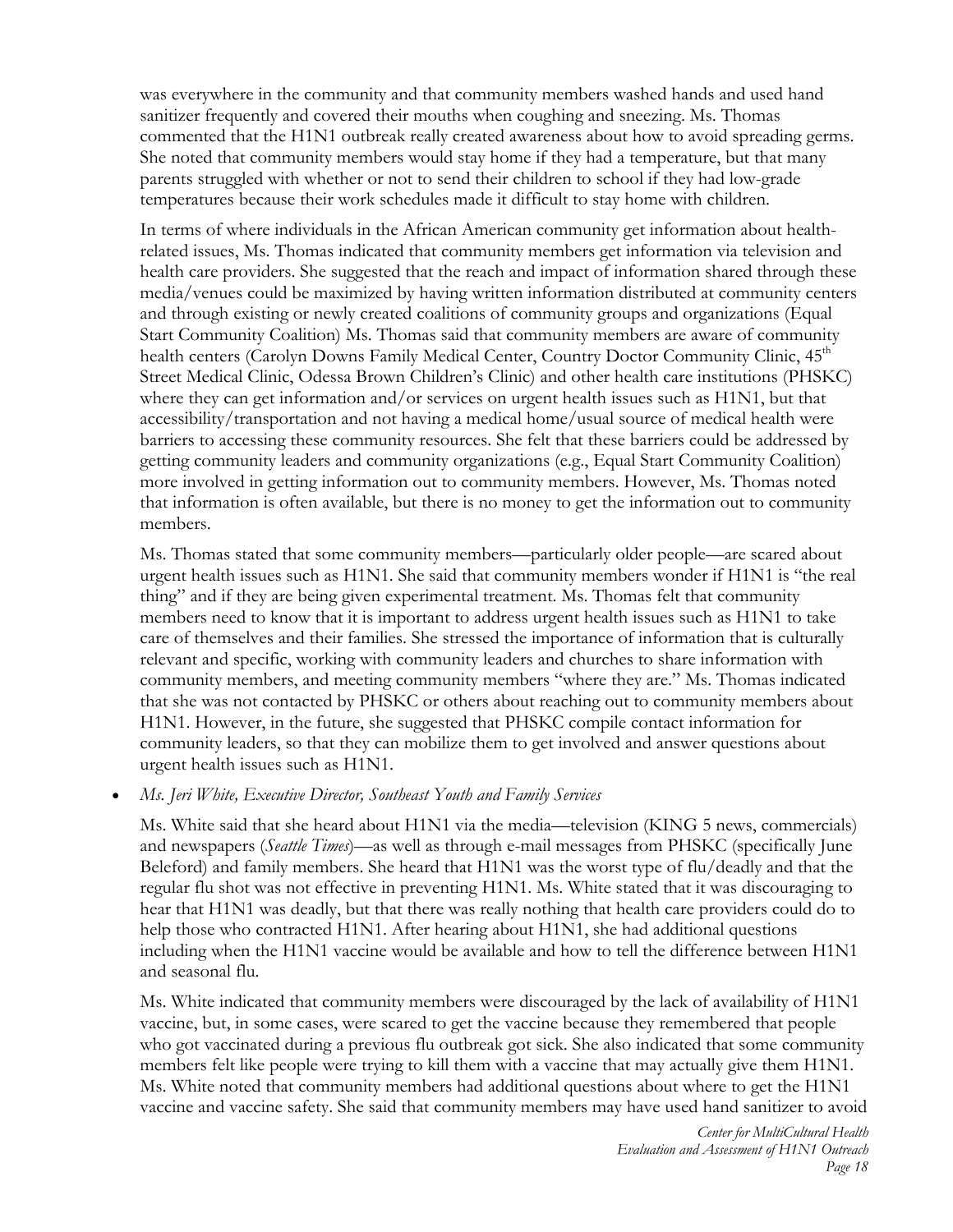getting sick or passing H1N1 to others and that she encouraged her staff to stay home if they were sick and to stay away from those who were sick. Ms. White felt that some community members may have been vaccinated if they had a good relationship with health care providers, but that, for the most part, community members did not get vaccinated.

In terms of where individuals in the African American community get information about healthrelated issues, Ms. White stated that community members get information via the media—television (local stations) and newspapers (*The Facts*, *The Seattle Medium*)—as well as through health care providers. She suggested that the reach and impact of information shared through these media/venues could be maximized through media campaigns promoting community health centers and public health clinics and community-based health fairs with churches. Ms. White also suggested that health care providers need to better understand that community members will only access medical care when they are seriously ill and understand the importance of meeting community members where they are with health information. She felt that community member are aware of community health centers (Carolyn Downs Family Medical Center, Odessa Brown Children's Clinic) and public health clinics (Columbia Public Health Center) where they can get information and/or services on urgent health issues such as H1N1. However, Ms. White said that many community members think that these institutions are for "yuppies" (Country Doctor Community Clinic), poor people or just for children. She noted that people with children feel good about Odessa Brown Children's Clinic because of its affiliation with Seattle Children's Hospital. However, Ms. White also noted that she and other community members believe that you get sub-standard care at community health centers and public health clinics because doctors in these types of settings are not as qualified as those in the private sector. She suggested that these barriers could be addressed by increasing knowledge and awareness that these institutions have well-qualified doctors and that some are affiliated with larger institutions (e.g., Group Health Cooperative, Swedish Medical Center) and convenient. Ms. White felt that larger institutions should promote their affiliation with community health centers and public health clinics.

Ms. White stressed that there is a "long memory of terrible things," so the last H1N1 outbreak was in some community members' minds. She said that H1N1 should not have been referred to as "swine flu" and that switching the term to H1N1 midway through the outreach did not dispel community members' fears. She stated that the health care community has to be careful about the terminology that it uses and that "scared straight" (e.g., reports of the number of people who were dying) is not necessarily effective or encouraging. Ms. White felt that simple, straightforward information, not "scared straight" tactics, was most important for the African American community. In addition, she noted that working with churches and community organizations and posting information on websites and listservs are important strategies. Ms. White stressed that people often cannot come to meetings because of work, family and other commitments, so educators must be willing to meet community members where and when it is most convenient for them. She felt that she and other community leaders could facilitate access to community resources and noted that emails from known and respected people will encourage recipients to read e-mail messages. Ms. White also noted that community leaders and pastors should be featured in marketing campaigns.

#### **Russian/Ukrainian community leaders**

*Ms. Vasilina Martemiak, Producer, Salon of Poetry in Seattle/Salon Poezji w Seattle*

Ms. Martemiak reported that she heard about H1N1 via the media—television (ABC news, Russian Television Network), radio (Russian and American radio) and newspapers (Russian)—as well as through churches/religious institutions, schools, health care providers, and family members and friends. She heard that H1N1 was more serious than seasonal flu and that the H1N1 vaccine was different from the seasonal flu vaccine. Ms. Martemiak said that community members heard that the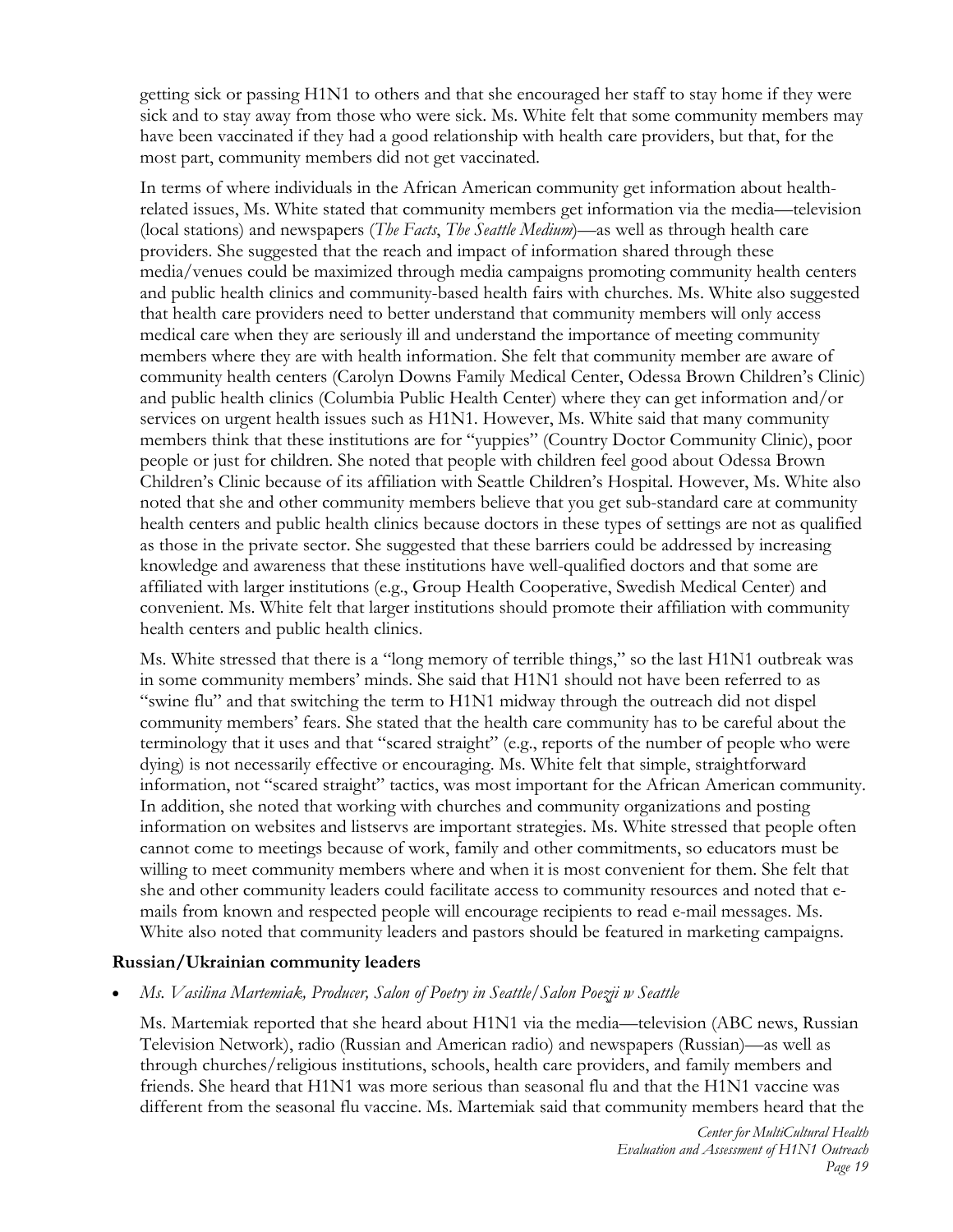H1N1 vaccine was different from the seasonal flu vaccine and that there was a vaccine shortage. She also said that community members had questions about the cause of H1N1. Ms. Martemiak stated that community members washed hands and did not go out when they were sick to avoid getting sick or passing H1N1 to others.

In terms of where individuals in the Russian-speaking community get information about healthrelated issues, Ms. Martemiak reported that community members get information via the media television (Russian Television Network), radio and newspapers (Russian newspaper *Perspectiva*)—as well as through churches/religious institutions, schools, health care providers, and family members and friends. She suggested that the reach and impact of information shared through these media/venues could be maximized by having more information in Russian. Ms. Martemiak indicated that community members are aware of public health clinics (Eastgate Public Health Center) and private providers (Dr. Bardman, Dr. Gan, Dr. Grinberg, Dr. Storozhuk) where they can get information and/or services on urgent health issues such as H1N1. She did not feel that there were any barriers to accessing these community resources.

Ms. Martemiak felt that accurate information, not "scare tactics," was most important for the Russian-speaking community. She said that she was not contacted by PHSKC or others about reaching out to community members about H1N1, but that she and other community leaders could play a role in providing accurate information about H1N1 including asking those who contracted H1N1 to speak out about their experiences.

## *Ms. Nataliya Prysyazhnyuk, Program Director, Circle of Friends*

Ms. Prysyazhnyuk said that she heard about H1N1 via television (Seattle news) and at Circle of Friends (adult day health center). She heard that H1N1 was a serious/urgent health issue, that there were groups for which H1N1 was more serious than others and that there was a vaccine shortage. Ms. Prysyazhnyuk said that she had additional questions about H1N1 including whether or not the strains of H1N1 changed over time, complicating the manufacturing of the vaccine. She indicated that community members heard the same information about H1N1. Ms. Prysyazhnyuk indicated that some community members got vaccinated for H1N1, washed hands, covered their mouths when coughing and stayed away from others who were sick. In addition, she indicated that the RN at Circle of Friends presented information about H1N1 to participants.

In terms of where individuals in the Russian-/Ukrainian-speaking community get information about health-related issues, Ms. Prysyazhnyuk stated that community members get information via television (news) and Circle of Friends. She felt that community members are aware of public health clinics where they can get information and/or services on urgent health issues such as H1N1, but that there are linguistic barriers to accessing these community resources. Ms. Prysyazhnyuk said that these barriers can be addressed through interpretation.

Ms. Prysyazhnyuk noted that many Russians/Ukrainians do not believe in vaccination because of lack of knowledge. She felt that presentations by health care professionals or other trusted individuals (e.g., Program Director at Circle of Friends) were most important for the Russian-/ Ukrainian-speaking community. Ms. Prysyazhnyuk indicated that she was contacted by PHSKC (Lydia Ortega) and that she made sure that the RN at Circle of Friends gave brief daily messages about H1N1 and that instruction about proper hygiene was posted in the bathroom. In the future, she felt that she and other community leaders could share current information about H1N1 and other urgent health issues with community members to reduce the spread of H1N1.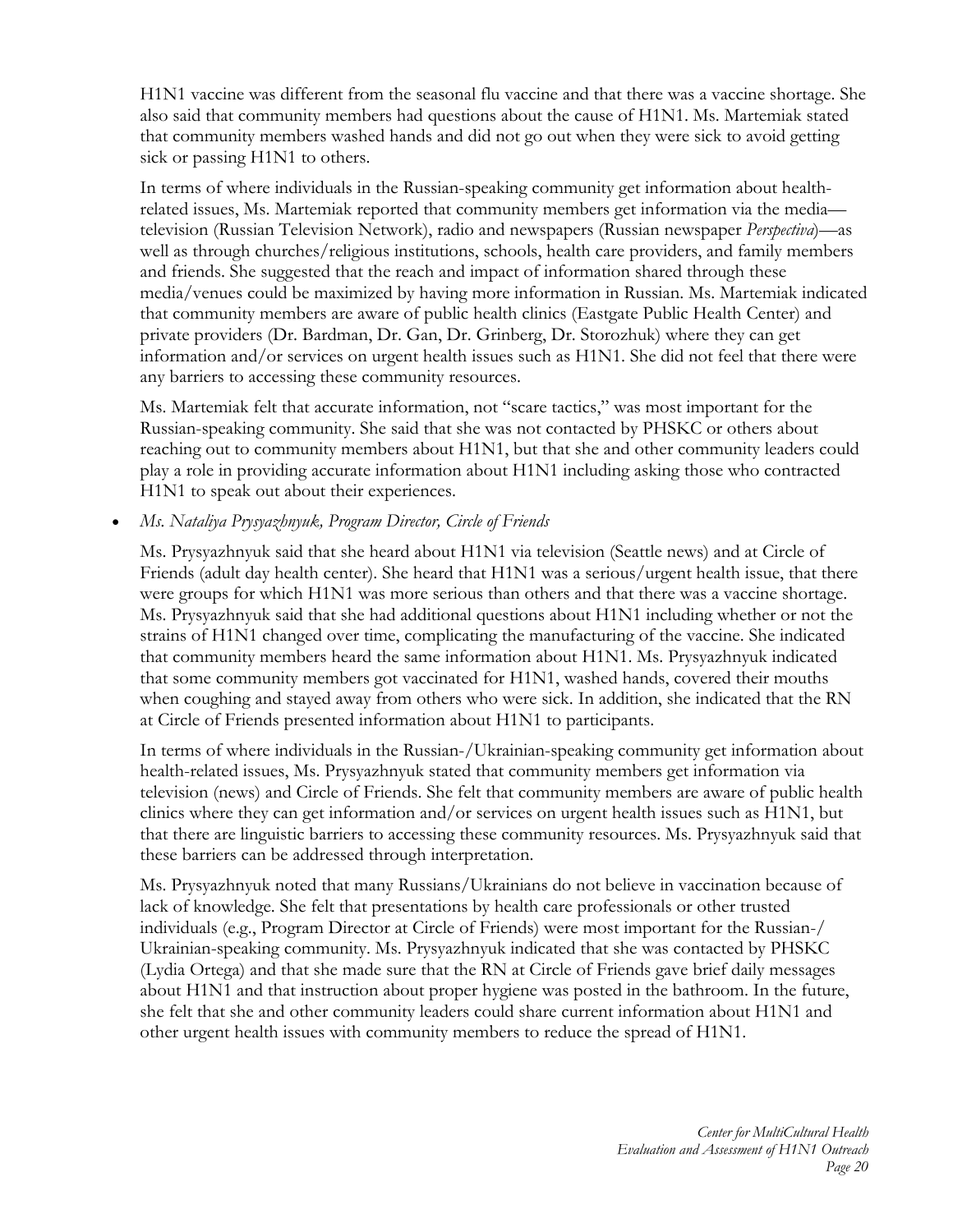## *Mr. Anatoliy Sholom, Editor, Nashy VESTI (Russian Newspaper)*

Mr. Sholom reported that he heard about H1N1 via the media—television (ABC, CBS, FOX news), radio (Russian and American stations) and newspapers (for Russian-speakers)—as well as through churches/religious institutions, and family members and friends. He heard that H1N1 was very serious and that there was a vaccine shortage. Mr. Sholom said that he did not have any additional questions about H1N1. He indicated that community members heard about H1N1 and were frightened about the negative information they heard about the virus. Mr. Sholom noted that community members had additional questions about the cause of H1N1 and how the outbreak started. He said that community members washed hands and used hand sanitizer, took vitamins, avoided public places and stayed home when they were sick, in response to H1N1.

In terms of where individuals in the Russian-speaking community get information about healthrelated issues, Mr. Sholom stated that community members get information via the media television (news stations), radio, newspapers (Russian and other local newspapers), churches/religious institutions, health care providers, and family and friends. He felt that community members are aware of public health clinics and local stores (i.e., pharmacies) that provided the H1N1 vaccine and libraries where they can get information and/or services on urgent health issues such as H1N1. He did not feel that there were any barriers to accessing these community resources.

Mr. Sholom suggested that accurate information, not "scare tactics," are most important for the Russian-speaking community. He said that he was not contacted by PHSKC or others about reaching out to community members about H1N1 and that he did not take any specific action to reach out to community members about the H1N1 outbreak. In the future, Mr. Sholom felt that he and other community leaders could play a role in providing accurate information to and hosting dialogues with community members about urgent health issues such as H1N1.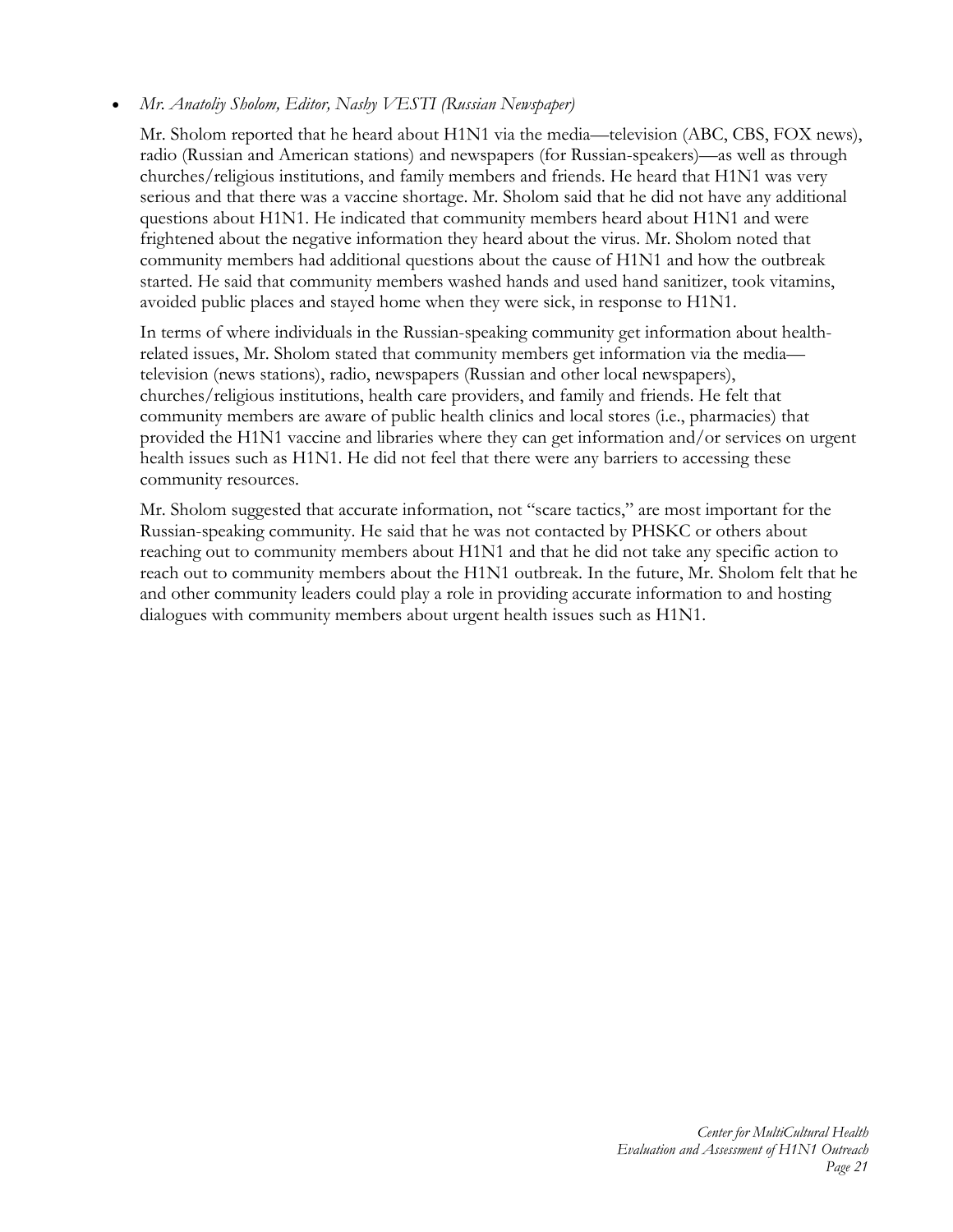#### **3. Community conversations**

#### **Summary—community conversation surveys**

As outlined in the "Methods" section, CMCH conducted nine community conversations with 89 individuals. Before starting the community conversations, the facilitators asked participants to complete a survey. *The following are tables and summaries of the community conversation surveys*:

*The following table provides a demographic profile of 88 of the 89 participants*:

|                                 | $N($ %)     |
|---------------------------------|-------------|
| Age                             |             |
| <20                             | $9(10\%)$   |
| $20 - 24$                       | $10(11\%)$  |
| 25-29                           | 7(8%)       |
| $30 - 34$                       | 11 (12%)    |
| 35-39                           | 8(9%)       |
| $40 - 44$                       | 5(6%)       |
| 45-49                           | 4(5%)       |
| $50 - 54$                       | 14 $(16\%)$ |
| 55-59                           | 7(8%)       |
| $60 - 64$                       | 5(6%)       |
| 65-69                           | $1(1\%)$    |
| $70 - 74$                       | $2(2\%)$    |
| $75+$                           | 5(6%)       |
| Gender                          |             |
| Female                          | 54 (61%)    |
| Male                            | 34 (39%)    |
| Race*                           |             |
| African/Black/African American  | 68 (72%)    |
| American Indian/Native American | 4(5%)       |
| White                           | 19 (20%)    |
| Other                           | 3(3%)       |
| U.S.-born $(n=85)$              |             |
| Yes                             | 27(32%)     |
| No                              | 58 (68%)    |

**Table 1: Demographic Characteristics (n=88)** 

\*Some respondents selected more than one race. "Other" included "10% Creole," "Latino," and "Puerto Rican."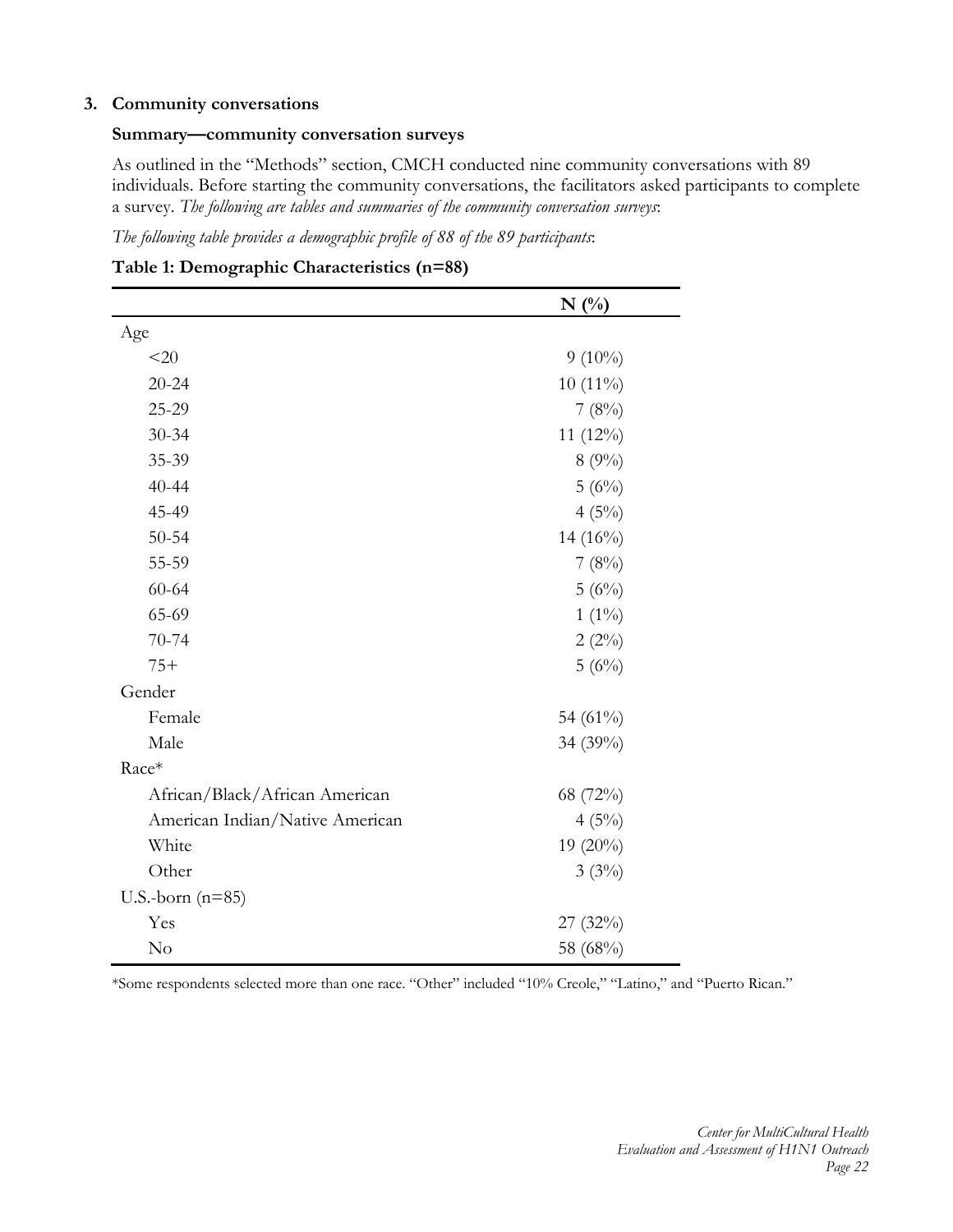|                                                    | N(%         |
|----------------------------------------------------|-------------|
| Country of origin $(n=61)$                         |             |
| Ethiopia                                           | $21(34\%)$  |
| Eritrea                                            | $10(16\%)$  |
| Somalia                                            | 11 $(18\%)$ |
| Russia                                             | $6(10\%)$   |
| Ukraine                                            | $7(11\%)$   |
| Other**                                            | $6(10\%)$   |
| Length of time in the U.S. $(n = 61)$              |             |
| $\leq$ 1 year                                      | $7(11\%)$   |
| $1-5$ years                                        | 24 (39%)    |
| 5-10 years                                         | $16(26\%)$  |
| $\geq$ 10 years                                    | $14(23\%)$  |
| Educational level $(n=85)$                         |             |
| Less than high school                              | $28(33\%)$  |
| High school graduate/some post-secondary           | 48 (56%)    |
| Bachelor's degree                                  | 6(7%)       |
| Master's/other advanced degree                     | 3(4%)       |
| Living with children $\leq$ 18 years of age (n=86) |             |
| Yes                                                | 52 $(60\%)$ |
| No                                                 | 34 $(40\%)$ |

**Table 1: Demographic Characteristics (n=88) (continued)**

\*\*Respondents reported their country of origin as Moldova (5) and Armenia (1).

*The following table provides information on the community conversation participants' English proficiency and language spoken at home*.

| Table 2: English Proficiency and Language Spoken at Home (n = 88) |  |  |  |
|-------------------------------------------------------------------|--|--|--|
|                                                                   |  |  |  |

|                                  | $N($ %)    |
|----------------------------------|------------|
| English proficiency—spoken       |            |
| Do not speak English             | $9(10\%)$  |
| Speak English, but not very well | $27(31\%)$ |
| Speak English well               | 25(28%)    |
| Speak English very well          | $27(31\%)$ |
| English proficiency—written      |            |
| Do not read English              | 8(9%)      |
| Read English, but not very well  | 22(25%)    |
| Read English well                | $28(32\%)$ |
| Read English very well           | $30(34\%)$ |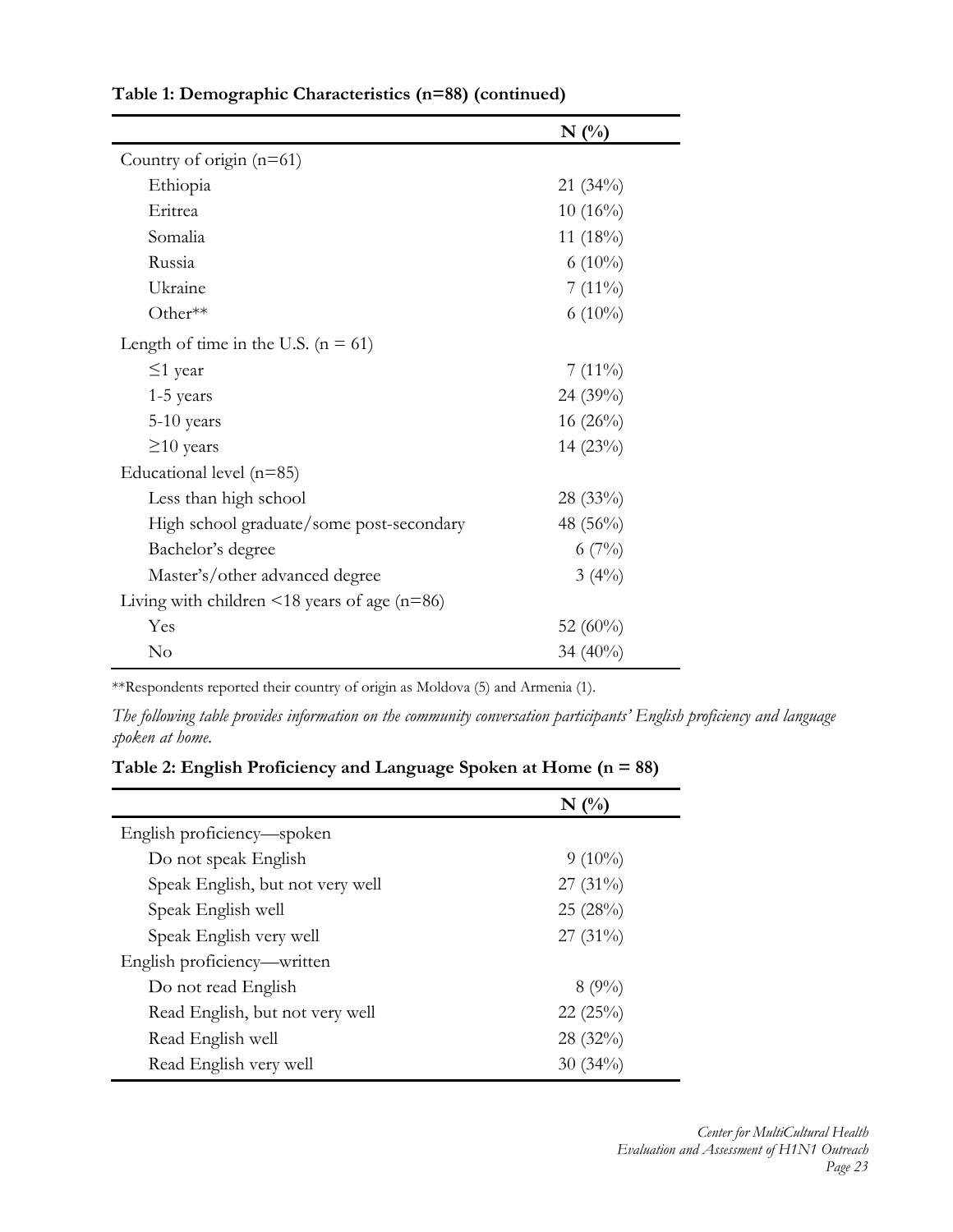|                                          | $N(\%)$     |
|------------------------------------------|-------------|
| Language spoken at home*                 |             |
| English                                  | $27(31\%)$  |
| Amharic                                  | $19(22\%)$  |
| Somali                                   | 11 $(12\%)$ |
| Tigrigna                                 | 11 $(12\%)$ |
| Russian                                  | $10(11\%)$  |
| Ukrainian                                | $4(5\%)$    |
| Other $**$                               | $6(7\%)$    |
| Language spoken at home—written $(n=86)$ |             |
| Do not read home language                | $2(2\%)$    |
| Read home language, but not very well    | $10(12\%)$  |
| Read home language well                  | $18(21\%)$  |
| Read home language very well             | 56 $(65\%)$ |

**Table 2: English Proficiency and Language Spoken at Home (n = 88) (continued)** 

\*One respondent reported speaking more than one language at home (English and Amharic).

\*\*Three respondents reported speaking Romanian at home, and two reported speaking Moldavian. One respondent did not specify language spoken at home.

*The following table provides information about community conversation participants' knowledge, attitudes and beliefs about H1N1*:

**Table 3: Knowledge, Attitudes and Beliefs (n=88)** 

|                                                 | $N(\%)$     |
|-------------------------------------------------|-------------|
| Heard about the outbreak $(n=84)$               |             |
| Yes                                             | 81 (96%)    |
| $\rm No$                                        | $3(4\%)$    |
| How/where heard about $H1N1*$                   |             |
| Television                                      | 66 $(75%)$  |
| Radio                                           | $32(36\%)$  |
| Newspapers                                      | 25(28%)     |
| Community groups/social service organizations** | 41 $(46\%)$ |
| Churches/mosques/religious institutions         | 13(15%)     |
| Schools                                         | $12(14\%)$  |
| Health care providers                           | $26(30\%)$  |
| Family members                                  | 20(23%)     |
| Friends                                         | 24(27%)     |
| Other                                           | $9(10\%)$   |

\*Some respondents selected more than one option.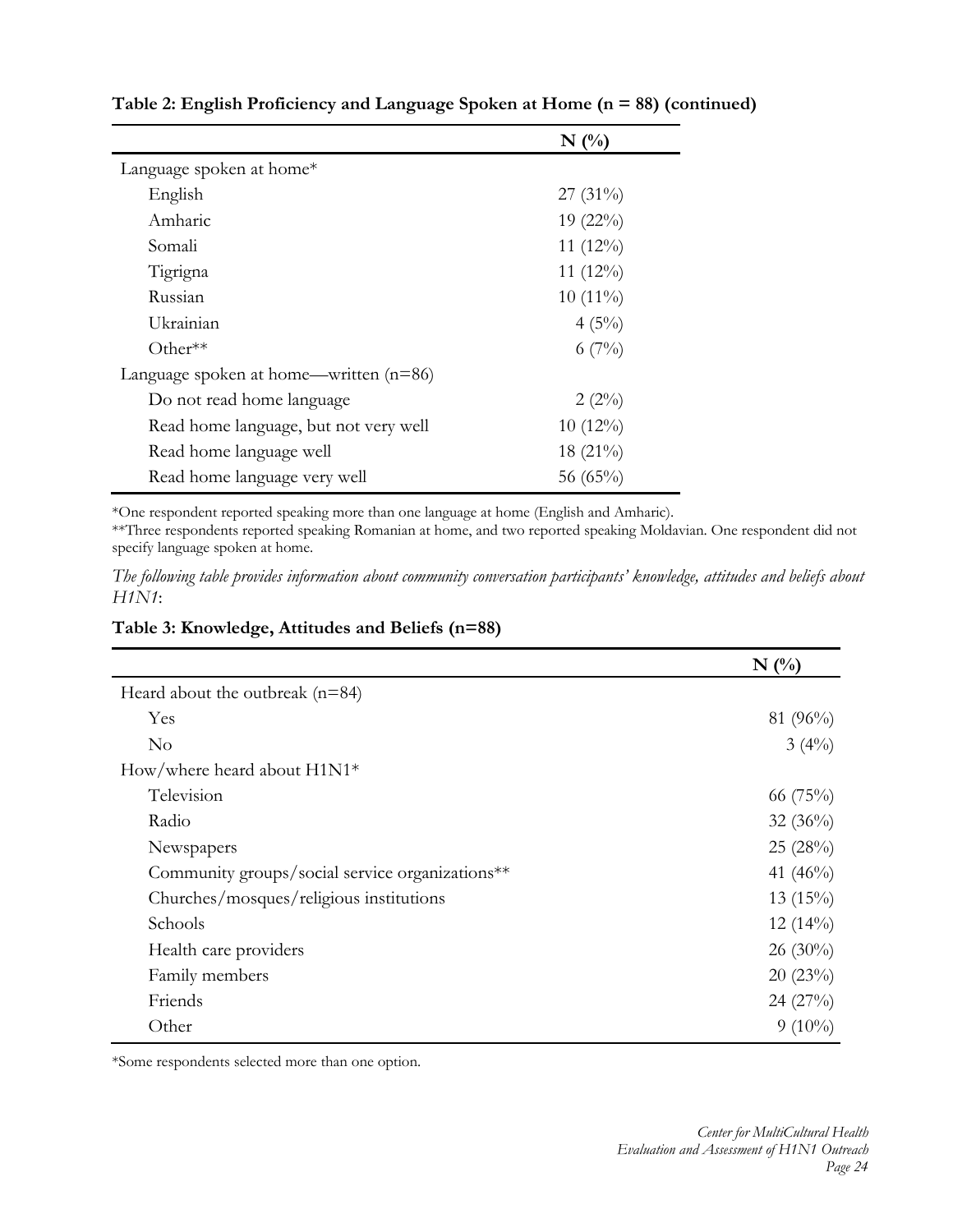|                                             | $N(\%)$     |
|---------------------------------------------|-------------|
| $H1N1$ spreads from person to person (n=85) |             |
| Yes                                         | 75 (88%)    |
| $\rm No$                                    | $0(0\%)$    |
| Don't know                                  | $10(12\%)$  |
| Can catch H1N1 by eating pork $(n=86)$      |             |
| Yes                                         | 20(23%)     |
| $\rm No$                                    | 47 $(55\%)$ |
| Don't know                                  | $19(22\%)$  |
| Are medicines to treat $H1N1$ (n=84)        |             |
| Yes                                         | 59 (70%)    |
| N <sub>o</sub>                              | 11 $(13\%)$ |
| Don't know                                  | 14 $(17\%)$ |
| Is a vaccine for H1N1 $(n=83)$              |             |
| Yes                                         | 68 (82%)    |
| $\rm No$                                    | $6(7\%)$    |
| Don't know                                  | $9(11\%)$   |

**Table 3: Knowledge, Attitudes and Beliefs (n=88) (continued)** 

The vast majority of respondents (96%) reported that they heard about the H1N1 outbreak. Most heard about the outbreak through multiple sources, and media was clearly an important source of information. Three-quarters of respondents indicated that they heard about the H1N1 outbreak via television. More than one-third (36%) said that they heard about the outbreak via radio; two respondents reported that they heard about the H1N1 outbreak via Russian television and radio.

Community groups/social service organizations were also an important source of information about the H1N1 outbreak. Nearly half of respondents (46%) indicated that they heard about the H1N1 outbreak via community groups/social service organizations. Seven respondents reported that they heard about the outbreak through Afrique Service Center, and two reported that they heard about the outbreak through CMCH. Among those who indicated hearing about the H1N1 outbreak via other sources, two respondents reported that they heard about the outbreak through work and PHSKC. Others reported hearing about the H1N1 outbreak at the mall and through the school nurse, students and teachers; "vocation in China"; an individual he/she knew who had H1N1; and DSHS. Two respondents did not specify how/where they heard about the outbreak.

Most respondents were aware that H1N1 spreads from person to person (75%), there are medicines to treat H1N1 (70%) and there is a vaccine for H1N1 (82%). However, nearly one-quarter (23%) thought they could catch H1N1 by eating pork.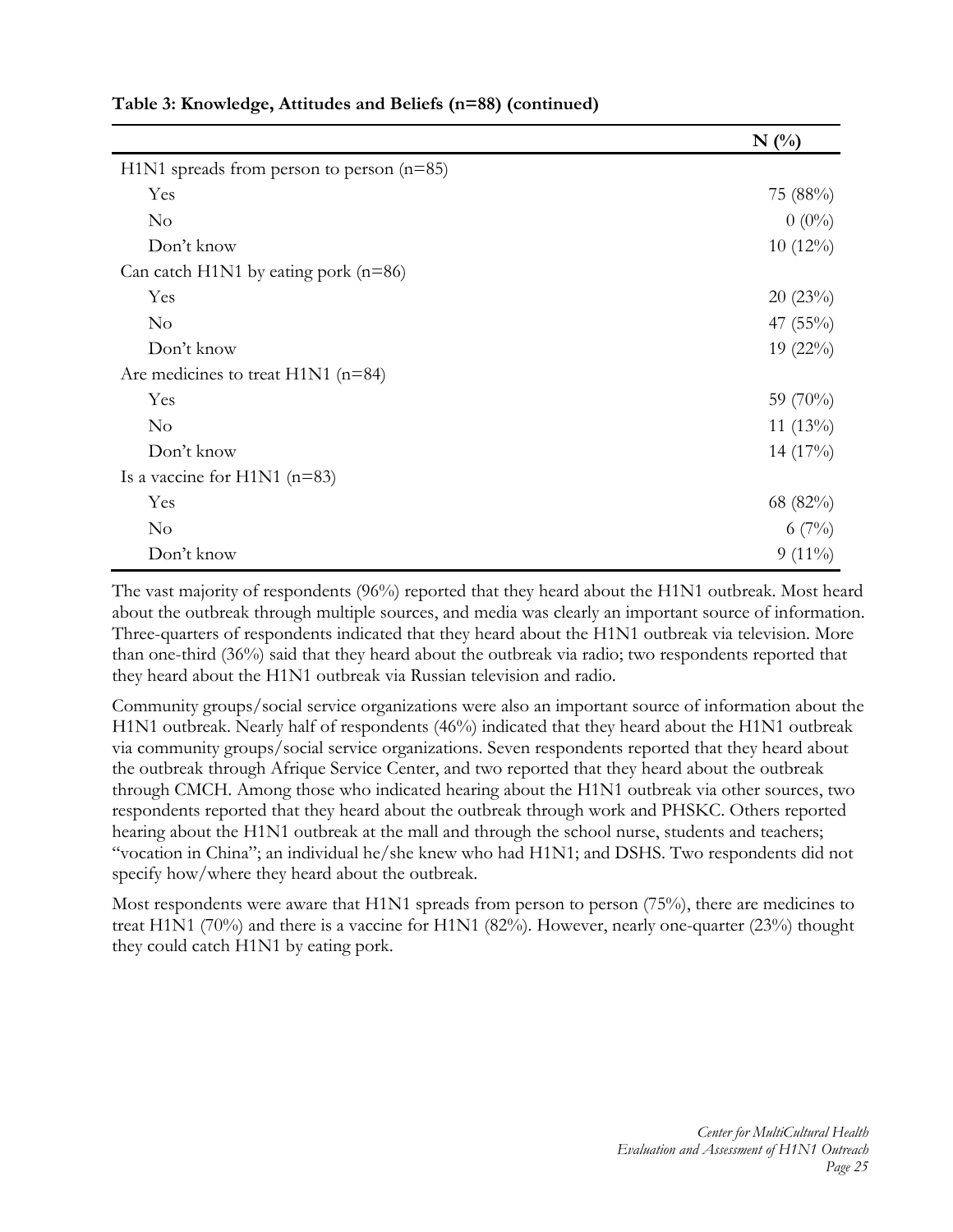*The following table provides information about community conversation participants' H1N1 vaccine experience*:

**Table 4: H1N1 Vaccine Experience** 

|                                                                               | $N($ %)     |
|-------------------------------------------------------------------------------|-------------|
| Tried to get the vaccine $(n=84)$                                             |             |
| Yes                                                                           | $36(43\%)$  |
| N <sub>o</sub>                                                                | 48 $(57%)$  |
| Able to get the vaccine $(n=40)$                                              |             |
| Yes                                                                           | 32 $(80\%)$ |
| No                                                                            | $8(20\%)$   |
| Location of vaccination $(n=33)$                                              |             |
| Regular doctor/healthcare provider                                            | $10(31\%)$  |
| Hospital                                                                      | 9(27%)      |
| Pharmacy                                                                      | 2(6%)       |
| School                                                                        | $4(12\%)$   |
| Work location                                                                 | 5(15%)      |
| Other                                                                         | 3(9%)       |
| Level of difficulty in trying to figure out where to get the vaccine $(n=75)$ |             |
| Not difficult to find                                                         | 45 (60%)    |
| Somewhat difficult to find                                                    | 19 (25%)    |
| Very difficult to find                                                        | 11 $(15\%)$ |
| Others in household tried to get the vaccine $(n=85)$                         |             |
| Yes                                                                           | 25(29%)     |
| No                                                                            | 60 (71%)    |
| Household members' success in getting the vaccine $(n=27)$                    |             |
| Yes                                                                           | $16(59\%)$  |
| No                                                                            | 11 $(41\%)$ |
| Preferred location for getting the vaccine*                                   |             |
| Regular doctor/health care provider                                           | 38 $(32\%)$ |
| Hospital                                                                      | 24 (20%)    |
| Pharmacy                                                                      | 25 (21%)    |
| School                                                                        | 4(3%)       |
| Work location                                                                 | 6(5%)       |
| Other                                                                         | 23 (19%)    |

\*Some respondents selected more than one option.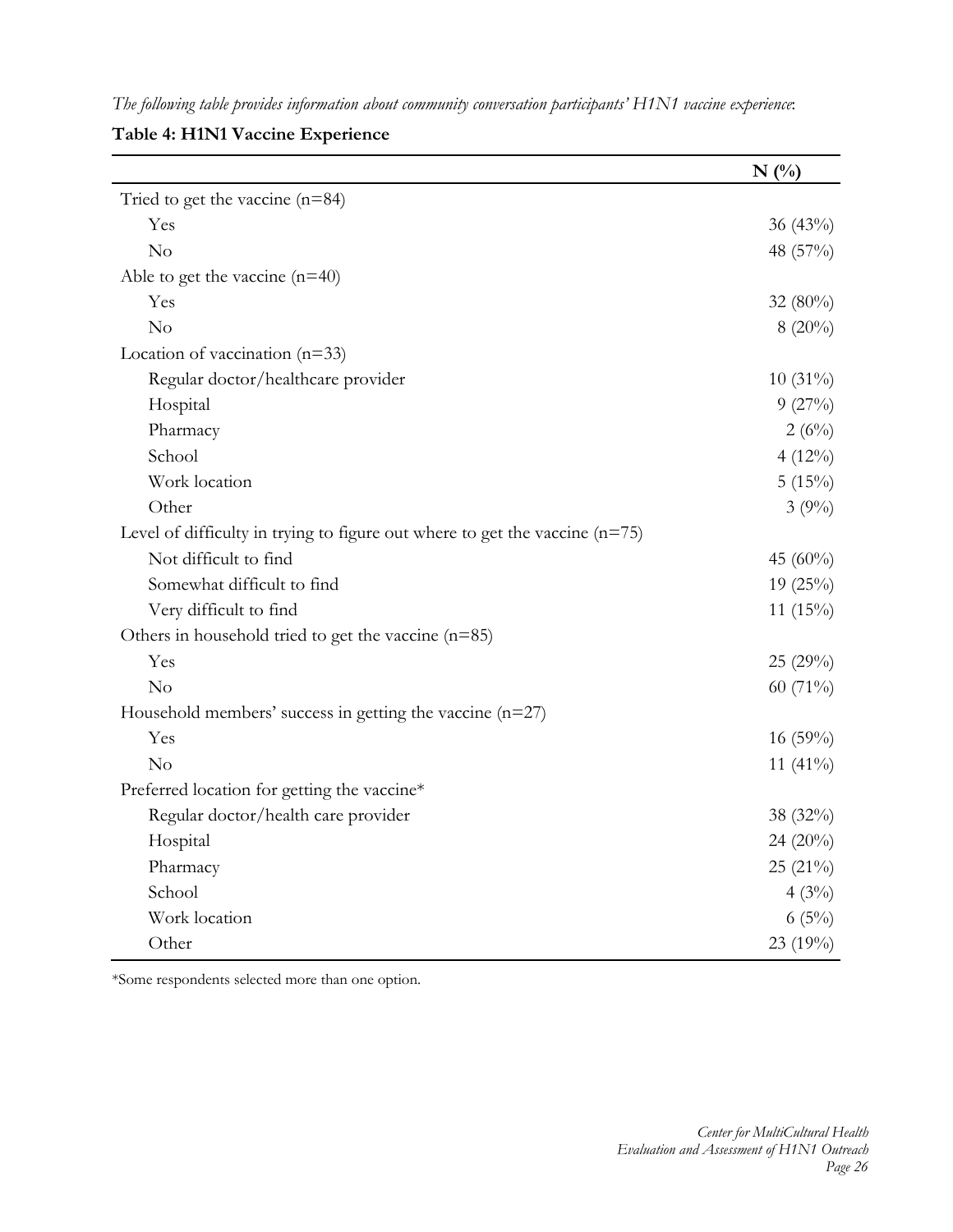|                                | $N(\%)$     |
|--------------------------------|-------------|
| Reason for preferred location* |             |
| Cost                           | 11 $(17\%)$ |
| Convenience                    | 32 $(48%)$  |
| Trust                          | 32 (48%)    |
| Less exposure to sick people   | 6 $(9\%)$   |
| Familiarity                    | 19 $(29\%)$ |

\*Some respondents selected more than one option.

Less than half of respondents (43%) reported that they tried to get the H1N1 vaccine. Unfortunately, the number of respondents who reported that they tried to get the vaccine ( $n = 36$ ) did not match the number who commented on their ability to get the vaccine ( $n = 40$ ). However, since 80% of respondents indicated that they were able to get the H1N1 vaccine, it seems reasonable to conclude that most were able to get the vaccine. Again, the number of respondents who reported that they tried to get the vaccine did not match the number who comments on where they got the vaccine ( $n = 33$ ). However, it seems reasonable to state that most got the H1N1 vaccine at their regular doctor/healthcare provider or hospital. Of those who reported getting the vaccine from other venues, work (15%) and school (12%) were relatively popular venues. While less than half of respondents reported that they tried to get the H1N1 vaccine, 60% felt that it was not difficult to find figure out where to get the vaccine.

Among respondents, less than one-third indicated that household members tried to get the H1N1 vaccine. Again, the number of respondents who reported that household members tried to get the vaccine ( $n = 25$ ) did not match the number who commented on their ability to get the vaccine ( $n = 27$ ). However, since nearly 60% of respondents indicated that their household members were able to get the H1N1 vaccine, it seems reasonable to conclude that most were able to get the vaccine.

More than half of respondents (52%) reported that they would prefer to get vaccinated for H1N1 at their regular doctor/healthcare provider or hospital. Twenty-one percent (21%) said that they would prefer to get vaccinated at a pharmacy; nine specifically named Walgreens. Of the 23 who responded "other," eight respondents indicated that they did not have a preference, and six indicated that they would not get the vaccine. Other respondents indicated that they would prefer to get vaccinated at Afrique Service Center (2), PHSKC (2), public location (2), community center, facility provided by the Department of Early Childhood Education, and mosque.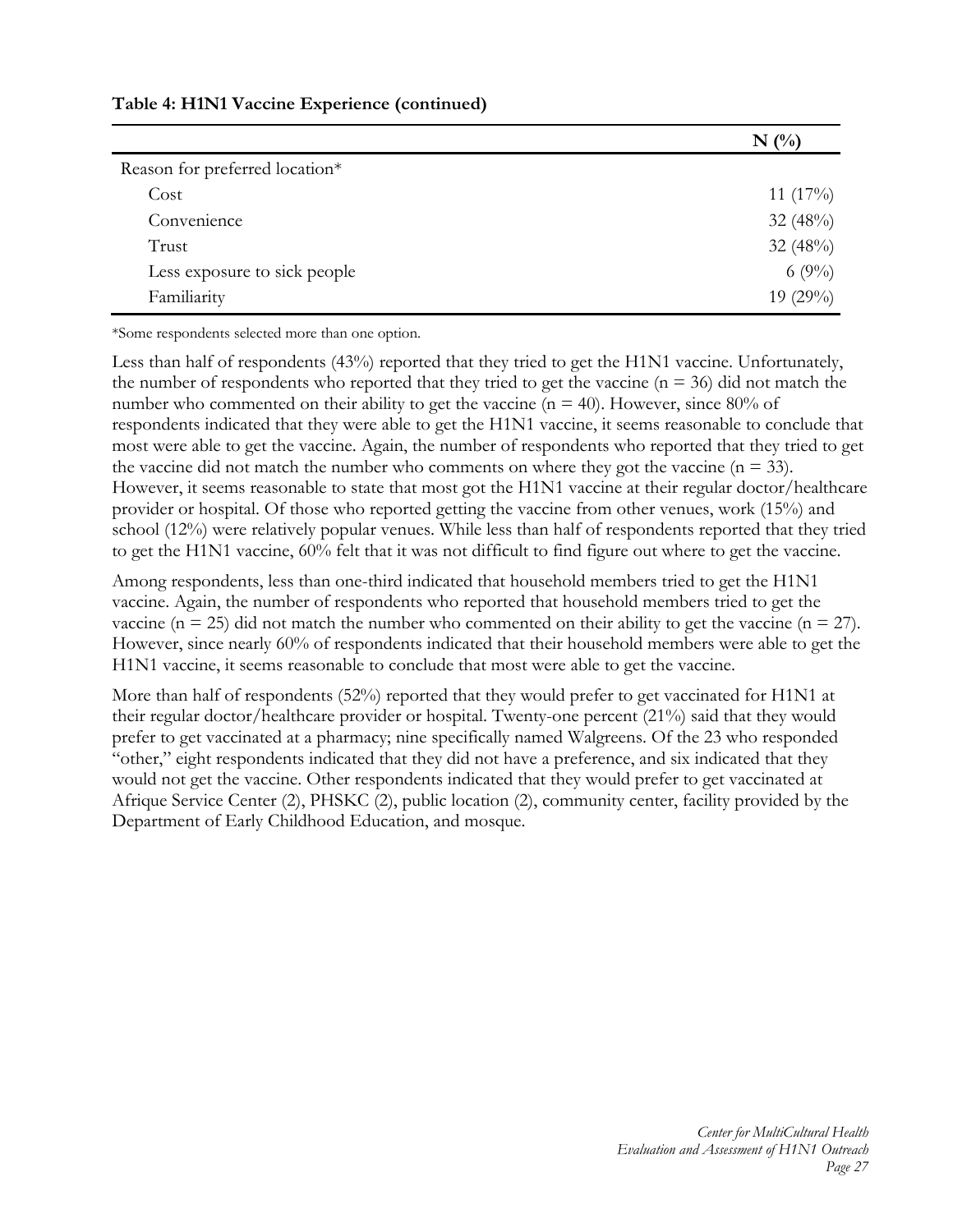*The following table provides information about outreach and communications venues preferred by community conversation participants*:

|                                                                  | $N($ %)     |
|------------------------------------------------------------------|-------------|
| Resources for information about health-related issues            |             |
| Television                                                       | 52 $(20\%)$ |
| Radio                                                            | $13(5\%)$   |
| Newspapers                                                       | $17(7\%)$   |
| Community groups/social service organizations                    | 41 (16%)    |
| Churches/mosques/religious institutions                          | $10(4\%)$   |
| Schools                                                          | 7(3%)       |
| Health care providers                                            | 43 (17%)    |
| Family members                                                   | $22(9\%)$   |
| Friends                                                          | 29 $(11\%)$ |
| Internet                                                         | 11 $(4\%)$  |
| Other                                                            | $9(4\%)$    |
| Know about community resources for urgent health issues $(n=84)$ |             |
| Yes                                                              | 65 $(77\%)$ |
| No                                                               | $19(23\%)$  |
| Resource for urgent health issues*                               |             |
| Regular doctor/health care provider                              | 54 $(47\%)$ |
| Community health centers                                         | 26(23%)     |
| Public health clinics                                            | $15(13\%)$  |
| Other                                                            | 20(17%)     |

#### **Table 5: Outreach and Communications**

\*Some respondents selected more than one option.

The top three places where respondents reported getting information about health-related issues were television (20%), health care providers (17%), and community groups/social service organizations (16%). Of those who reported getting information from community groups/social service organizations, eight specified Afrique Service Center, and one each specified CMCH and the Eritrean community. Of the nine who responded "other," three respondents said they get information about health-related issues from work. Other respondents said they get information from "books, periodical and airport" and from the Seattle Public Library. Two respondents did not specify where they get information.

More than three-quarters of respondents (77%) stated that they knew about community health centers, public health clinics and other health care institutions where they could get information and/or services on urgent health issues such as H1N1. Nearly half indicated that they would go to their regular doctor/healthcare provider for information and/or services. Nearly one-quarter indicated that they would go to a community health center. Of those nine, six specified Sea Mar Community Health Centers (including two who specified the Burien Medical Clinic), and the remaining three specified International Community Health Services, Odessa Brown Children's Clinic, and Neighborcare Health/Rainier Beach Medical & Dental Clinic. Of the 20 who responded "other," four said that they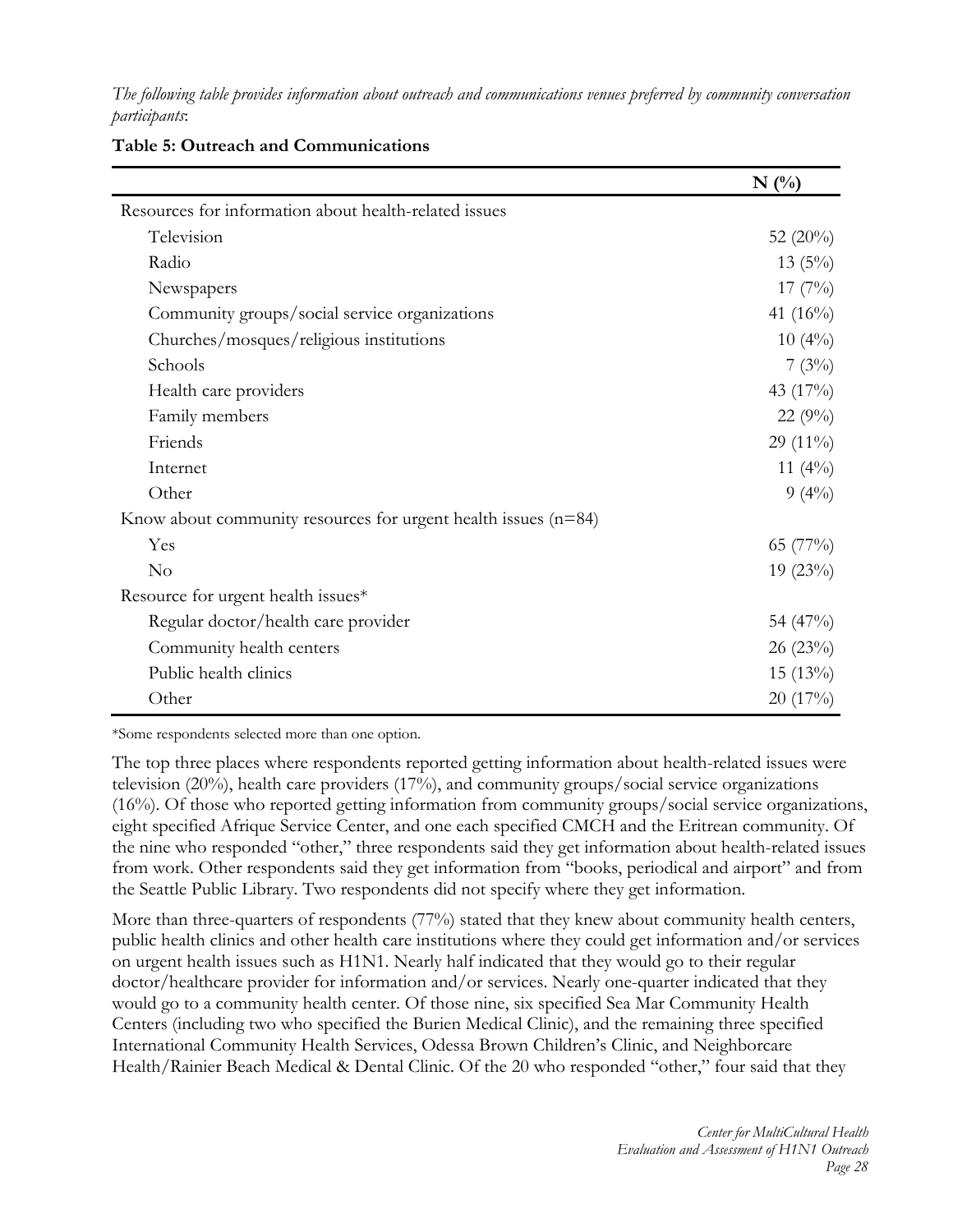would go to Afrique Service Center, and three said that they would go to work for information and/or services on urgent health issues. Other respondents reported that they would go to CMCH, emergency (room), epidemiology lab, friends, others, respected community organization members and South Seattle Community College. One respondent indicated that he/she did not know where to go.

#### **African community**

## **Community conversation with Ethiopian men**

CMCH talked with ten (10) Ethiopian men, 27 to 59 years of age. All of the participants were foreignborn, and participants had been in the U.S. for one to 28 years, with a mean length of time in the U.S. of approximately 11 years. All reported that they speak Amharic at home; some reported that they speak Amharic and another language (e.g., English, Tigrigna). Sixty percent  $(60\%)$  reported that they speak English "very well" or "well."

# *Knowledge, attitudes and beliefs about H1N1*

Participants said they heard about H1N1 and knew that it was a serious disease that had killed people. Some participants were aware that certain groups (e.g., children, pregnant women, older adults, people with other health conditions) were more vulnerable than others. However, there were variations in participants' thinking about the origin of H1N1. Some participants heard that H1N1 started in Mexico and was transmitted by pigs. One participant heard that people contracted H1N1 by touching pigs, and another participant said that he and his family avoided pork products. One participant heard that it was a mixture of bird and swine flu. Another participant heard that it came from China and stopped going to Chinatown/ International District to shop because he feared for his children's safety.

Some participants talked about cultural beliefs and practices that influence community members' knowledge, attitudes and beliefs about urgent health issues such as H1N1. One participant said that Ethiopians do not need vaccines or medicine for the flu because they are strong, and the flu is not a disease that is very serious. Another participant talked about using traditional herbal treatments (i.e., steaming eucalyptus and ginger leaves).

All of the participants knew that there was a vaccine shortage, and most expressed concerned about vaccine safety and side effects. Some participants expressed concern that H1N1 and the vaccine were part of an experiment on certain communities. Participants agreed that the commercial media might exaggerate the situation because they rely on advertising revenue. They said that they trust NPR because it is nonprofit. In addition, they said that they trust Ethio Youth Media and *Salon Ethiopia* newspaper because they are in Amharic.

In terms of actions taken to avoid getting sick or passing H1N1 to others, participants noted that they stopped shaking hands and washed hands and used hand sanitizers frequently. In some cases, participants reported that they stopped sending their children to school and considered staying home when they were sick.

# *H1N1 vaccine experience*

Only one participant reported getting the H1N1 vaccine, and he got vaccinated because he is a caregiver and it was mandated by his employer. Most participants were concerned about vaccine safety and side effects and noted that they did not know anyone in the Ethiopian community who got sick or died from H1N1. Some of the participants felt that they were not vulnerable to H1N1 because they do not eat pork products. In general, participants said they would get the H1N1 vaccine, if it were mandated by their employers, if they had flu symptoms, and/or if there were a strong awareness campaign coordinated by community leaders and PHSKC and reinforced through community media such as Ethio Youth Media.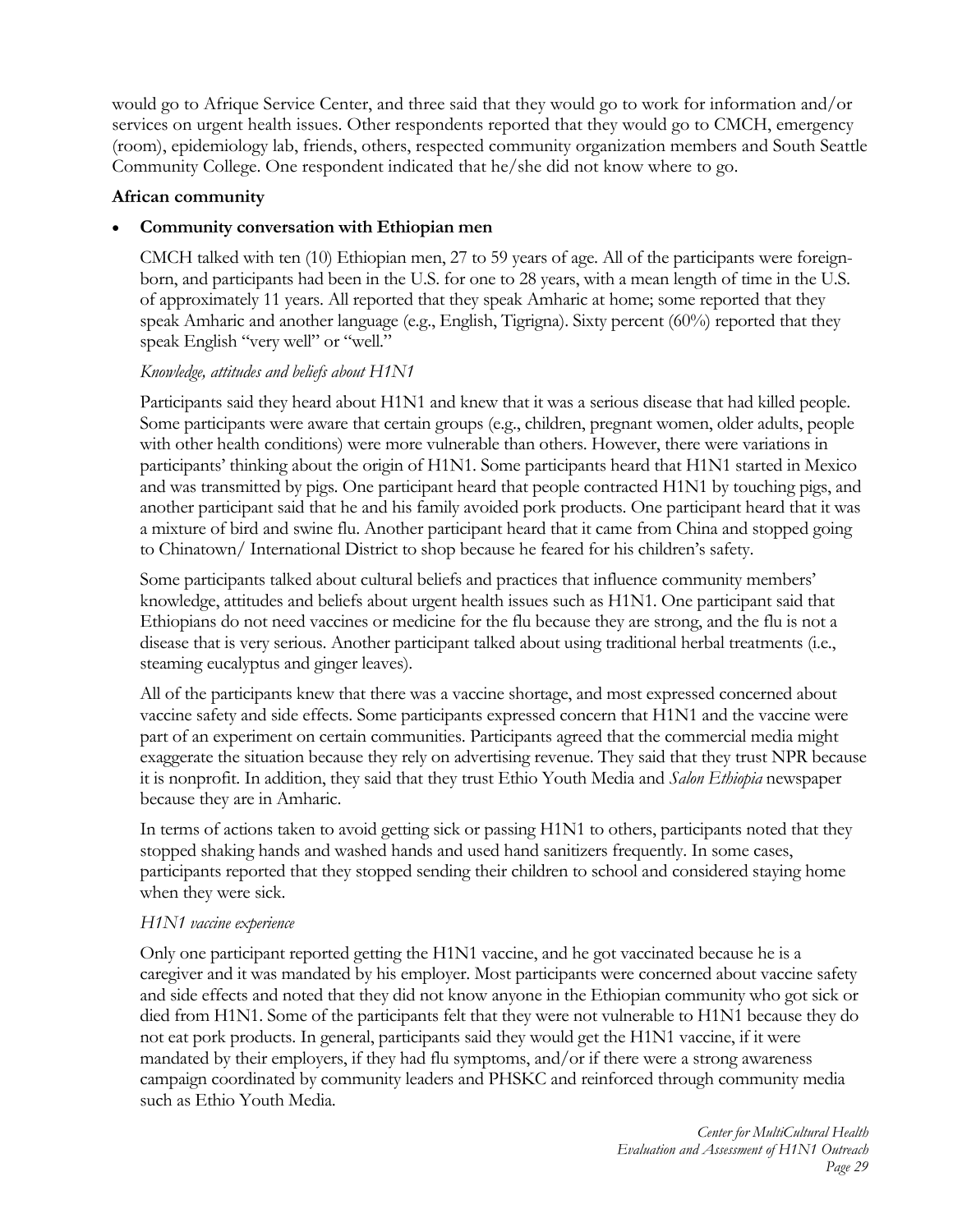## *Outreach and communications efforts*

If they heard about another virus like H1N1 that was suddenly making a lot of people sick, all of the participants reported that they would turn first to the media (Ethio Youth Media, *Salon Ethiopia* newspaper) and family members and friends for information. Many participants reported that they would turn to the Internet, and some participants said they would turn to their primary doctors or look for information on posters. Participants stated that information on the nature and severity of the virus, how the virus is transmitted, which groups are most vulnerable, signs and symptoms of illness, and cost and side effects of vaccines and other treatment would be the most helpful information, if there were another virus like H1N1 that suddenly made a lot of people sick.

## **Community conversation with Ethiopian women**

CMCH talked with ten (10) Ethiopian women, 23 to 37 years of age. All of the participants were foreign-born, and participants had been in the U.S. from one to 14 years, with a mean length of time in the U.S. of approximately five years. Ninety percent (90%) reported that they speak Amharic at home; some reported that they speak Amharic and another language (e.g., English, Tigrigna). Sixty percent (60%) reported that they speak English "very well" or "well."

## *Knowledge, attitudes and beliefs about H1N1*

Participants said they heard about H1N1 and knew that it was a very contagious and serious disease that had killed people. Some participants were aware that certain groups (e.g., children, pregnant women, older adults) were more vulnerable than others.

All of the participants knew there was a vaccine shortage, and most expressed concerned about vaccine safety and side effects, particularly because the vaccine was new. However, all agreed that it was a good idea to get vaccinated. In terms of actions taken to avoid getting sick or passing H1N1 to others, participants noted that they avoided public places like malls and parks and washed hands and used hand sanitizers frequently. In some cases, participants indicated that they were encouraged by their health care providers to keep their children home and stay home if they were sick. A few participants reported having flu-like symptoms during the outbreak. However, two participants said they just drank fluids, as recommended by their health care providers, but did not stay home. One participant reported going to the hospital and getting sick leave.

#### *H1N1 vaccine experience*

More than half of the participants reported getting the H1N1 vaccine. Most got vaccinated because they are caregivers and it was mandated by their employers. One participant said that she was pregnant and got the H1N1 vaccine because it was recommended by her health care provider. Of those who did not get vaccinated, all noted that there were long lines, and many expressed concern about vaccine side effects and safety or just general lack of trust in the health care system. Two participants expressed concern about the cost of the H1N1 vaccine. All of the participants said they would get the H1N1 vaccine if they had flu symptoms and if they saw sick people in the community. Some participants said they would get the vaccine if it were mandated by their employers and offered in a convenient location (e.g., school, workplace).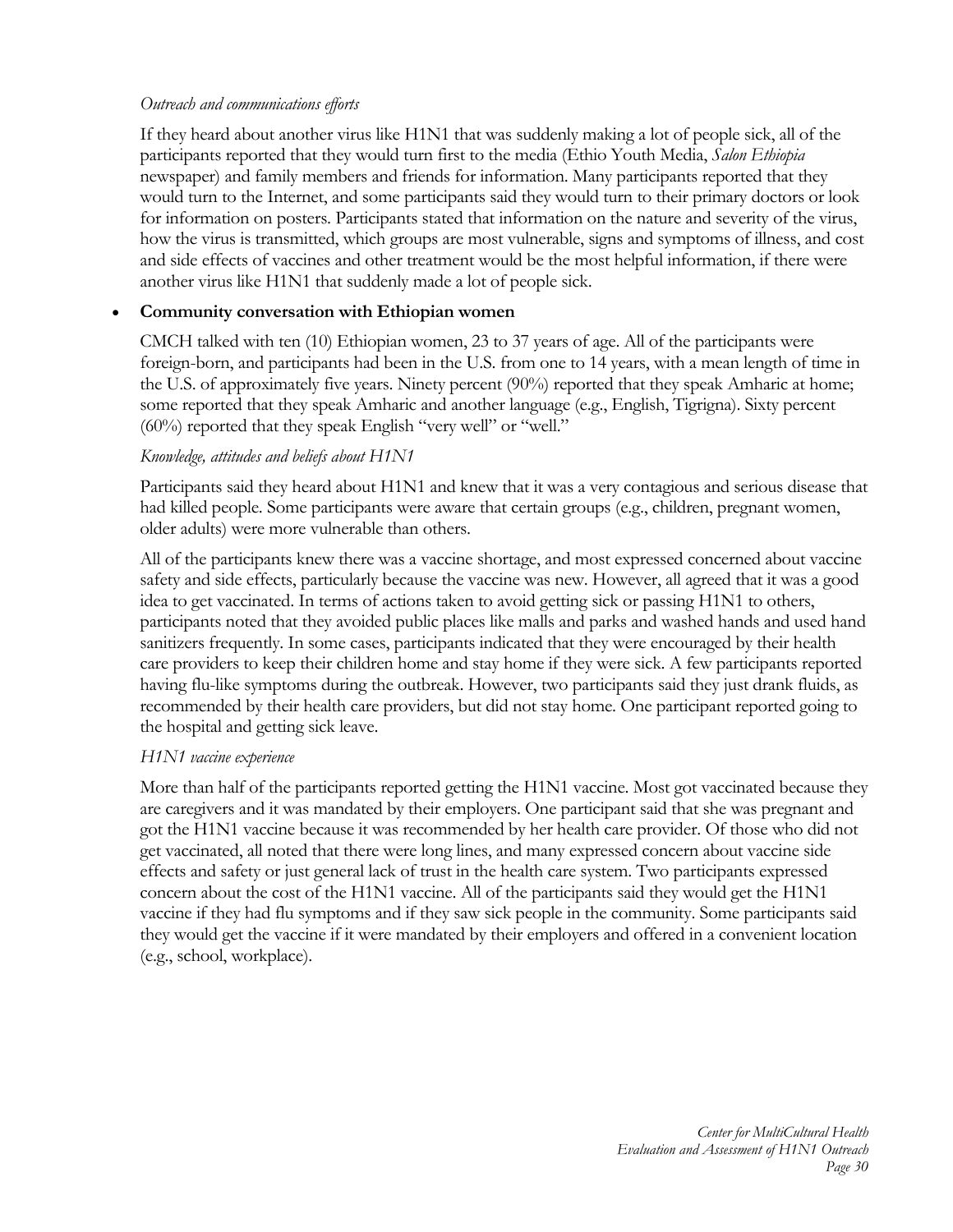# *Outreach and communications efforts*

If they heard about another virus like H1N1 that was suddenly making a lot of people sick, participants reported that they would turn to a variety of sources including their primary doctors, clinics/health centers, schools, workplaces, and family and friends for information. Participants stated that information on how the virus is transmitted and how to prevent spreading the virus to others, signs and symptoms of illness, how to manage illness, and cost of vaccines and other treatment would be the most helpful information, if there were another virus like H1N1 that suddenly made a lot of people sick.

## **Community conversation with Eritrean men and women**

CMCH talked with 11 Eritreans—seven men and four women, 18 to 49 years of age. All of the participants were foreign-born, and participants had been in the U.S. for less than one year to six years, with a mean length of time in the U.S. of approximately 2.5 years. All reported that they speak Tigrigna at home; some participants reported that they speak Tigrigna and another language (e.g., Amharic, English). One participant reported that he does not speak English, and more than 45% reported that they speak English, but not very well.

## *Knowledge, attitudes and beliefs about H1N1*

Most participants said they heard about H1N1 and that it was a very serious disease that had killed people. They noted that community members were scared about H1N1 and talked about H1N1 daily. A few participants reported that they had not heard about H1N1 until this community conversation or thought that H1N1 was not serious. Of those who heard about H1N1, all heard that it was transmitted by air and through contaminated pork products. A few participants thought that H1N1 came from Mexico or was also transmitted via birds. Some participants were aware that certain groups were more vulnerable than others.

All of the participants knew that the H1N1 vaccine was different from the seasonal flu vaccine. Some participants heard that there was a vaccine shortage. Others heard that there was no shortage, but that the vaccine was expensive. In terms of actions taken to avoid getting sick or passing H1N1 to others, participants noted that they avoided people who were coughing, avoided using public transportation, and washed hands. One participant reported wearing a mask.

#### *H1N1 vaccine experience*

Only one participant reported getting the H1N1 vaccine, and the participant got vaccinated at a pharmacy (Walgreens) and used insurance to pay for the vaccine. Some participants reported that they were not afraid of the H1N1 vaccine, but did not get vaccinated because they were not sure about the effectiveness of the vaccine. In addition, some reported that others did not get the H1N1 vaccine because of lack of information about the vaccine and concerns about cost. In general, participants said they would get the H1N1 vaccine, if it were an emergency, if they felt that it was really protective, and if community members were dying.

#### *Outreach and communications efforts*

If they heard about another virus like H1N1 that was suddenly making a lot of people sick, participants reported that they would turn to a variety of sources including the media—television, radio and newspapers—as well as their health care providers, mosques, schools, workplaces and friends for information. Some mentioned that they saw information about the H1N1 vaccine on the bus. Participants stated that information on where the virus comes from, how it is transmitted and how to prevent spreading the virus to others, and how to manage illness would be the most helpful information, if there were another virus like H1N1 that suddenly made a lot of people sick.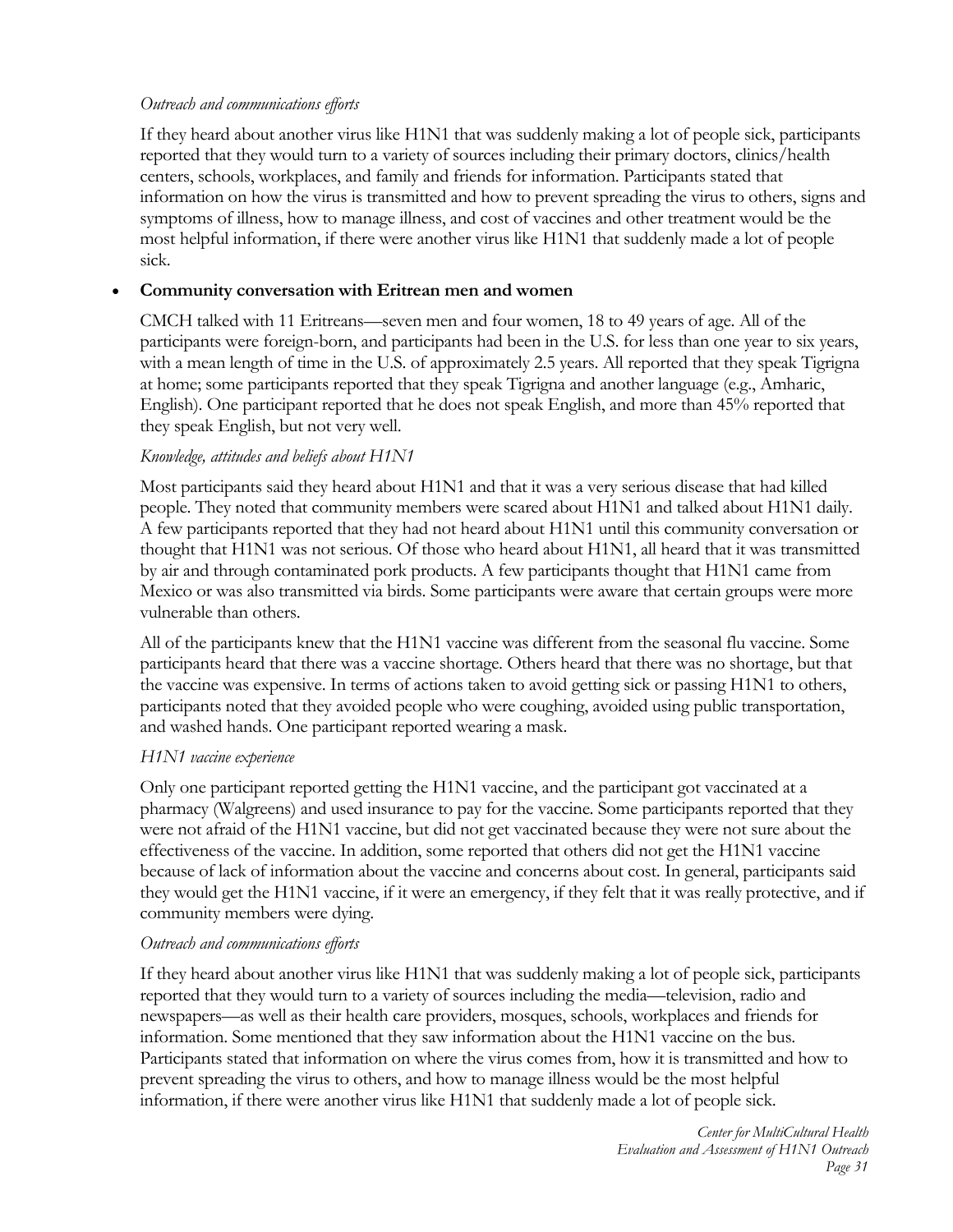# **Community conversation with Somali men and women**

CMCH worked with Afrique Service Center to recruit participants. Dr. Solomon Tsegaselassie, Project Coordinator for CMCH facilitated the discussion, and Ms. Ayan Qumane provided interpretation services and took notes. They talked with 11 Somalis—seven men and four women, 19 to 63 years of age. All of the participants were foreign-born, and participants had been in the U.S. for two to ten (10) years, with a mean length of time in the U.S. of five years. All of the participants reported that they speak Somali at home. Nearly 28% reported that they do not speak English, and nearly 55% reported that they speak English, but not very well.

# *Knowledge, attitudes and beliefs about H1N1*

Participants said they heard about H1N1 and knew that it was a very contagious and dangerous/deadly disease that killed more people than seasonal flu. All of the participants felt that H1N1 came from pigs. Participants indicated that they were worried about getting infected, because they heard that H1N1 was contagious. They noted that some people in Somalia were even concerned about H1N1.

In terms of actions taken to avoid getting sick or passing H1N1 to others, participants talked about cleanliness and reported washing hands frequently. In some cases, participants reported that they stopped buying food from places that sold pork products. Other participants talked about relying on Allah's protection.

#### *H1N1 vaccine experience*

Participants indicated that they tried to get vaccinated to avoid getting H1N1. One participant noted that he/she tried twice to get vaccinated and was told that it was for more vulnerable people. Most participants said that they did not have health coverage and that cost was a major barrier to getting the H1N1 vaccine.

#### *Outreach and communications efforts*

If they heard about another virus like H1N1 that was suddenly making a lot of people sick, participants reported that they would turn to their community center and community leaders and members for information. They noted that their community leaders are more likely to be knowledgeable about new and deadly diseases. In addition, participants said that they would talk with their doctors and follow their directions on what to do to avoid getting sick. Participants stated that information on the effects of the virus and how to prevent getting sick.

#### **African American community**

# **Community conversation at the Aridell Mitchell Home (for pregnant and parenting teens)**

CMCH recruited participants and facilitated the discussion. Ms. Devon Love, Project Coordinator for CMCH, facilitated, and three CMCH staff observed. Ms. Love talked with ten (10) women, 16 to 61 years of age. As outlined earlier, all were residents and staff of the Aridell Mitchell Home.

#### *Knowledge, attitudes and beliefs about H1N1*

Participants said they heard about H1N1 and knew that it was a serious disease that had killed people. Some participants were aware that certain groups (e.g., pregnant women, older adults, people with weak immune systems) were more vulnerable than others. One participant heard that Asian people were affected by H1N1. A number of participants heard that H1N1 started in Mexico, and one participant heard that it started in birds and spread to pigs. A number of participants heard that H1N1 was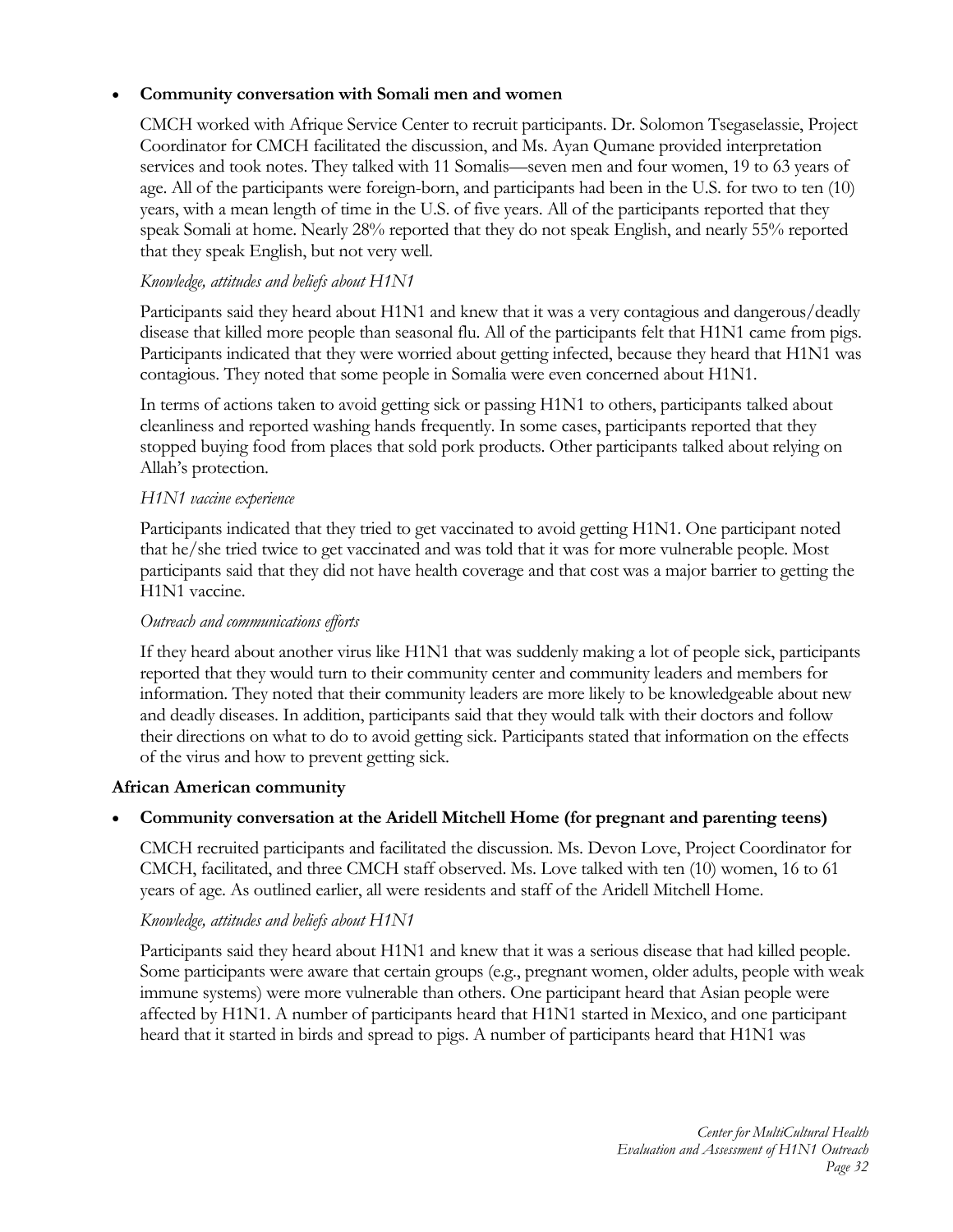transmitted through pork products and that it was important to avoid eating pork products. Two participants felt that it was important to specifically avoid pork from Mexico, and one participant reported taking precautions around Mexican people. Another participant heard that people could get H1N1 from Asian people.

Most of the participants heard that there was a vaccine for H1N1. A number of participants expressed concern about vaccine safety, including mercury in the vaccine. Two participants noted that they did not get vaccinated because they heard the vaccine could cause paralysis. Two participants noted that they did not get vaccinated because they heard that four people died from the vaccine, and another participant reported that she did not plan to get the vaccine, but her doctor made her get the vaccine because she was pregnant.

In terms of actions taken to avoid getting sick or passing H1N1 to others, participants stated that they avoided people who were sick, stayed home/encouraged others to stay home if they were sick, and washed hands and used hand sanitizers frequently. Two participants reported wearing masks or scarves, and one participant said that she used bleach on all of her dishes. Another participant avoided Chinatown/ International District and those she heard had H1N1.

## *H1N1 vaccine experience*

Most of the participants said that they did not try to get the H1N1 vaccine. Some participants indicated that they do not like vaccines in general, and other participants expressed concern about vaccine safety. Two participants stated that they did not get vaccinated because they did not want to get sick. Some of the participants heard that there were long lines for the H1N1 vaccine, but assumed that lines were not long in the African American community because of community resistance to treatment. A few participants wondered (or were even suspicious) about why the vaccine was not free everywhere, if H1N1 was such a serious health issue.

#### *Outreach and communications efforts*

If they heard about another virus like H1N1 that was suddenly making a lot of people sick, most participants reported that they would turn to health care providers (including school and public health nurses) and family member and friends for information. Some participants reported other sources including their pastors/religious leaders, health information lines, and community leaders (specifically Devon Love at the Center for MultiCultural Health). Participants stated that information on the nature and severity of the virus, how it is transmitted and how to prevent spreading the virus to others, which groups are most vulnerable, and how to manage illness would be the most helpful information, if there were another virus like H1N1 that suddenly made a lot of people sick. A number of participants suggested that information on H1N1 should have been made into a movie or video and should have been available in a variety of places (e.g., clothing stores, clubs, libraries) and in a number of different languages.

# **Community conversation at Emerald City Community Seventh Day Adventist Church**

CMCH recruited participants and facilitated the discussion. Ms. Love talked with ten (10) individuals three men and seven women, 28 to 86 years of age. As outlined earlier, the group included both church members and other individuals from the African American community.

#### *Knowledge, attitudes and beliefs about H1N1*

Participants said they heard about H1N1 and knew that it was a serious disease. Some participants were aware that certain groups (e.g., children, older adults, people with breathing problems) were more vulnerable than others. A number of participants heard that H1N1 started in China, and some heard that it started in Mexico and originated in/was transmitted via pigs.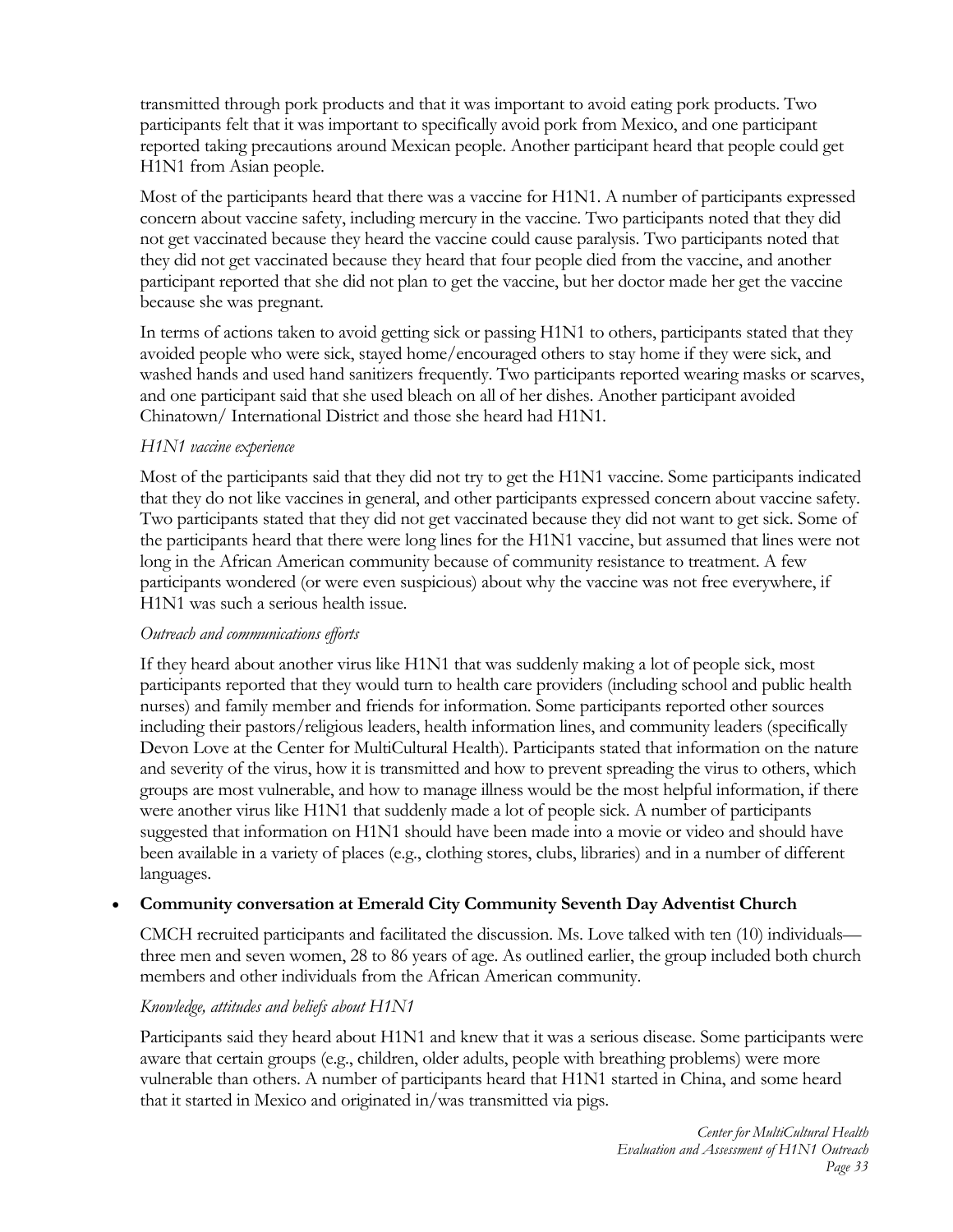The majority of participants knew that the vaccine for H1N1 was different than the vaccine for seasonal flu, and all of the participants were aware that there was a vaccine shortage. Some participants felt that the media exaggerated the severity of H1N1 and were confused about the change in terminology from swine flu to H1N1. A number of participants expressed concern that H1N1 and the vaccine were part of yet another experiment on the African American community, while others expressed general concerns about vaccine safety (e.g., how the vaccine might affect those with prior/underlying health conditions, mercury in the vaccine). In addition, some participants had reservations about the vaccine because they knew health care professionals who did not get vaccinated.

In terms of actions taken to avoid getting sick or passing H1N1 to others, participants stated that they prayed, avoided crowded communities and people who were sick, stayed home/encouraged others to stay home if they were sick, and washed hands and used hand sanitizers frequently. Some participants reported using gloves and/or wearing masks.

#### *H1N1 vaccine experience*

Only one participant reported getting the H1N1 vaccine, and the participant said that "the experience was a mess." The participant indicated that she tried to get the vaccine at three different sites, before finally getting vaccinated at Walgreens. The majority of participants stated that they did not get vaccinated because they were concerned about vaccine safety and/or have gotten sick (or known others who have gotten sick) from the seasonal flu shot. In general, cost was not a concern for participants. Participants indicated that they would be more willing to get vaccinated for H1N1 if they had more information about the vaccine, were vulnerable to H1N1 (e.g., have underlying health conditions, eat pork), and/or had someone close to them who contracted H1N1.

## *Outreach and communications efforts*

If they heard about another virus like H1N1 that was suddenly making a lot of people sick, most participants reported that they would turn to government agencies (DSHS, PHSKC), family member and friends who are health care professionals, staff in health and human service organizations (CMCH), and the Internet for information. A few participants noted that they do not turn to pastors/religious leaders for information on health issues. Participants stated that information on where the virus came from, how it is transmitted and how to prevent getting sick/spreading the virus to others, how to manage illness, and where to go for more information/services would be most helpful, if there were another virus like H1N1 that suddenly made a lot of people sick. A number of participants suggested that information on urgent health issues such as H1N1 should be clear and consistent and available in convenient locations in the community.

# **Community conversation at New Hope Missionary Baptist Church**

CMCH recruited participants, and Ms. Love facilitated the discussion. She talked with seven individuals—one man and six women, 41 to 60 years of age—and all were church members.

#### *Knowledge, attitudes and beliefs about H1N1*

Participants said they heard about H1N1 and knew that it was a serious disease that had killed people. A few participants heard that H1N1 came into the U.S. from another country; one participant heard that it came from Mexico.

Participants knew that there was a vaccine for H1N1, and all were aware that there was a vaccine shortage. They were generally confused about the term "swine flu" and commented that the name confused and scared people. The majority of participants indicated that they did not trust the H1N1 vaccine. Some participants stated that they did not trust the vaccine because it seemed to have been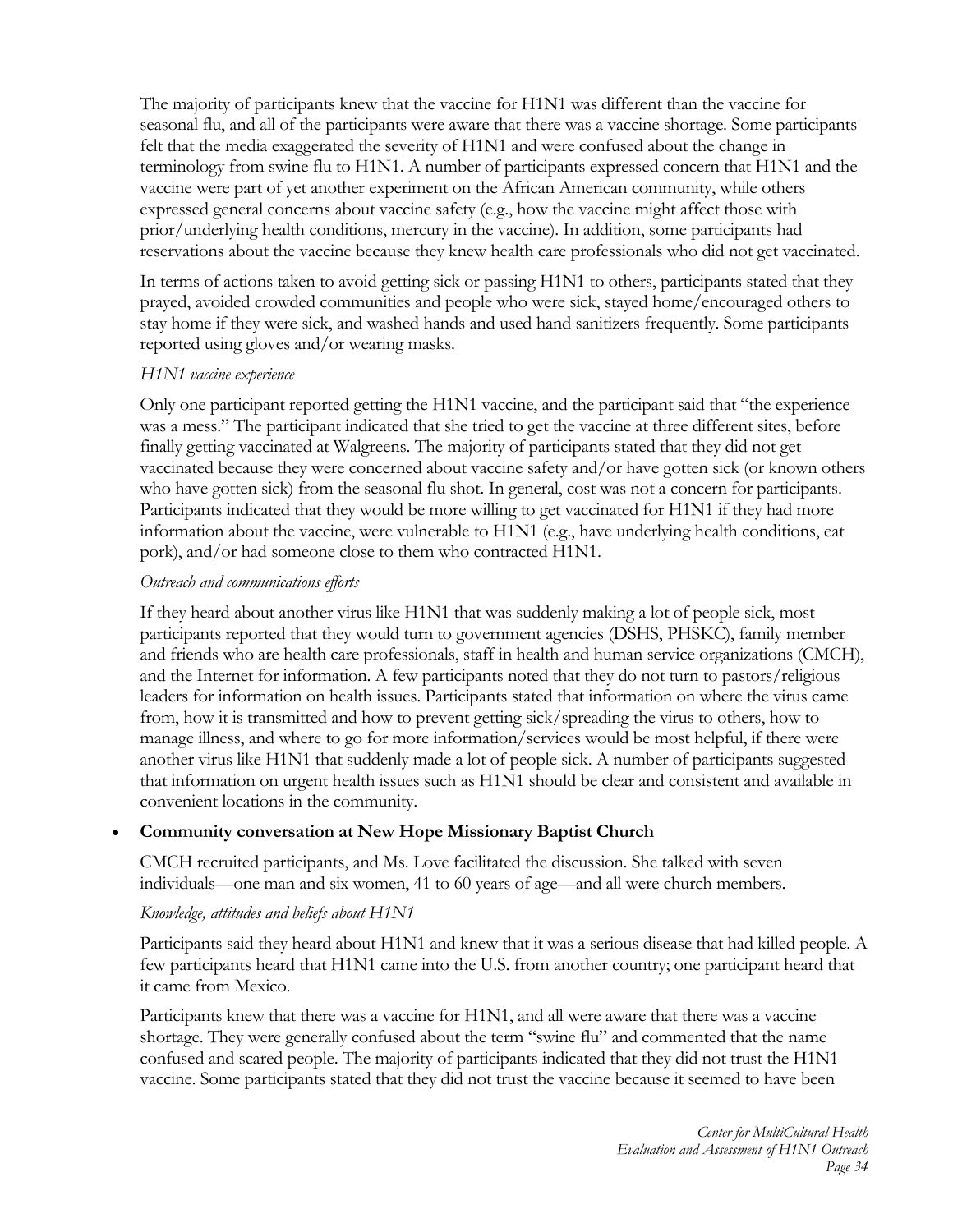developed so quickly. Others commented that there was a swine flu outbreak many years ago and that people got sick after getting the vaccine and/or that they got sick after getting the H1N1 or seasonal flu vaccine.

In terms of actions taken to avoid getting sick or passing H1N1 to others, participants stated that they avoided crowded areas/stayed home, avoided people who were sick, and washed hands and used hand sanitizers frequently. Some participants reported distributing or receiving masks.

# *H1N1 vaccine experience*

Despite concerns about the H1N1 vaccine, the majority of participants reported getting vaccinated. A number of participants said they got vaccinated because they are health care workers and it was mandated by their employers and/or because they have chronic conditions or live/work with people who are vulnerable to H1N1. Some participants commented that they had to wait to get the vaccine. Of those participants who did not get vaccinated, several indicated that they do not like vaccines in general, and some participants felt that they were not vulnerable to H1N1. Participants indicated that they would be more willing to get vaccinated for H1N1 if they had more information about the vaccine and if the vaccine was offered in convenient locations in the community. A number of participants felt that the media created fear and panic about H1N1 that H1N1 was less serious than the media made it seem.

## *Outreach and communications efforts*

If they heard about another virus like H1N1 that was suddenly making a lot of people sick, most participants reported that they would turn to health care professionals—including family member and friends who in the health care field—for information. A few participants noted that they would not turn to community leaders or anyone who might heighten anxiety for information. Participants stated that information on the nature and severity of the virus, how it is transmitted and how to prevent getting sick, which groups are most vulnerable, how to manage illness, and where to go for more information/services would be most helpful, if there were another virus like H1N1 that suddenly made a lot of people sick. A number of participants indicated that they want to hear information from trusted sources (CDC, public health, medical experts) vs. the media.

# **Russian/Ukrainian community**

## **Community conversation with older Russian/Ukrainian-speakers at the Center for MultiCultural Health**

CMCH recruited participants. Ms. Irina Busenbark, Case Manager for CMCH, facilitated the discussion, and another CMCH staff member took notes. Ms. Busenbark talked with ten (10) individuals—four men and six women, 50 to 86 years of age. All of the participants were foreign-born, and participants had been in the U.S. for nine to 19 years, with a mean length of time in the U.S. of approximately 15 years. Six reported that they speak Russian and three reported that they speak Ukrainian at home; some participants reported that they speak Russian/Ukrainian and another language (e.g., Armenian, Azerbaijani). About 55% reported that they do not speak English, and 45% reported that speak English, but not very well.

#### *Knowledge, attitudes and beliefs about H1N1*

All of the participants said they heard about H1N1. Participants believed that H1N1 was different than seasonal flu, but did not feel that it was important to get vaccinated. Some participants stated that they remembered a swine flu outbreak in China and Europe during the 1960s.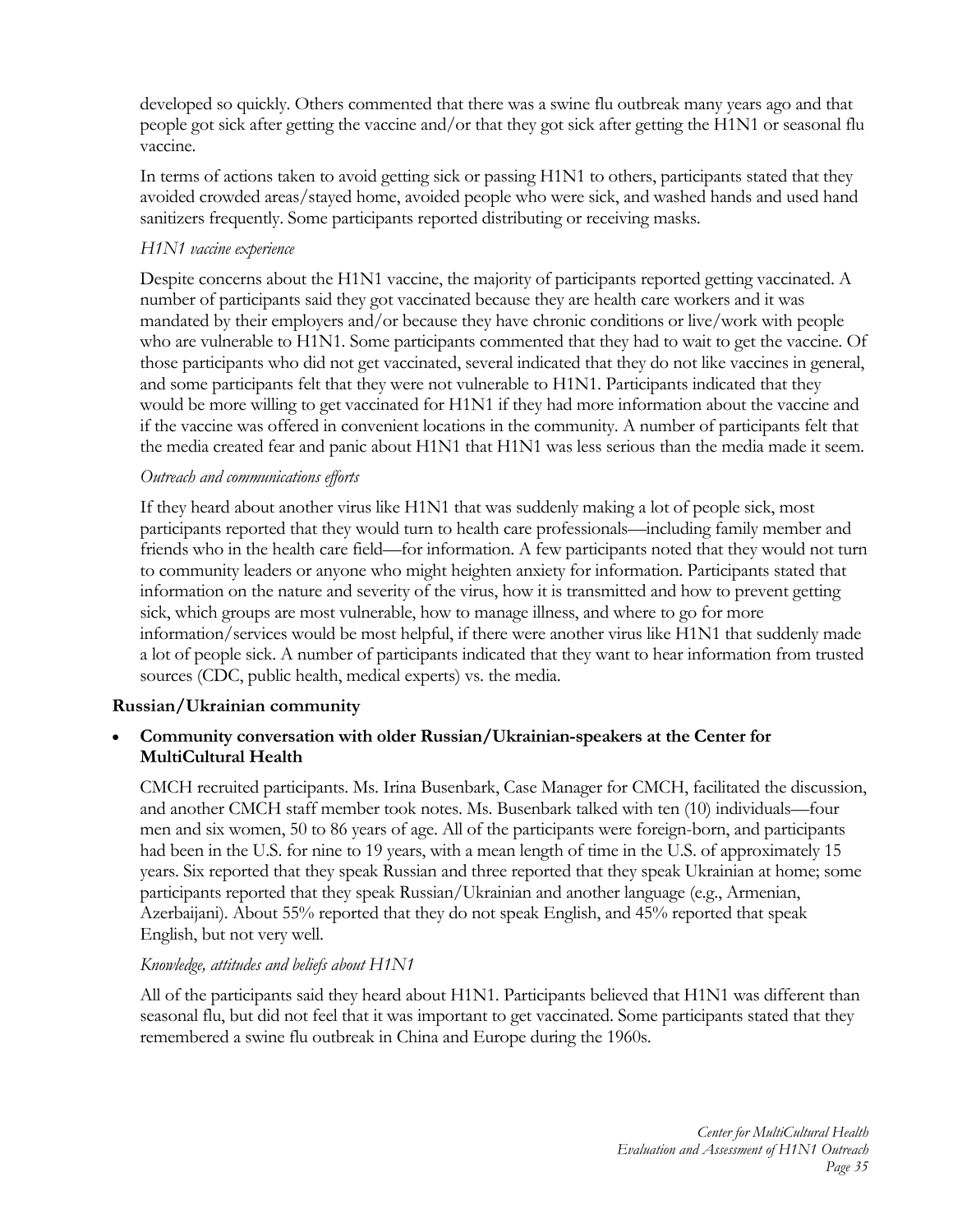In general, participants knew that there was a vaccine for H1N1, but said that they did not have any concerns about H1N1. All were aware that there was a vaccine shortage, and some wondered why the vaccine was not free, if H1N1 was such a serious health issue.. In terms of actions taken to avoid getting sick or passing H1N1 to others, participants stated that they avoided public places or wore masks when they went to public places, stayed home if they were sick, and washed hands and used hand sanitizer frequently.

## *H1N1 vaccine experience*

Only three of the participants got vaccinated for H1N1. Of these participants, two got vaccinated because it was recommended by a health care professional, and one got vaccinated because she is a caregiver and it was mandated by her employer. Some participants did not get vaccinated because they heard that people who got the H1N1 vaccine got sick. Other participants said that they did not feel that it was necessary to get vaccinated because they did not feel sick. One participant said that she was afraid of getting a shot. Participants said that there was nothing at the moment that would make them more willing to get vaccinated for H1N1. They felt that more time was needed to study H1N1.

## *Outreach and communications efforts*

If they heard about another virus like H1N1 that was suddenly making a lot of people sick, most participants reported that they would turn to their family doctors or other health care professionals for information because they trust doctors. Two participants said that they would turn to the Internet for more information. Participants stated that information on the cost of the vaccine would be most helpful, if there were another virus like H1N1 that suddenly made a lot of people sick.

## **Community conversation with younger Russian-Ukrainian speakers at the Center for MultiCultural Health**

CMCH recruited participants. Ms. Busenbark facilitated the discussion, and another CMCH staff member took notes. Ms. Busenbark talked with ten (10) individuals—two men and eight women, 21 to 49 years of age. All of the participants were foreign-born, and participants had been in the U.S. for three to 13 years, with a mean length of time in the U.S. of eight years. Four reported that they speak Russian (one both Russian and English), and two reported that they speak Ukrainian (one both Russian and Ukrainian) at home. Three reported that they speak Romanian, and two reported that they speak Moldavian. Two-thirds reported that they speak English "very well" or "well."

#### *Knowledge, attitudes and beliefs about H1N1*

All of the participants said they heard about H1N1. Some participants heard that it was more serious than seasonal flu, while others did not believe that H1N1 existed.

In general, participants knew that there was a vaccine for H1N1. However, a few participants were concerned that the vaccine would make them sick, and others felt that they would not get vaccinated unless the vaccine was required. All were aware that there was a vaccine shortage. In terms of actions taken to avoid getting sick or passing H1N1 to others, participants stated that they avoided public places (particularly shopping malls), stayed home if they were sick, and told their children not to have close contact with sick classmates.

# *H1N1 vaccine experience*

None of the participants got vaccinated for H1N1. In addition to being concerned that the vaccine would make them sick, they stated that they did not trust the vaccine because it seemed to have been developed so quickly. Participants generally felt that it would take years to make a quality vaccine. They also felt that the vaccine was created by drug companies for commercial interests and that the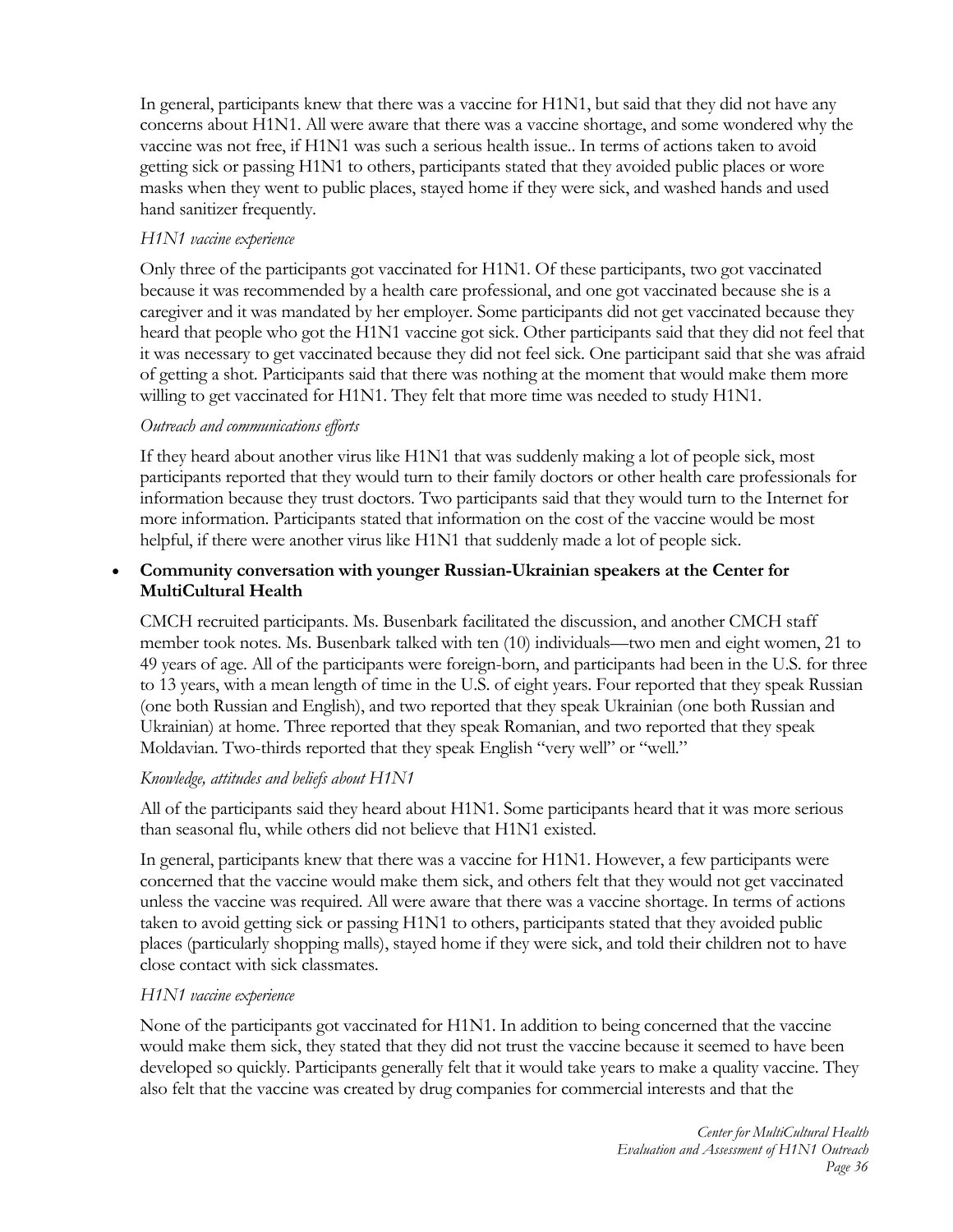companies just decided that now was a good time to sell the vaccine. Participants said that there was nothing at the moment that would make them more willing to get vaccinated for H1N1. They indicated that more time was needed to study H1N1.

#### *Outreach and communications efforts*

If they heard about another virus like H1N1 that was suddenly making a lot of people sick, participants reported that they would turn to family members and friends for information. A few participants said that they would also turn to health care professionals or their pastors for additional information. Participants stated that information on the nature and severity of the virus, how it is transmitted and how to prevent getting sick, how to manage illness, and where to go for more information/services would be most helpful, if there were another virus like H1N1 that suddenly made a lot of people sick. A number of participants indicated that they want to hear information from trusted sources (health care professionals at public health clinics) vs. the media.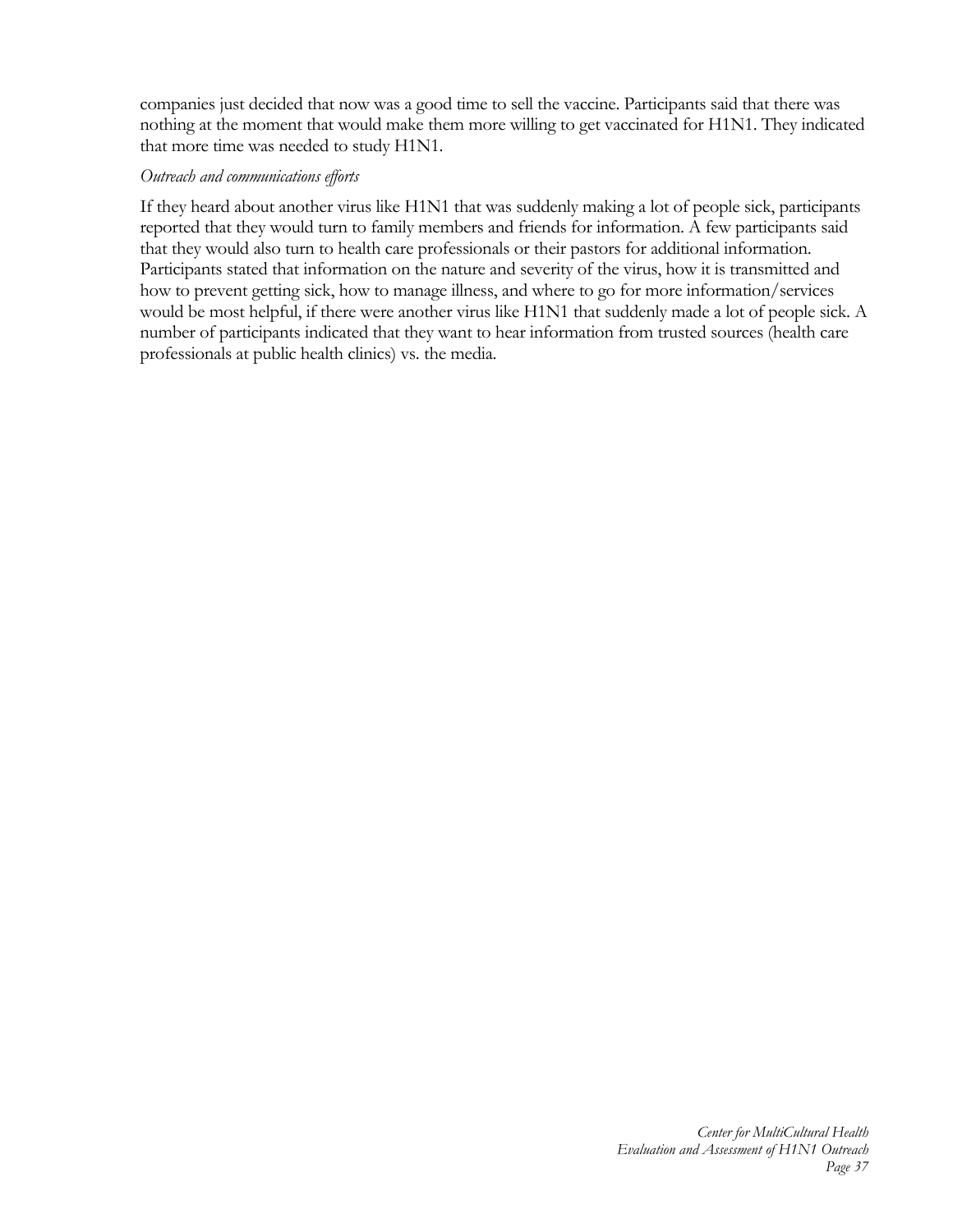# **Key Themes**

# **Knowledge, attitudes and beliefs about H1N1**

Across communities, key informants and community conversation participants generally reported that they and other community members heard about H1N1 and were aware that there was a vaccine for H1N1. They talked about anxiety and confusion—both personal and in the broader community—about H1N1 and the vaccine. Some referred to H1N1 as a "killer disease" or indicated that H1N1 was "scary."

Among key informants and community conversation participants, there were varying levels of knowledge about H1N1, and there was some misinformation about the origin of H1N1, how the virus is transmitted and which groups are most vulnerable. In the Somali community, there seemed to be significant confusion about H1N1. For example, there were questions about whether or not H1N1 started in pigs and if those who do not eat pork were vulnerable to H1N1 and if the vaccine contained pork. Some of these questions were also raised in other communities. In addition, key informants and community conversation participants indicated that the use of the terms "H1N1" and "swine flu"—and just the term "swine flu" alone—was confusing to community members.

In general, key informants and community conversation participants reported more frequent handwashing and use of hand sanitizers and avoiding large groups of people/public places to avoid getting sick or passing H1N1 to others. They also seemed to understand the importance of keeping children home and staying home if they were sick, but a number commented that taking leave from work would be challenging.

Key informants and community conversation participants expressed significant concerns about H1N1 vaccine safety and side effects. In addition, many reported apprehension—and, in some cases, lack of trust—about who was disseminating information about H1N1 and the vaccine (e.g., government, health care system, pharmaceutical companies, media) and why. In the language of one key informant, some wondered if certain communities were being used as "guinea pigs" and if information/services were equitably distributed across racial/ethnic and geographic communities. Most indicated that they were aware of the vaccine shortage.

# **H1N1 vaccine experience**

As outlined earlier, key informants and community conversation participants generally reported that they and other community members were aware that there was a vaccine for H1N1, and most indicated that they knew that the H1N1 vaccine was different from the seasonal flu vaccine. However, less than half of community conversation participants reported that they tried to get vaccinated. Both key informants and community conversation participants also reported low levels of vaccination in their respective communities. Some commented that vaccine availability contributed to low levels of vaccination, but concern about vaccine safety and side effects—for H1N1 and vaccines, in general—seemed to have more impact on community members' willingness to get the H1N1 vaccine. Some wondered how the H1N1 vaccine could have been developed so quickly and/or worried that the vaccine was new, and, as outlined above, some questioned if H1N1 and the vaccine were being tested in certain communities. Others wondered why the vaccine was not free if it was so important to get vaccinated.

More than half of community conversation participants reported that they would prefer to get vaccinated for H1N1 at their regular doctor/healthcare provider or hospital. Healthcare institutions commonly mentioned by key informants and community conversation participants included community health centers (Sea Mar Community Health Centers, Odessa Brown Children's Clinic), public health clinics (Columbia Public Health Center) and other institutions (Harborview Medical Center, University of Washington). Some community conversation participants also reported that they would be willing to get vaccinated at a pharmacy, and Walgreens was commonly mentioned by those participants (43%).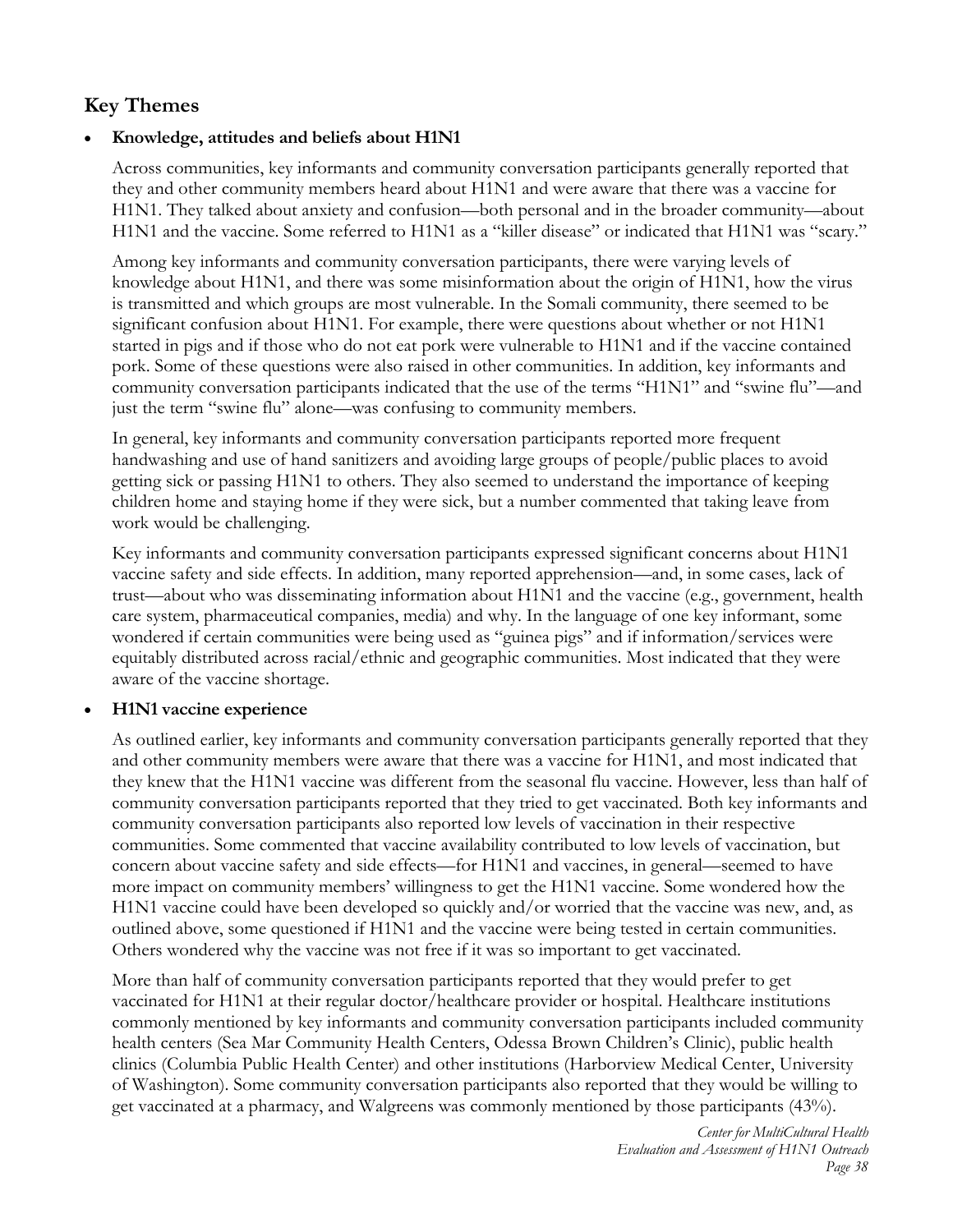Convenience and trust in healthcare providers, pharmacists and others to know about vaccines and what they are doing were major factors in community members' willingness to get the H1N1 vaccine and choice of vaccination venue. Cost did not seem to be a major factor for most community conversation participants.

## **Outreach and communications efforts**

The top three places where community conversation participants reported getting information about health-related issues were television, health care providers, and community groups/social service organizations, and key informants also reported these as primary sources of information. Family members and friends were also primary sources of information. For those from the African and Russian/Ukrainian communities, media in their home languages were important sources of information.

Key informants often talked about the importance of face-to-face communication—individual-level outreach, community meetings/group discussions—and working with community leaders to disseminate information and connect community members with services. Some indicated that they had shared information about H1N1 or would be willing to do so in the future with appropriate training and support. Both key informants and community conversation participants indicated that it is critical to have trusted individuals—including community leaders and other spokespeople—who are culturally and linguistically appropriate, stress the importance of prevention, and affirm cultural beliefs and practices and other traditional methods of addressing health issues. Across communities, they commented that community members do not access health care unless they are sick, so it is difficult to encourage preventive measures such as vaccination. A number of community conversation participants confirmed this reluctance to seek preventive services in stating that they did not get vaccinated because they did not know anyone who contracted H1N1 and/or that they would be willing to get vaccinated if it were an emergency/they saw others who were sick.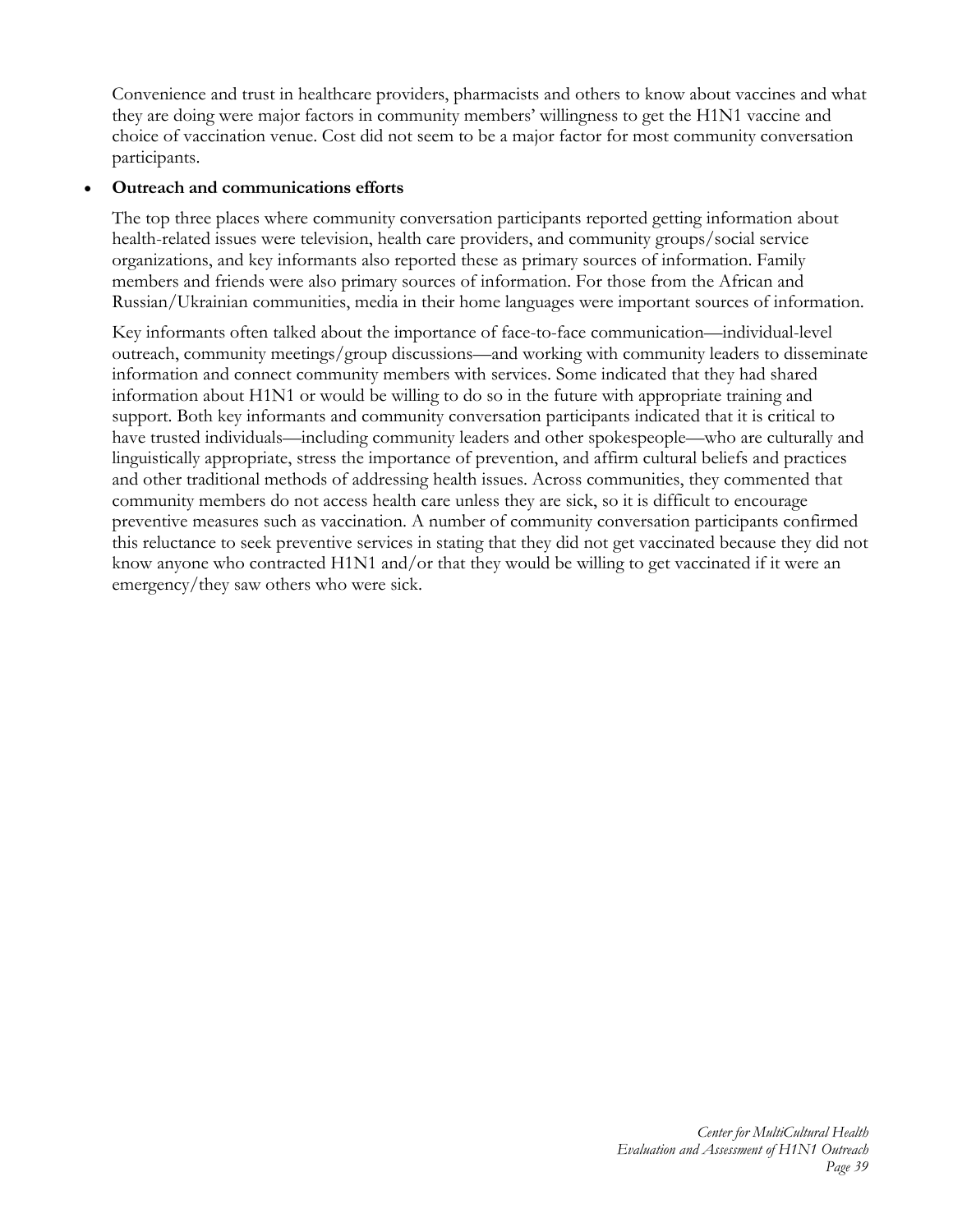# **Considerations—Outreach and Communications**

## **Develop culturally and linguistically proficient public education materials that are specific to each community**

As outlined in the "Findings" section, some of the materials on PHSKC's "H1N1 influenza (swine flu)" webpage were available in multiple languages, but the content and artwork appeared to be the same in each publication. In addition, communications to the CCN appeared to primarily focus on vaccine availability, and none of the communications appeared to address potential community/cultural concerns about H1N1. Therefore, PHSKC should consider developing culturally and linguistically proficient public education materials that are specific to each community.

## *Specific suggestions include*:

- Work with the CCN and other community groups/organizations to develop culturally and linguistically proficient public education materials that are specific to each community
	- $\rightarrow$  National Center for Cultural Competency, A Guide to Choosing and Adapting Culturally and Linguistically Competent Health Promotion Materials, http://www11.georgetown.edu/research/gucchd/nccc/documents/Materials\_Guide.pdf
- Ensure that public education materials meet the needs of individuals with low health literacy
	- $\rightarrow$  U.S. Department of Health and Human Services, Office of Disease Prevention and Health Promotion, Health Literacy Online, http://www.health.gov/healthliteracyonline/
	- → National Cancer Institute, Clear & Simple: Developing Effective Print Materials for Low-Literate Readers, http://www.cancer.gov/cancerinformation/clearandsimple

# **Streamline messages and be strategic about the frequency of communications**

While key informants and community conversation participants generally reported that they and other community members heard about H1N1 and were aware that there was a vaccine for H1N1, they expressed anxiety and confusion about H1N1 and the vaccine. Therefore, PHSKC should consider streamlining messages and being strategic about the frequency of communications about urgent health issues such as H1N1.

# *Specific suggestions include*:

- Streamline messages and be strategic about the frequency of communications to the public
- Streamline messages to the CCN, minimizing duplicate information to the extent possible
- Be strategic about the frequency of e-mail communication to the CCN, and personally engage the CCN (face-to-face or via phone), whenever possible
- Explore ways to streamline messages and be strategic about the frequency of communications to healthcare providers
- Ensure that messages to all audiences are coordinated and consistent

# **Expand and strengthen relationships with community groups/organizations**

While some key informants indicated that they were contacted by PHSKC about reaching out to community members about H1N1, others did not. Therefore, PHSKC should consider expanding and strengthening its relationships with community groups/organizations that are connected to communities of color and immigrant/refugee communities to enhance and improve communications about urgent health issues such as H1N1.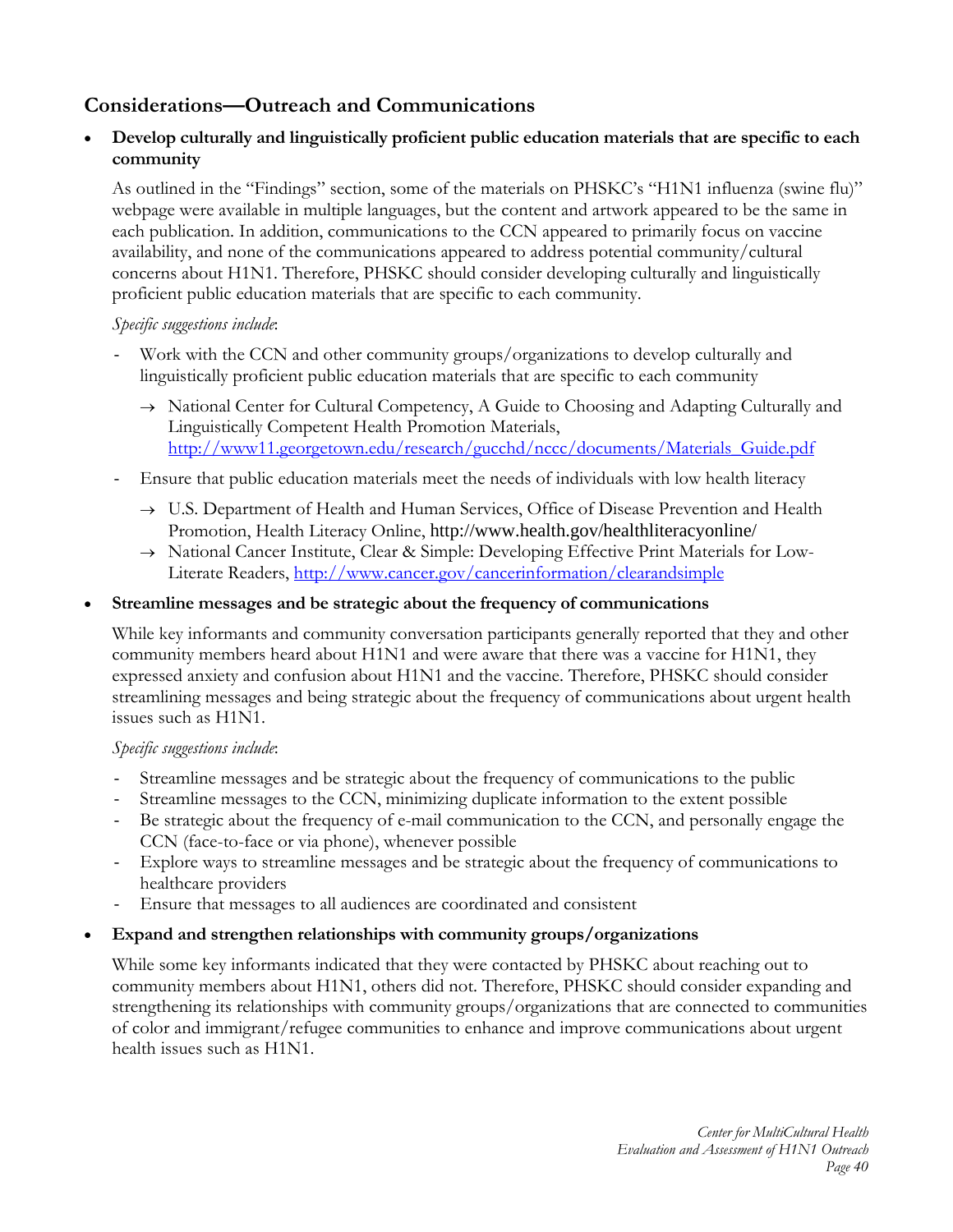## **Use personal communication to engage communities of color and immigrant/refugee communities in public health issues**

Key informants often talked about the importance of face-to-face communication—individual-level outreach, community meetings/group discussions—and working with community leaders to disseminate information and connect community members with services. Therefore, PHSKC should consider using personal communication, as well as expanding and strengthening relationships with community groups/organizations, to engage communities of color and immigrant/refugee communities in public health issues.

#### **Enhance and improve communications about all vaccines, including H1N1**

Concern about vaccine safety and side effects—for H1N1 and vaccines, in general—seemed to have significant impact on community members' willingness to get the H1N1 vaccine. Therefore, PHSKC should consider enhancing and improving communications about all vaccines, including H1N1, to address community members' concerns.

## **Promote urgent health issues such as H1N1 within the broader context of health promotion and disease prevention**

Key informants and community conversation participants commented that community members do not access health care unless they are sick, so it is difficult to encourage preventive measures such as vaccination. Therefore, PHSKC should consider addressing public health issues generally and urgent health issues specifically within the broader context of health promotion and disease prevention.

#### **Address broader community concerns about the government, health care system, pharmaceutical companies and the media**

Many key informants and community conversation participants reported apprehension—and, in some cases, lack of trust—about who was disseminating information about H1N1 and the vaccine and why. Therefore, PHSKC should consider addressing broader community concerns about the government, health care system, pharmaceutical companies and the media in communicating with communities of color and immigrant/refugee communities about public health issues generally and urgent health issues specifically.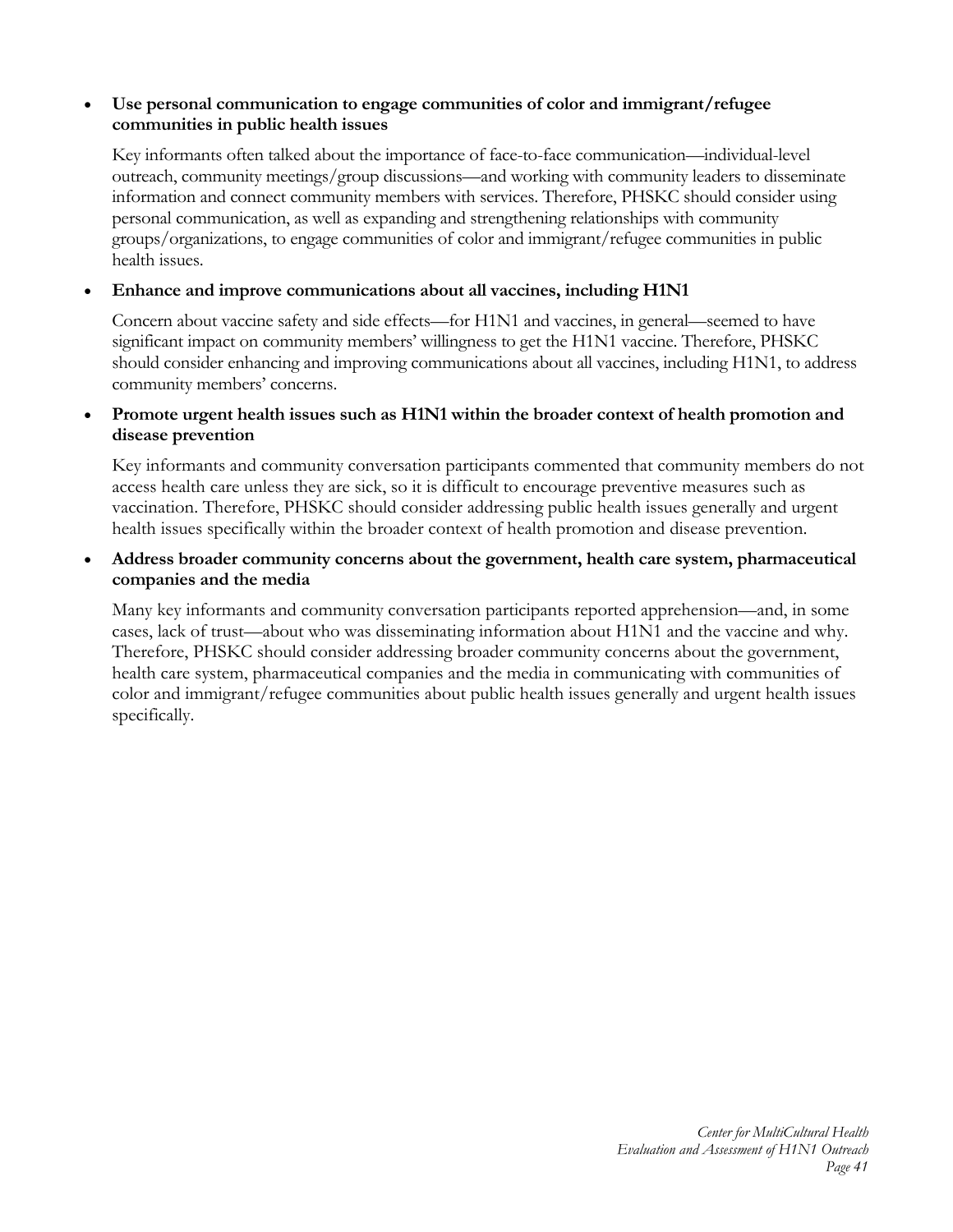# **Appendices**

- **Appendix A: Focus group protocol—PHSKC staff**
- **Appendix B: Key informant interview protocol—community leaders**
- **Appendix C: Focus group survey—community members**
- **Appendix D: Focus group protocol—community members**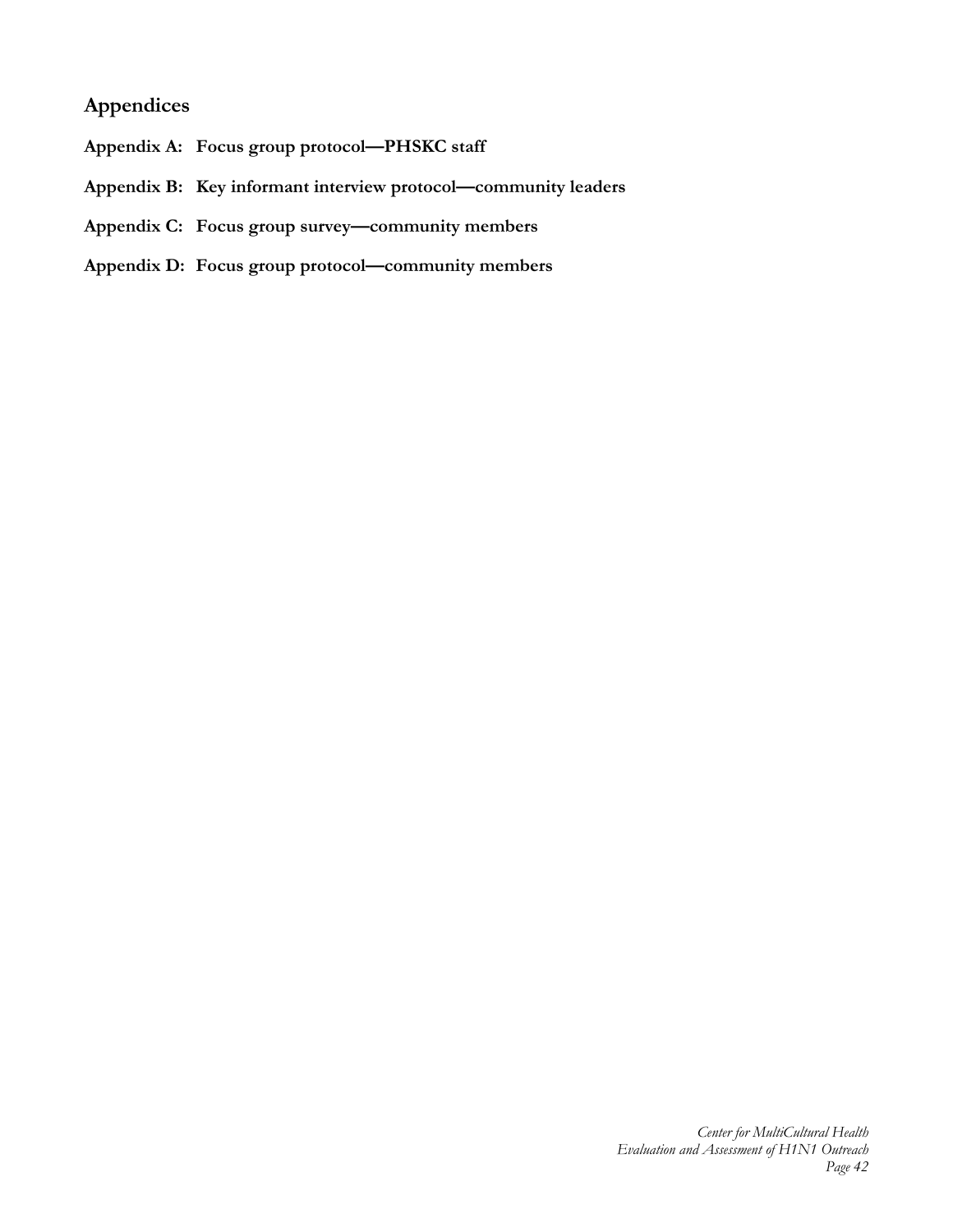**Appendix A: Focus group protocol—PHSKC staff**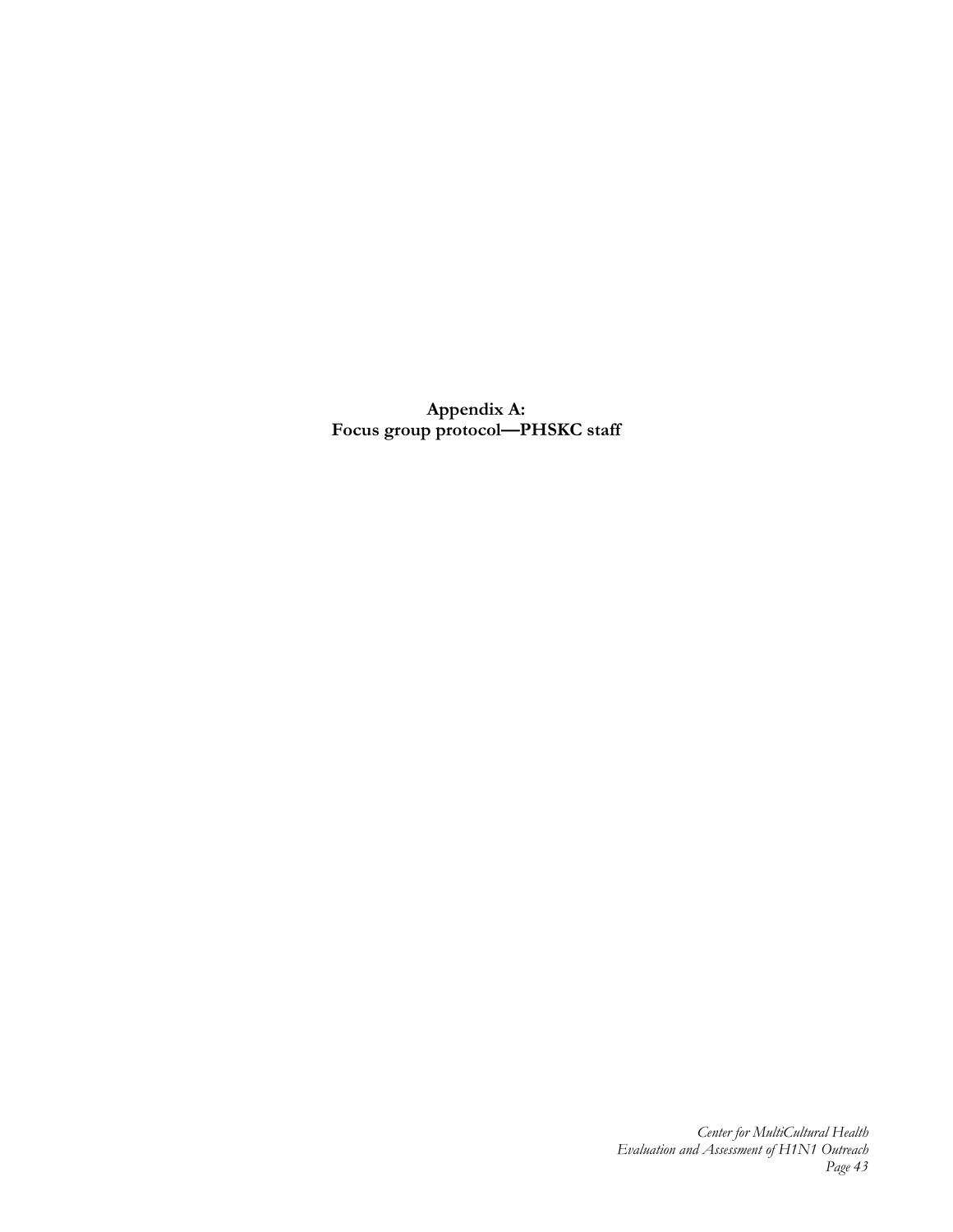# **Focus Group Protocol**

Name of facilitator:

Name of notetaker/observer:

Date of focus group:

Location of focus group:

# **Checklist**

□ Sign-in sheet completed and collected?

# **Introduction**

Thank you very much for taking the time to participate in this discussion. Before we begin, we would like to share the purpose of the discussion.

The Center for MultiCultural Health and its community partners are conducting interviews with community leaders and focus groups with members from the African American, African immigrant, American Indian/Alaska Native, and Russian/Ukrainian communities to better understand how H1N1/swine flu information was received in communities of color and immigrant & refugee communities. We are talking with you and other community leaders about H1N1/swine flu; effectiveness of outreach strategies used during the 2009 H1N1 influenza response; and how communication works in the African American community, including communication channels, trusted sources of information and how future information about urgent health issues should be provided.

We will summarize what we learn from you and other community leaders and members in a report to Public Health—Seattle & King County. This discussion will take about 90 minutes. The discussion is voluntary, and you can choose to not answer questions or leave the discussion at any time. With that in mind, do you agree to participate in the discussion?

To ensure that our notes are accurate, may we audiotape this discussion?

IF "YES," TURN ON THE TAPE RECORDER AND CONTINUE WITH THE INTRODUCTION.

IF "NO," PROCEED WITH THE DISCUSSION AND TAKE WRITTEN NOTES.

Do you have any questions about the project?

IF "YES," ANSWER THE QUESTIONS.

- IF "NO," PROCEED WITH THE DISCUSSION.
- 1. What strategies used during the 2009 H1N1 influenza response were **most effective** in increasing awareness about H1N1 among African Americans, particularly those at highest risk for H1N1 (i.e., pregnant women; children and young adults 6 months to 24 years of age; persons ages 25-64 years old with health conditions that could make them dangerously ill from the flu; and household members and caregivers of children younger than 6 months in age)?

What strategies were **least effective**?

# [PROBES: EDUCATIONAL MATERIALS/FLYERS, OUTREACH TO COMMUNITY GROUPS AND ORGANIZATIONS, OUTREACH TO HEALTH CARE PROVIDERS]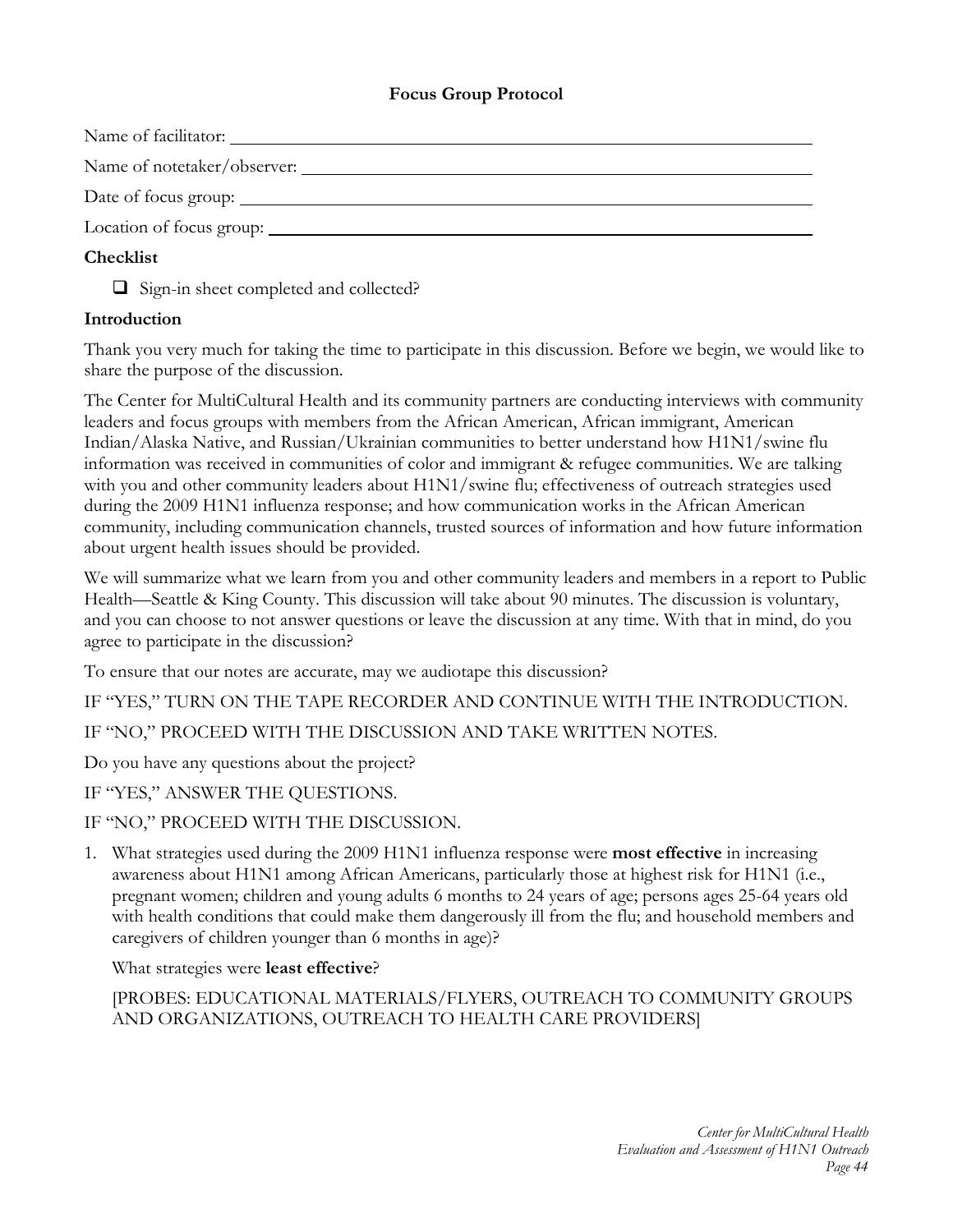- 2. What strategies used during the 2009 H1N1 influenza response were **most effective** in encouraging African Americans to get vaccinated, particularly those at highest risk for H1N1? What strategies were **least effective**?
- 3. What are the most significant barriers in increasing awareness about H1N1 among African Americans?
- 4. Where do individuals in the African American community get information about health-related issues?

[PROBES: TELEVISION, RADIO, NEWSPAPERS, COMMUNITY GROUPS/ORGANZATIONS, CHURCHES/MOSQUES/RELIGIOUS INSTITUTIONS, SCHOOLS, HEALTH CARE PROVIDERS, INTERNET, FAMILY MEMBERS, FRIENDS]

#### **Note: Please list specific television/radio stations, newspapers, groups/organizations, websites, etc.**

- 5. When you consider how and where African Americans get information about health-related issues, what advice do you have for maximizing the reach and impact of information shared in those ways?
- 6. What places are considered community resources for information and/or services on urgent health issues such as H1N1? What, if any, barriers are there to accessing these community resources? How can these barriers be addressed to best meet the needs of African Americans?

# [PROBES: COMMUNITY HEALTH CENTERS, PUBLIC HEALTH CLINICS, PRIVATE PROVIDERS]

# **Note: Please list specific sites.**

- 7. How do cultural beliefs and practices influence African Americans' knowledge, attitudes and beliefs about urgent health issues such as H1N1?
- 8. What types of messages on urgent health issues such as H1N1 are most important for African Americans?

[PROBES: HOW CAN WE INCORPORATE/BUILD ON COMMUNITY STRENGTHS AND ASSETS IN THESE MESSAGES?]

Do you have any additional comments or questions related to H1N1?

[IF "YES," RECORD AND ANSWER THE QUESTIONS. IF "NO," THANK THE PARTICIPANTS AND CLOSE THE DISCUSSION.]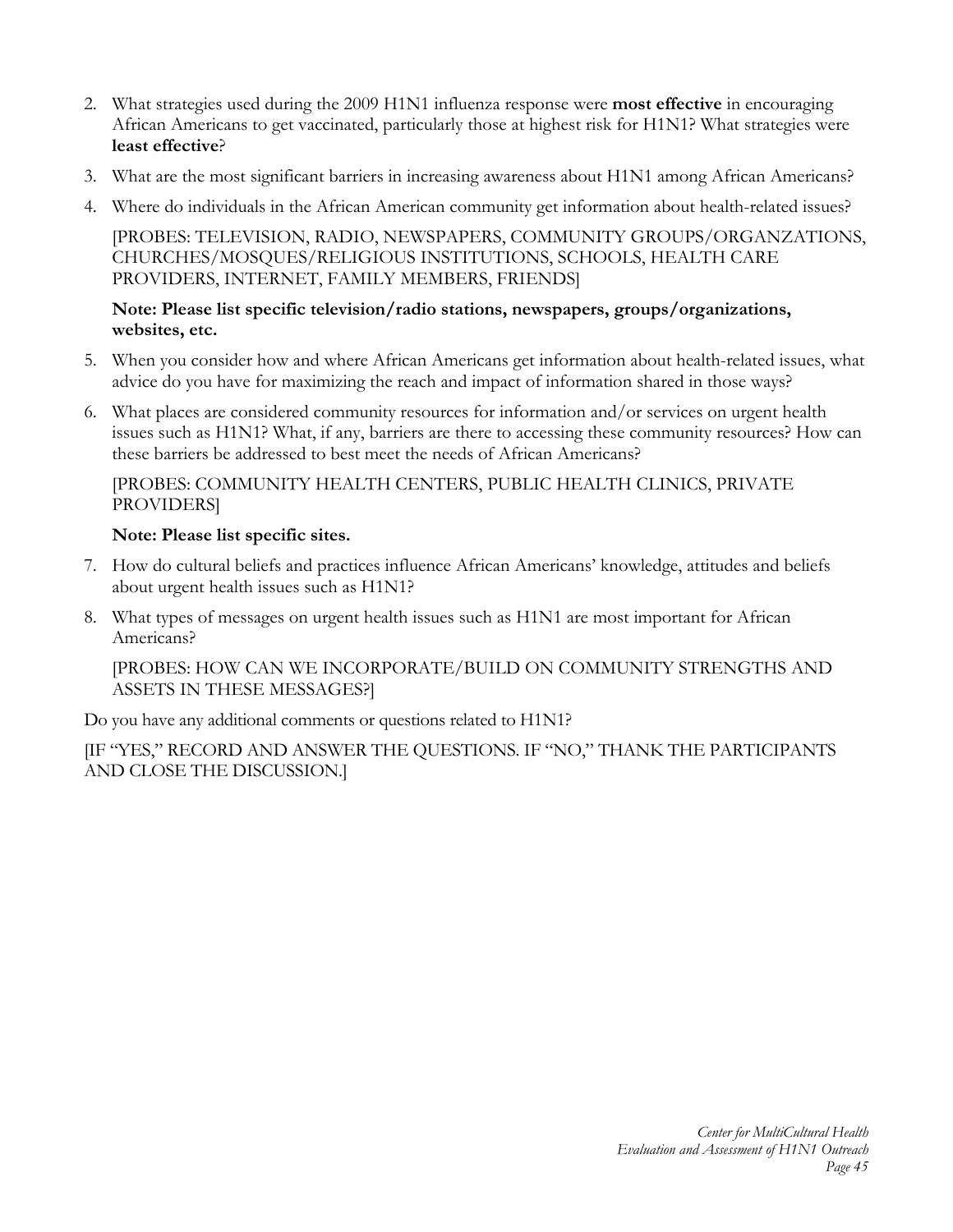**Appendix B: Key informant interview protocol—community leaders**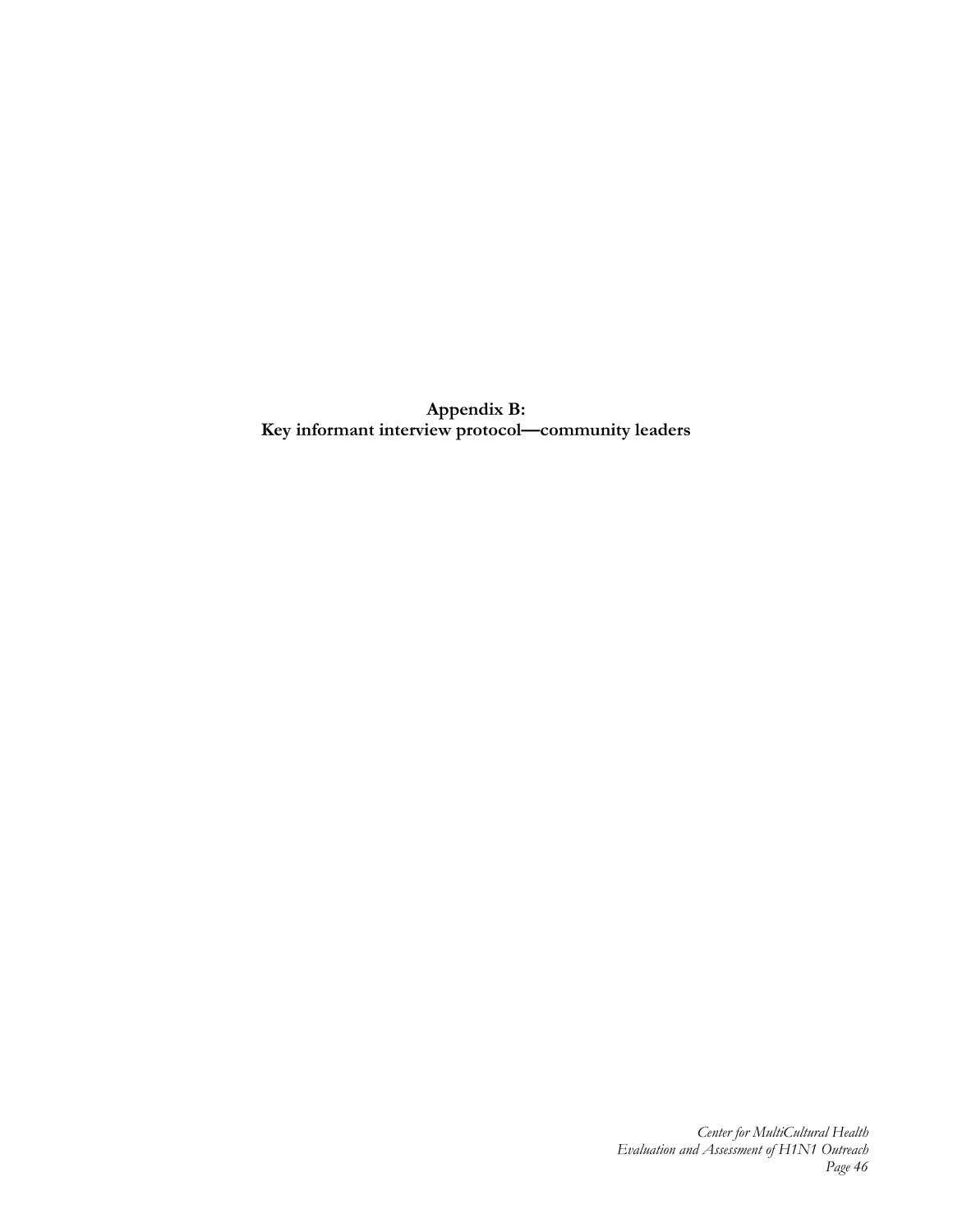#### **Evaluation and Assessment of H1N1 Outreach Key Informant Interview**

| Name of interviewer:   |  |
|------------------------|--|
| Date of interview:     |  |
| Location of interview: |  |

## **Introduction**

Thank you so much for taking the time to talk with me. Before we begin, I'd like to share the purpose of the interview.

The Center for MultiCultural Health and its community partners are conducting interviews with community leaders and focus groups with members from the <<insert community>> to better understand how H1N1 information was received in communities of color and immigrant & refugee communities. We are meeting with you and other community leaders to talk about community knowledge, attitudes and beliefs about H1N1; effectiveness of outreach strategies used during the 2009 H1N1 influenza response; and how communication works within the community including communication channels, trusted sources of information and how future information about urgent health issues should be provided.

We will summarize what we learn from you and other community leaders, as well as from community members, in a report to Public Health—Seattle & King County, the agency that is funding this project. In the report, we would like to list the names of the community leaders that we interview and may include quotes from the interviews without names attached.

Do you agree that we may list your name and include quotes—without your name attached—in our report?  $\Box$  Yes  $\Box$  No

IF "YES," CONTINUE WITH THE INTRODUCTION.

IF "NO," DOCUMENT REASON(S):

This interview will take about one hour. The interview is voluntary, and you can choose to not answer interview questions or stop the interview at any time. With that in mind, do you agree to proceed with this interview?  $\Box$  Yes  $\Box$  No

IF "YES," CONTINUE WITH THE INTRODUCTION.

IF "NO," DOCUMENT REASON(S) AND THANK THE INTERVIEWEE FOR HER/HIS TIME:

To ensure that my notes are accurate, may I audiotape this interview? You may ask me to stop the tape at any time during the interview.  $\Box$  Yes  $\Box$  No

IF "YES," TURN ON THE TAPE RECORDER AND CONTINUE WITH THE INTRODUCTION.

IF "NO," PROCEED WITH THE INTERVIEW AND TAKE WRITTEN NOTES.

Do you have any questions about the project?

IF "YES," ANSWER THE QUESTIONS.

IF "NO," PROCEED WITH THE INTERVIEW.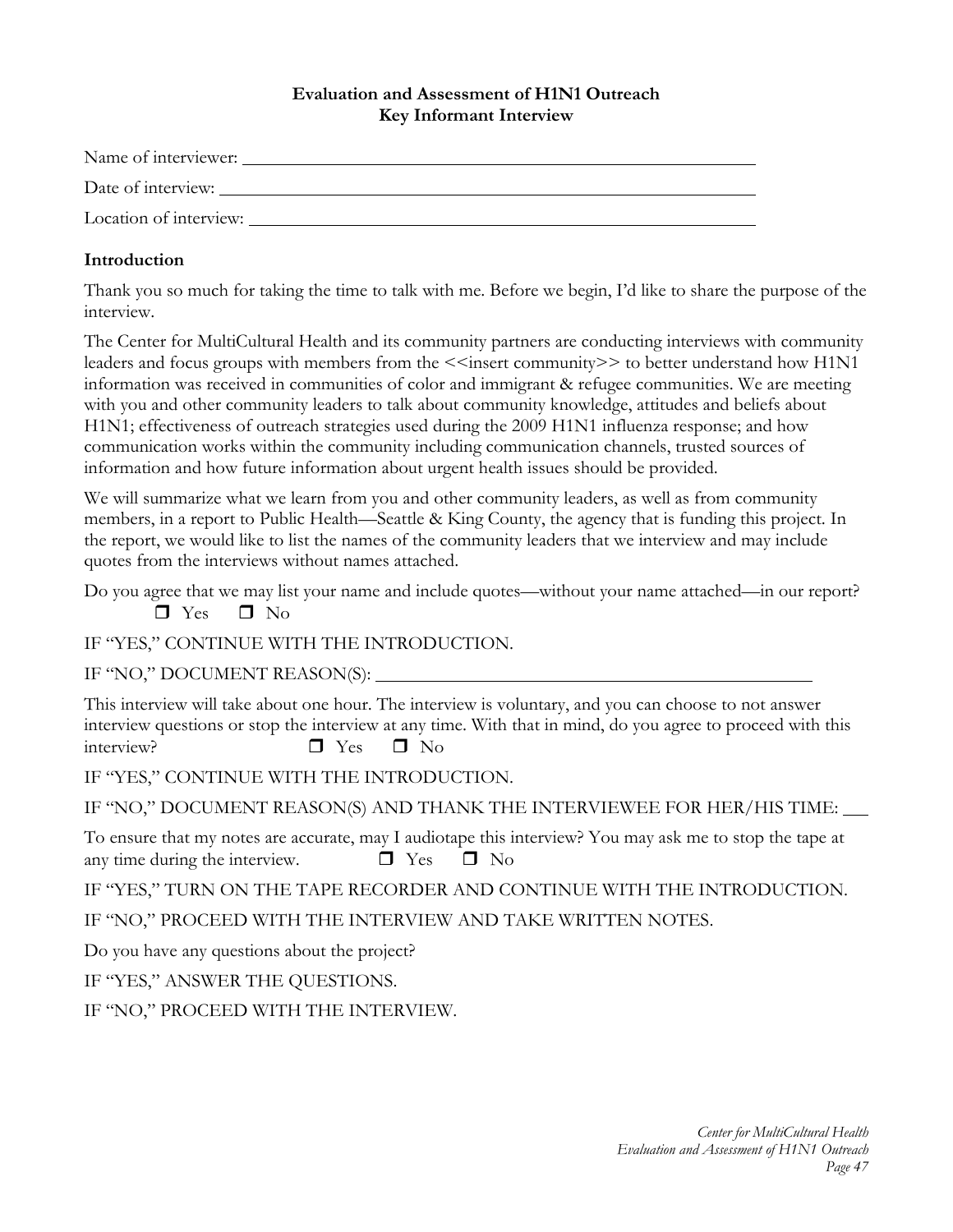#### **Information about interviewee**

| Gender:<br>Female<br>Male                               |  |  |
|---------------------------------------------------------|--|--|
| For leaders from immigrant and refugee communities only |  |  |
| Interview conducted in?                                 |  |  |
|                                                         |  |  |

# **Description of Group/Organization**

- 1. Please describe your group/organization.
	- a. When was your group/organization established (year)?
	- b. Please describe your clients/members (e.g., gender, age, languages spoken, place of residence etc.)?
	- c. Do you provide health-related services?
		- $\Box$  Yes  $\Box$  No

If "yes," please specify the types of services provided.

d. What other types of services do you provide?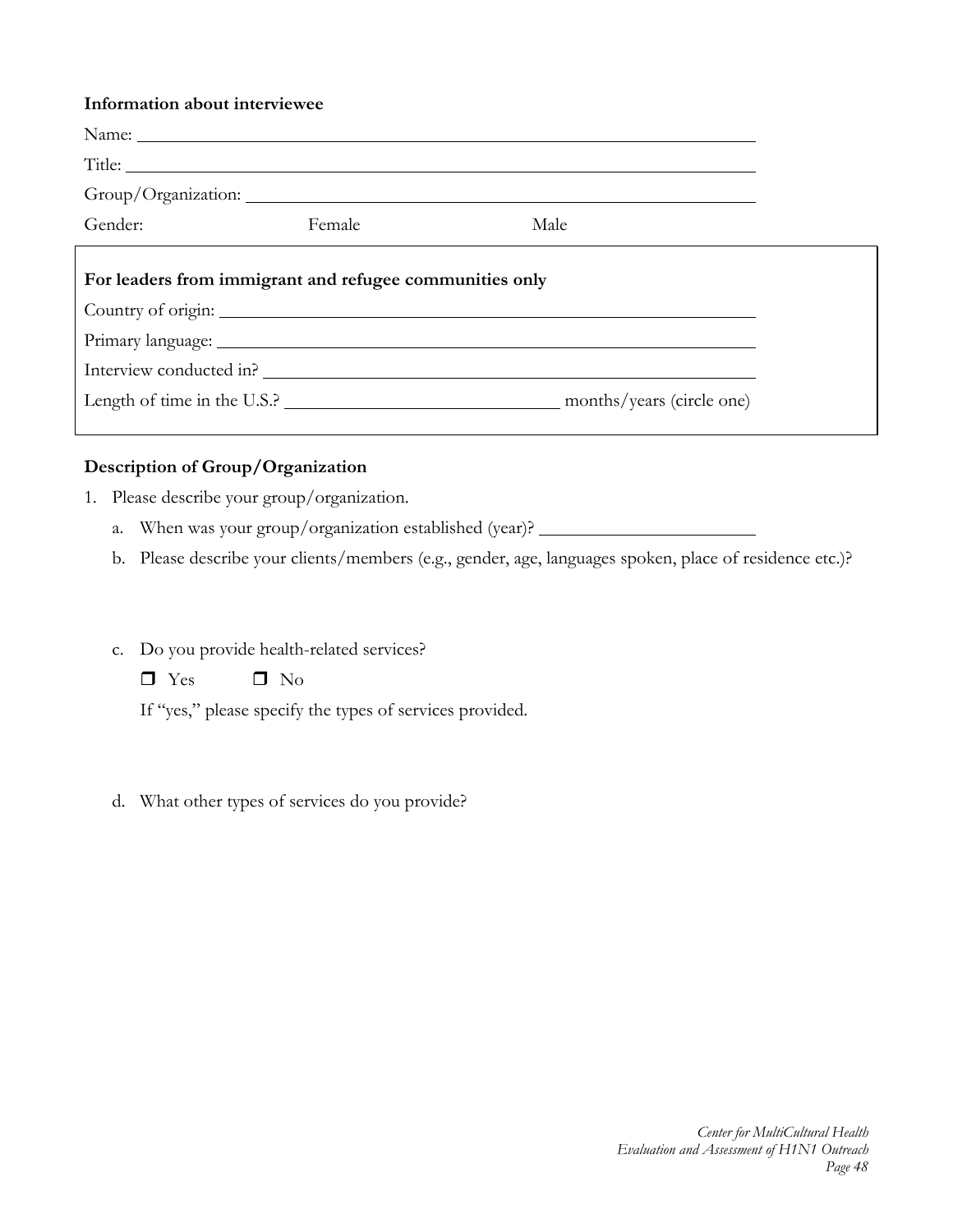#### **Community Knowledge, Attitudes and Beliefs about H1N1**

2. Did you hear about the H1N1 influenza, or swine flu, outbreak?

 $\Box$  Yes  $\Box$  No (SKIP TO QUESTION #7)

- 3. Where did you hear about H1N1/swine flu?
	- Television (please specify):
	- Radio (please specify):
	- Newspapers (please specify):

Community groups/organizations (please specify):

Churches/mosques/religious institutions

- **D** Schools
- $\Box$  Health care providers
- $\Box$  Family members
- **D** Friends
- $\Box$  Other (please specify):
- 4. What did you hear about H1N1/swine flu?

[PROBES: DID YOU THINK THAT H1N1 WAS A SERIOUS/URGENT HEALTH ISSUE? DID YOU HEAR ABOUT GROUPS FOR WHICH H1N1 WAS MORE SERIOUS THAN OTHERS? DID YOU KNOW THERE WAS A VACCINE FOR H1N1 THAT WAS DIFFERENT FROM THE VACCINE FOR SEASONAL FLU? DID YOU HEAR THAT THERE WAS A SHORTAGE OF H1N1 VACCINE?]

- 5. After hearing about H1N1/swine flu, did you have additional questions?
	- $\Box$  Yes  $\Box$  No (SKIP TO QUESTION #7)
- 6. What additional questions did you have?
- 7. Did community members hear about H1N1/swine flu?

 $\Box$  Yes  $\Box$  No (SKIP TO QUESTION #13)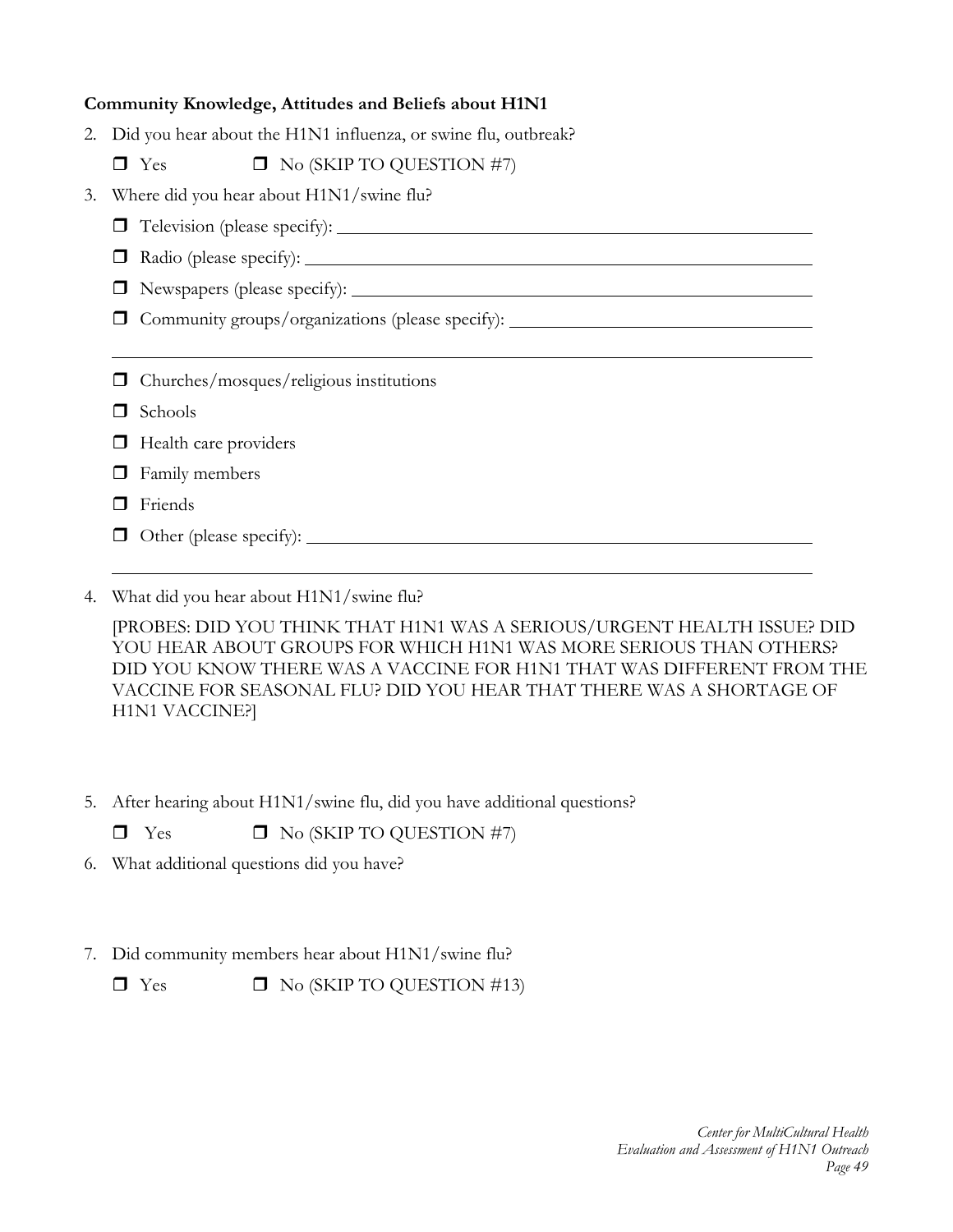8. Please share any information you have about what community members heard about H1N1/swine flu.

[PROBES: DID COMMUNITY MEMBERS THINK THAT H1N1 WAS A SERIOUS/URGENT HEALTH ISSUE? DID COMMUNITY MEMBERS HEAR ABOUT GROUPS FOR WHICH H1N1 WAS MORE SERIOUS THAN OTHERS? DID COMMUNITY MEMBERS KNOW THERE WAS A VACCINE FOR H1N1 THAT WAS DIFFERENT FROM THE VACCINE FOR SEASONAL FLU? DID COMMUNITY MEMBERS HEAR THAT THERE WAS A SHORTAGE OF H1N1 VACCINE?]

9. After hearing about H1N1/swine flu, did community members have additional questions?

 $\Box$  Yes  $\Box$  No (SKIP TO OUESTION #11)

- 10. What additional questions did community members have?
- 11. Did community members take action to avoid getting sick or passing H1N1/swine flu to others?

 $\Box$  Yes  $\Box$  No (SKIP TO QUESTION #13)

12. Please share any information you have about actions that community members took to avoid getting sick or passing H1N1/swine flu to others.

[PROBES: DID COMMUNITY MEMBERS GET VACCINATED FOR H1N1? DID COMMUNITY MEMBERS WASH HANDS/USE HAND SANITIZER MORE FREQUENTLY? DID COMMUNITY MEMBERS STAY HOME IF THEY WERE SICK AND/OR ENCOURAGE FAMILY MEMBERS TO STAY HOME IF THEY WERE SICK? WERE THERE BARRIERS TO COMMUNITY MEMBERS TAKING ACTION TO AVOID GETTING SICK OR PASSING H1N1/SWINE FLU TO OTHERS?]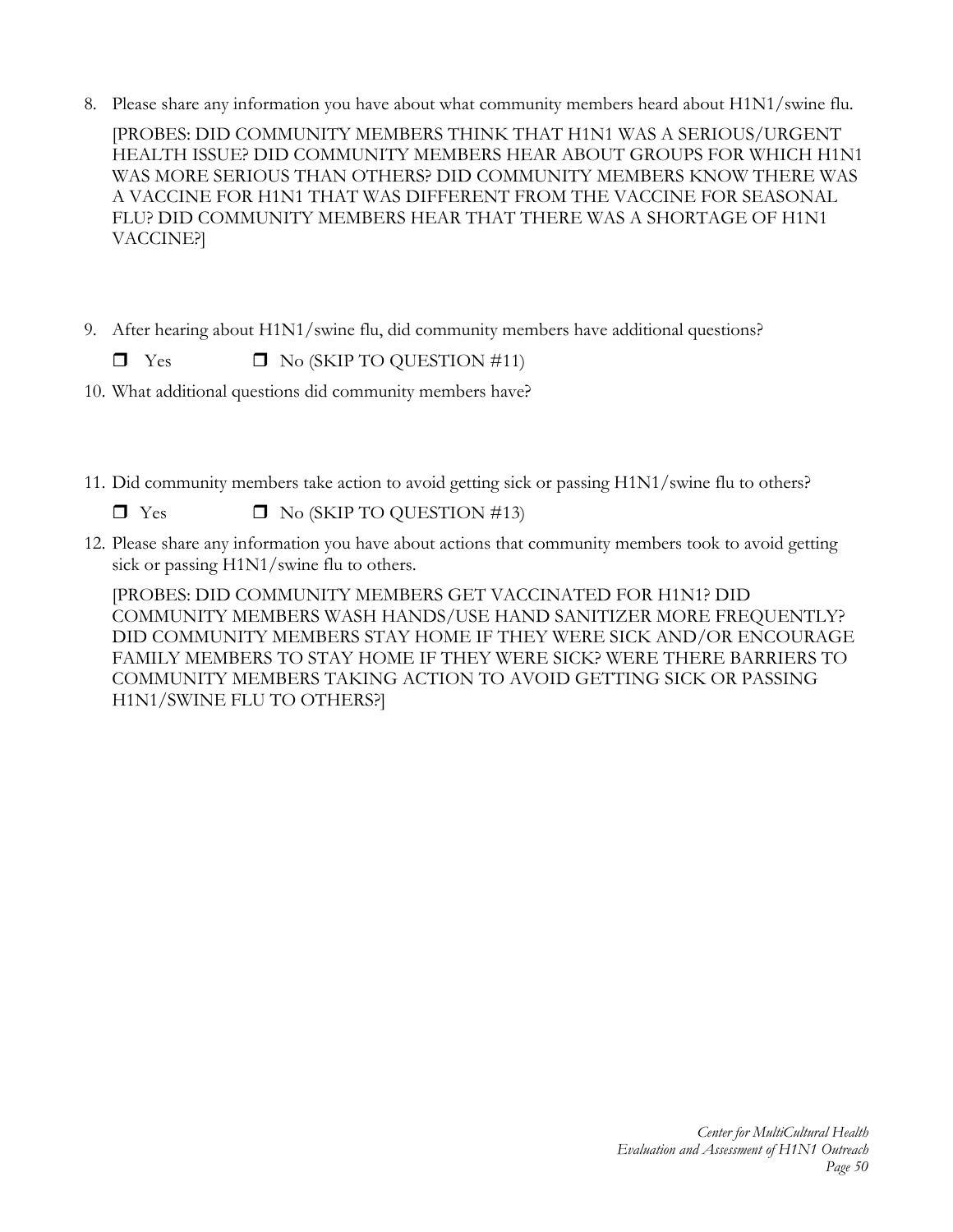# **Designing Outreach and Communications Efforts**

|        | 13. Where do individuals in your community get information about health-related issues?                                                                                                                                  |  |  |  |  |
|--------|--------------------------------------------------------------------------------------------------------------------------------------------------------------------------------------------------------------------------|--|--|--|--|
|        |                                                                                                                                                                                                                          |  |  |  |  |
|        |                                                                                                                                                                                                                          |  |  |  |  |
|        |                                                                                                                                                                                                                          |  |  |  |  |
|        | Community groups/organizations (please specify): _______________________________                                                                                                                                         |  |  |  |  |
|        | Churches/mosques/religious institutions                                                                                                                                                                                  |  |  |  |  |
|        | Schools                                                                                                                                                                                                                  |  |  |  |  |
|        | Health care providers                                                                                                                                                                                                    |  |  |  |  |
|        | Family members                                                                                                                                                                                                           |  |  |  |  |
|        | Friends                                                                                                                                                                                                                  |  |  |  |  |
|        |                                                                                                                                                                                                                          |  |  |  |  |
|        |                                                                                                                                                                                                                          |  |  |  |  |
|        | 14. Are individuals in your community aware of community health centers, public health clinics and other<br>health care institutions where they can information and/or services on urgent health issues such as<br>H1N1? |  |  |  |  |
|        | $\Box$ No (SKIP TO QUESTION #19)<br>$\Box$ Yes                                                                                                                                                                           |  |  |  |  |
|        | 15. What places are considered community resources?                                                                                                                                                                      |  |  |  |  |
| $\Box$ | Community health centers (please specify):                                                                                                                                                                               |  |  |  |  |
|        |                                                                                                                                                                                                                          |  |  |  |  |
|        |                                                                                                                                                                                                                          |  |  |  |  |
|        |                                                                                                                                                                                                                          |  |  |  |  |
|        |                                                                                                                                                                                                                          |  |  |  |  |

16. Are there barriers to accessing these community resources?

 $\Box$  Yes  $\Box$  No (SKIP TO QUESTION #19)

17. What are those barriers?

18. How can these barriers be addressed to best meet the needs of your community?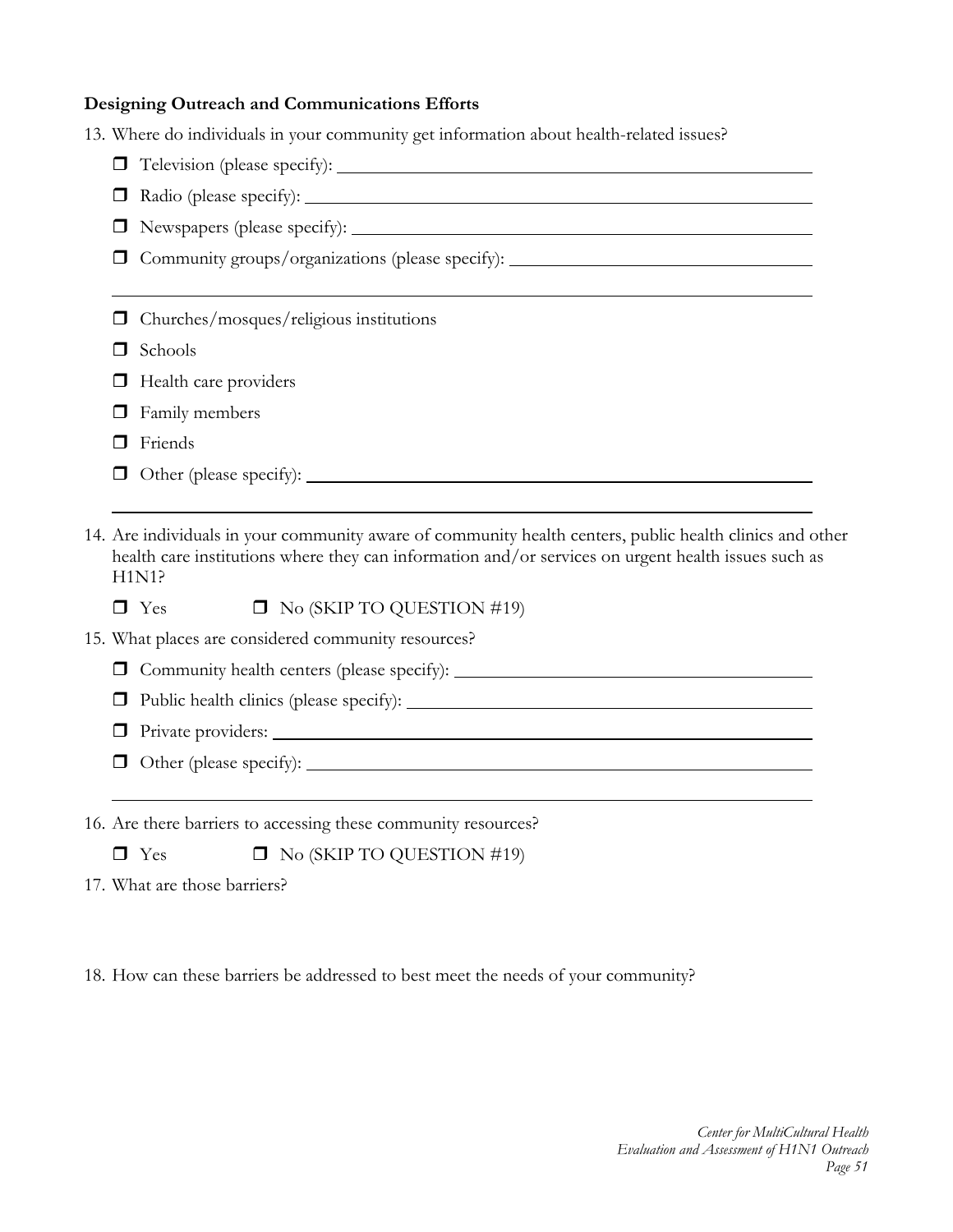- 19. When you consider places where individuals in your community get information about health-related issues (REFER BACK TO QUESTION #11), what advice do you have for maximizing the reach and impact of information shared in those ways?
- 20. How do cultural beliefs and practices influence your community's knowledge, attitudes and beliefs about urgent health issues such as H1N1?
- 21. What types of messages about urgent health issues are most important for your community? [PROBE: HOW CAN WE INCORPORATE/BUILD ON COMMUNITY STRENGTHS AND ASSETS IN THESE MESSAGES?]
- 22. Were you contacted by Public Health—Seattle & King County or others about reaching out to community members about H1N1?
	- Yes (please specify):
	- No (SKIP TO QUESTION #24)
- 23. Please describe what actions you took in reaching out to community members about H1N1?
- 24. What role can you and other community leaders play in communicating about urgent health issues such as H1N1?
- 25. Do you have any additional comments or questions?

# IF "YES," RECORD AND ANSWER THE QUESTIONS. IF "NO," THANK THE INTERVIEWEE AND CLOSE THE INTERVIEW.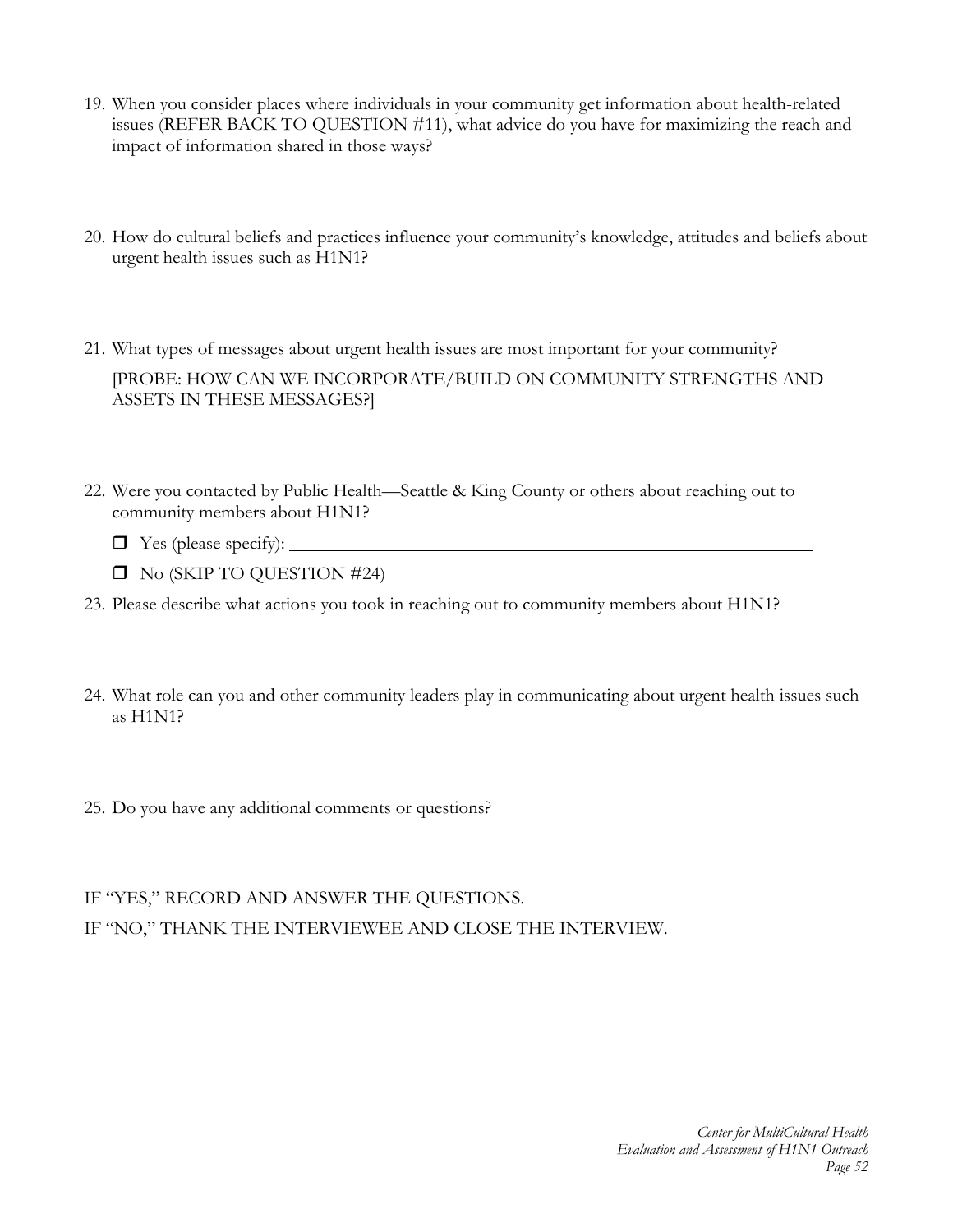**Appendix C: Focus group survey—community members**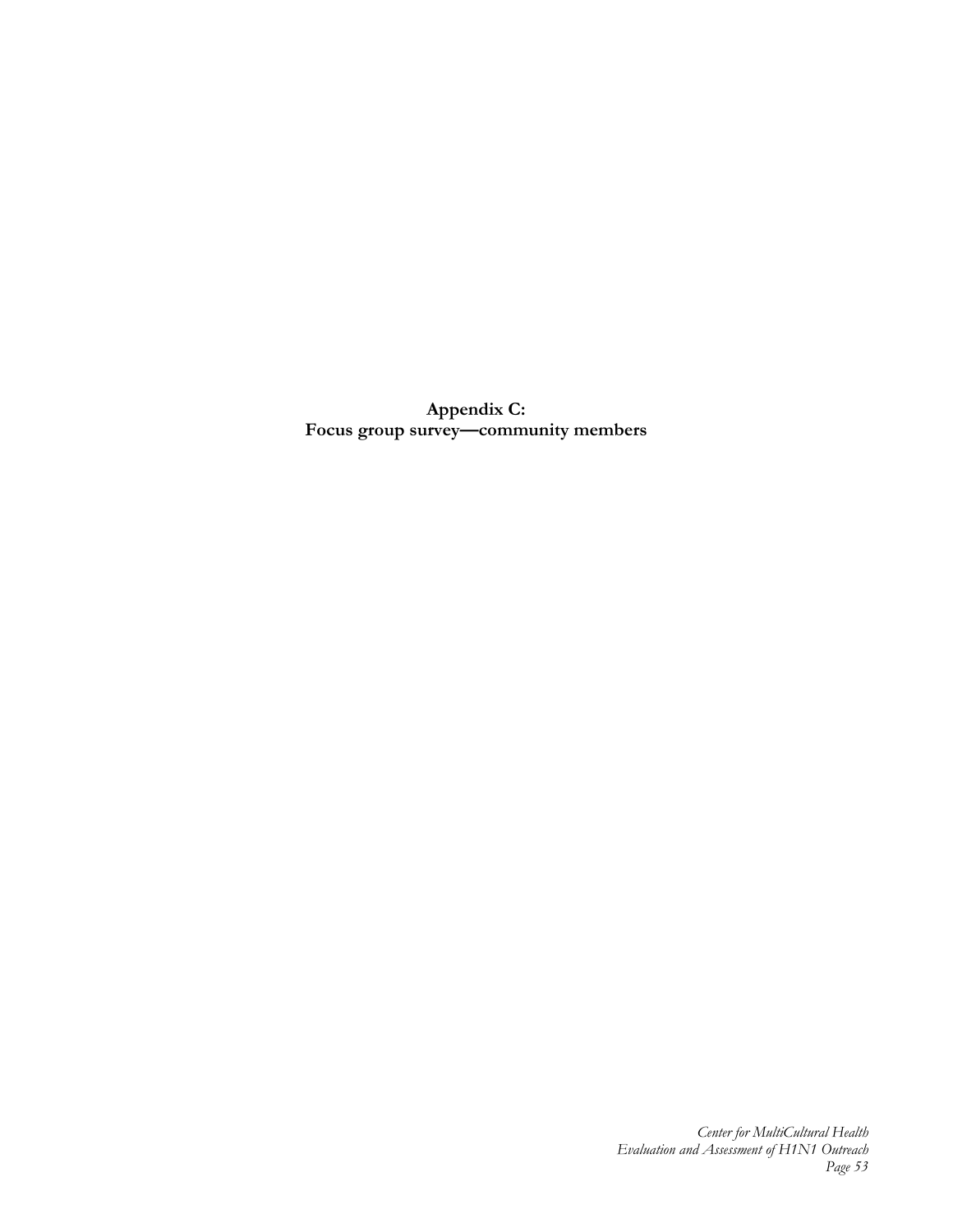# **Focus Group Survey**

|    | Demographics                                                             |
|----|--------------------------------------------------------------------------|
|    | 1. What is your age? __________ years                                    |
| 2. | What is your gender?                                                     |
|    | Female<br>$\Box$<br>Male<br>П                                            |
| 3. | What is your race? (CHECK ALL THAT APPLY)                                |
|    | African/Black/African American                                           |
|    | American Indian/Native American<br>П                                     |
|    | White/Caucasian                                                          |
|    |                                                                          |
| 4. | Were you born in the United States?                                      |
|    | $\Box$ Yes (SKIP to #7) $\Box$ No                                        |
| 5. | Where were you born (country)?                                           |
|    | Ethiopia<br>ப                                                            |
|    | Eritrea                                                                  |
|    | Somalia                                                                  |
|    | Russia                                                                   |
|    | Ukraine                                                                  |
|    |                                                                          |
| 6. |                                                                          |
| 7. |                                                                          |
| 8. | What is the highest grade or year of school you completed? _______ grade |
|    | 9. How well do you speak English?                                        |
|    | I do not speak English.                                                  |
|    | I speak English, but not very well.                                      |
|    | I speak English well.                                                    |
|    | I speak English very well.                                               |
|    | 10. How well do you read English?                                        |
|    | I do not read English.<br>ப                                              |
|    | I read English, but not very well.                                       |
|    | I read English well.                                                     |
|    | I read English very well.                                                |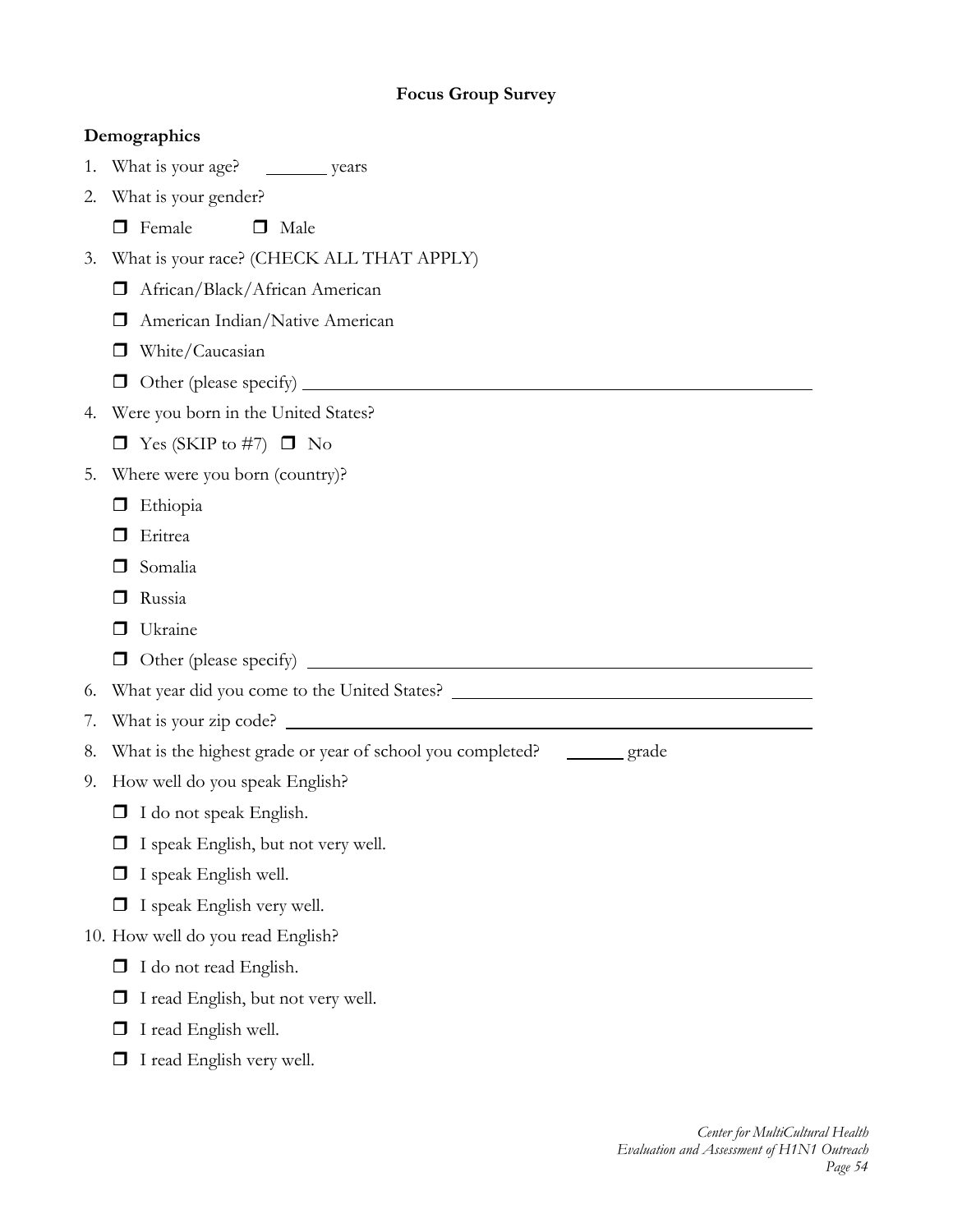| 11. What language do you speak most of the time when you are at home? |  |  |
|-----------------------------------------------------------------------|--|--|
|                                                                       |  |  |

- **English**
- Amharic
- D Oromo
- $\Box$  Tigrigna
- **D** Russian
- **Ukrainian**
- Other (please specify)
- 12. How well do you read the language that you speak most of the time when you are at home?
	- $\Box$  I do not read that language.
	- I read that language, but not very well
	- **I** I read that language well.
	- $\Box$  I read that language very well
- 13. Are you living with children under the age of 18?
	- $\Box$  Yes  $\Box$  No

# **Knowledge, Attitudes and Beliefs about H1N1**

14. Did you hear about the H1N1 influenza, or swine flu, outbreak?

 $\Box$  Yes  $\Box$  No (SKIP to #16)

- 15. Where did you hear about H1N1/swine flu? (CHECK ALL THAT APPLY)
	- Television (please specify)
	- Radio (please specify)
	- Newspapers (please specify)
	- Community groups/social service organizations (please specify)
	- Churches/mosques/religious institutions
	- $\Box$  Schools
	- $\Box$  Health care providers
	- $\Box$  Family members
	- **D** Friends
	- $\Box$  Other (please specify)  $\Box$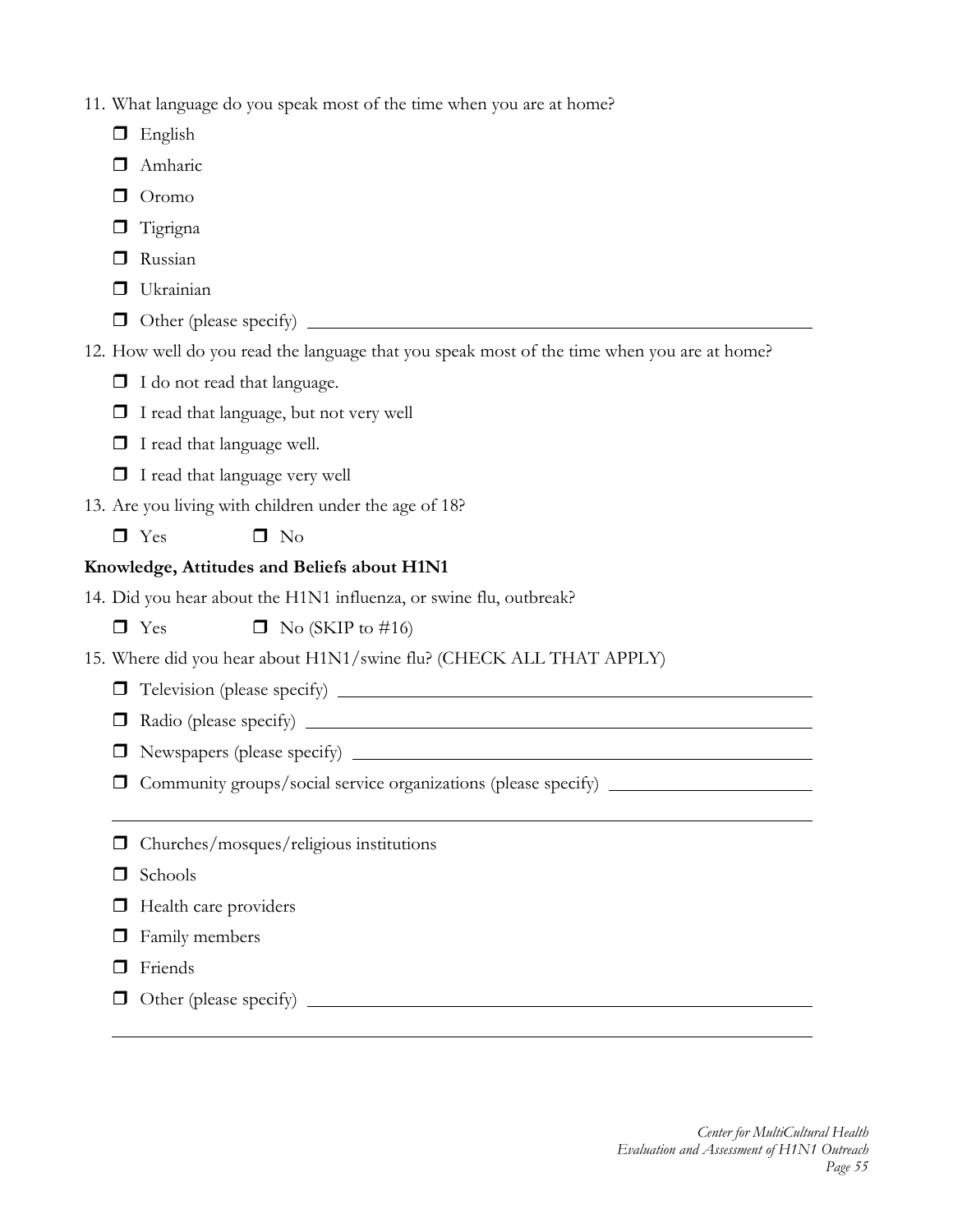| 16. Do you think that swine flu (H1N1) virus spreads from person to person? |                                                                                       |  |  |
|-----------------------------------------------------------------------------|---------------------------------------------------------------------------------------|--|--|
| $\Box$ Yes<br>$\Box$ No                                                     | $\Box$ Don't know                                                                     |  |  |
| 17. Do you think you can catch swine flu (H1N1) by eating pork?             |                                                                                       |  |  |
| $\Box$ Yes<br>$\Box$ No                                                     | $\Box$ Don't know                                                                     |  |  |
|                                                                             | 18. Do you think there are medicines to treat swine flu (H1N1)?                       |  |  |
| $\Box$ Yes<br>$\Box$ No                                                     | $\Box$ Don't know                                                                     |  |  |
| 19. Do you think there is a vaccine for swine flu (H1N1)?                   |                                                                                       |  |  |
| $\Box$ Yes<br>$\Box$ No                                                     | $\Box$ Don't know                                                                     |  |  |
| <b>H1N1 Vaccine Experience</b>                                              |                                                                                       |  |  |
| 20. Did you try to get H1N1/swine flu vaccine?                              |                                                                                       |  |  |
| $\Box$ Yes                                                                  | $\Box$ No (SKIP to #23)                                                               |  |  |
| 21. Were you able to get it?                                                |                                                                                       |  |  |
| $\Box$ Yes                                                                  | $\Box$ No (SKIP to #23)                                                               |  |  |
| 22. Where did you get the H1N1/swine flu vaccine?                           |                                                                                       |  |  |
| My regular doctor or healthcare provider                                    |                                                                                       |  |  |
|                                                                             |                                                                                       |  |  |
|                                                                             |                                                                                       |  |  |
| School<br>ப                                                                 |                                                                                       |  |  |
|                                                                             | Work location (please specify type of work that you do) _________________________     |  |  |
| $\Box$                                                                      |                                                                                       |  |  |
|                                                                             | 23. How would you describe your experience trying to figure out where to get vaccine? |  |  |
| Not difficult to find<br>⊔                                                  |                                                                                       |  |  |
| Somewhat difficult to find                                                  |                                                                                       |  |  |
| $\Box$ Very difficult to find                                               |                                                                                       |  |  |
|                                                                             | 24. Did anyone else in your household try to get an H1N1/swine flu vaccine?           |  |  |
| $\Box$ Yes                                                                  | $\Box$ No (SKIP to #26)                                                               |  |  |
| 25. Were they able to get it?                                               |                                                                                       |  |  |

 $\Box$  Yes  $\Box$  No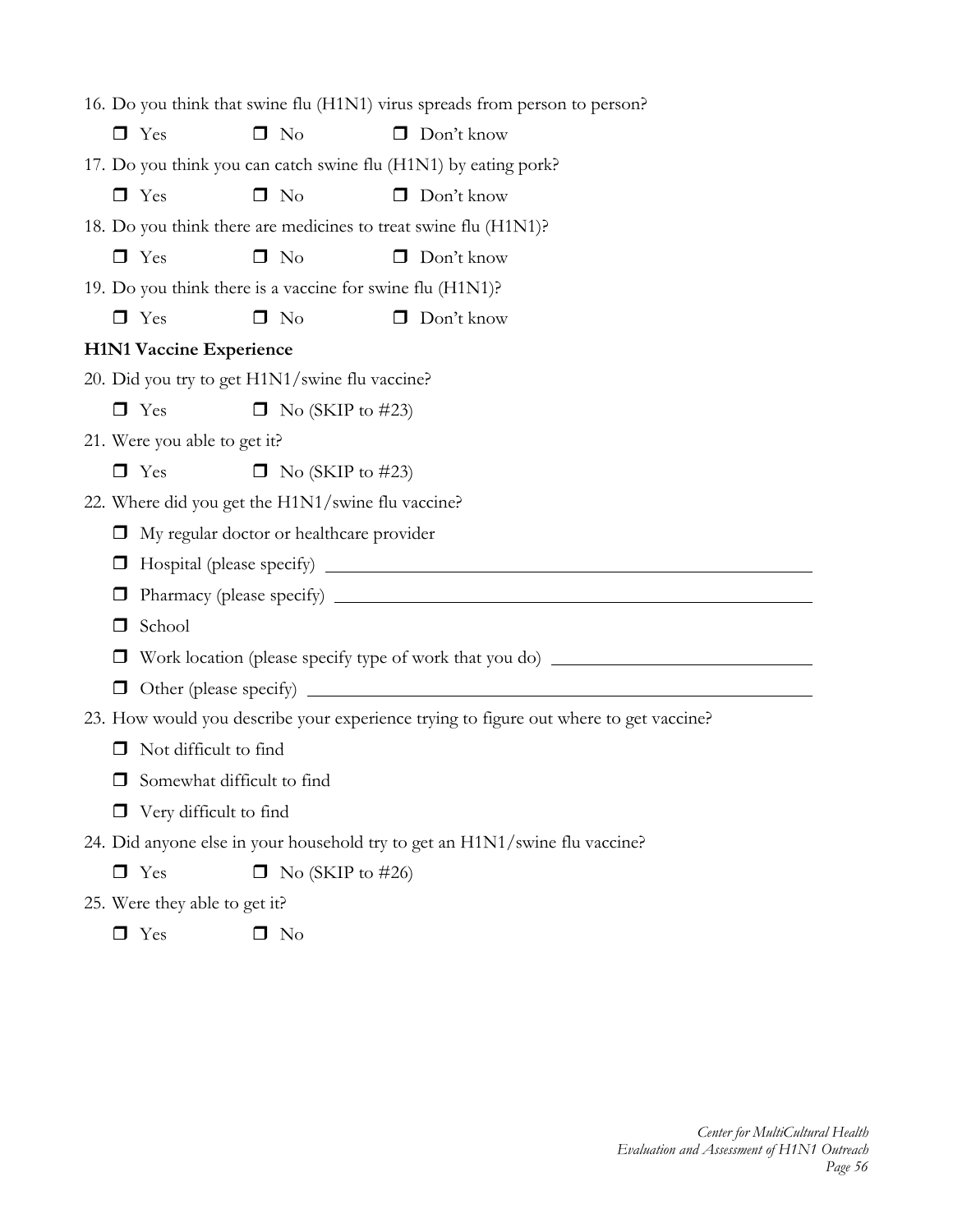|        | 26. Where would you prefer to get vaccinated for H1N1/swine flu? (CHECK ALL THAT APPLY)   |  |  |  |
|--------|-------------------------------------------------------------------------------------------|--|--|--|
| ◻      | My regular doctor or healthcare provider                                                  |  |  |  |
| ப      |                                                                                           |  |  |  |
| ப      |                                                                                           |  |  |  |
| H      | School                                                                                    |  |  |  |
| $\Box$ | Work                                                                                      |  |  |  |
|        | Public location                                                                           |  |  |  |
|        | I wouldn't get the vaccine                                                                |  |  |  |
| □      |                                                                                           |  |  |  |
| ◻      | No preference (SKIP TO #28)                                                               |  |  |  |
|        | 27. Why would you prefer that option? (CHECK ALL THAT APPLY)                              |  |  |  |
|        | $\Box$ Cost                                                                               |  |  |  |
| □      | Convenience                                                                               |  |  |  |
|        | Trust/I trust the people here to know about vaccines and what they are doing.             |  |  |  |
| ◻      | Less exposure to sick people                                                              |  |  |  |
| □      | Familiarity/ I know the location, or I have gotten vaccines and/or medicine there before. |  |  |  |
|        | <b>Outreach and Communications Efforts</b>                                                |  |  |  |
| 28.    | Where do you get information about health-related issues?                                 |  |  |  |
| □      |                                                                                           |  |  |  |
| $\Box$ |                                                                                           |  |  |  |
| □      |                                                                                           |  |  |  |
|        | Community groups/organizations (please specify): _______________________________          |  |  |  |
|        |                                                                                           |  |  |  |
|        | Churches/mosques/religious institutions                                                   |  |  |  |
| H      | Schools                                                                                   |  |  |  |
|        | Health care providers                                                                     |  |  |  |
|        | Family members                                                                            |  |  |  |
|        | Friends                                                                                   |  |  |  |
|        |                                                                                           |  |  |  |
|        |                                                                                           |  |  |  |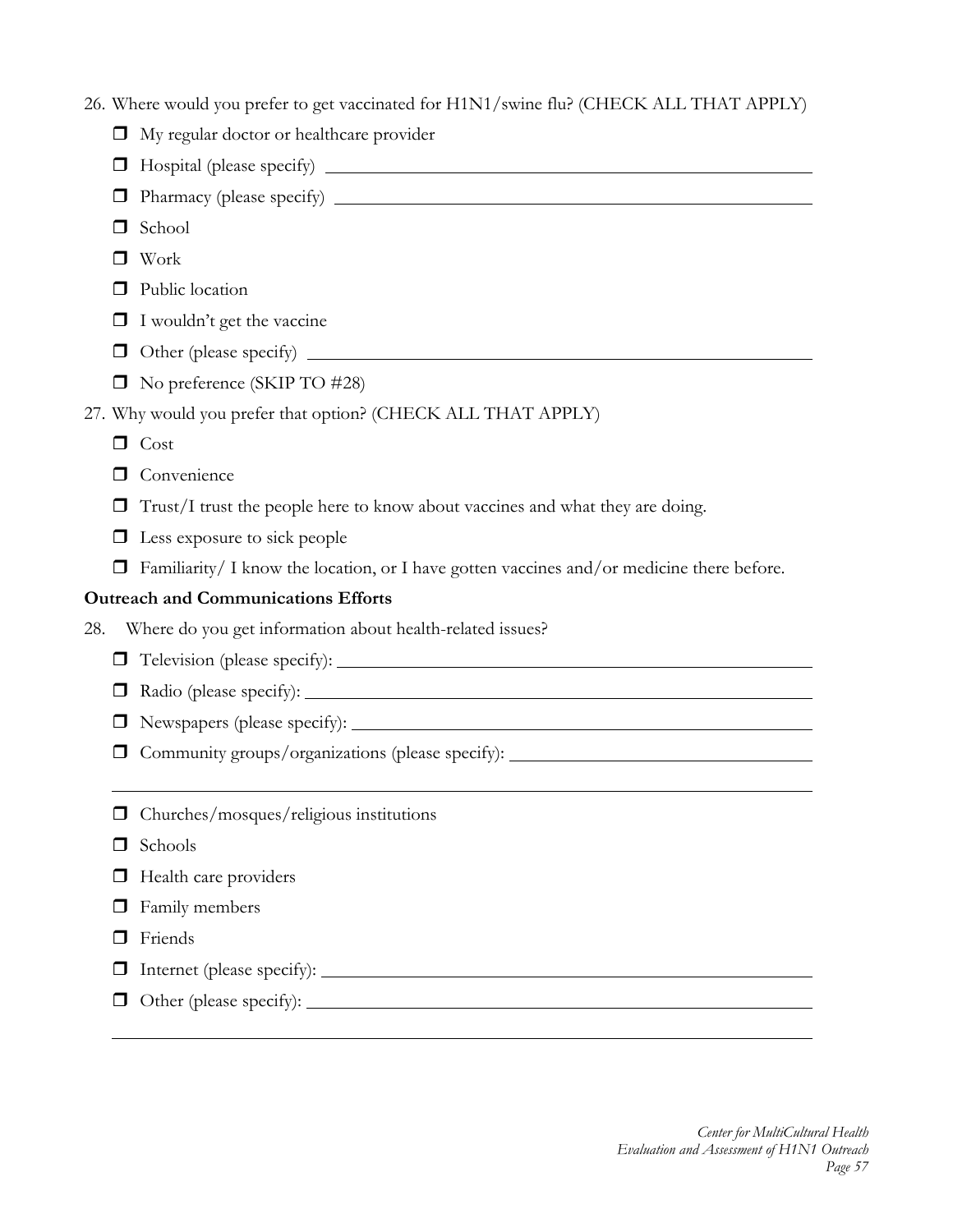29. Do you know about community health centers, public health clinics and other health care institutions where you can get information and/or services on urgent health issues such as H1N1?

 $\Box$  Yes  $\Box$  No

30. Where would you go for information and/or services on urgent health issues such as H1N1/swine flu?

My regular doctor or healthcare provider

Community health centers (please specify):

Public health clinics (please specify):

Other (please specify):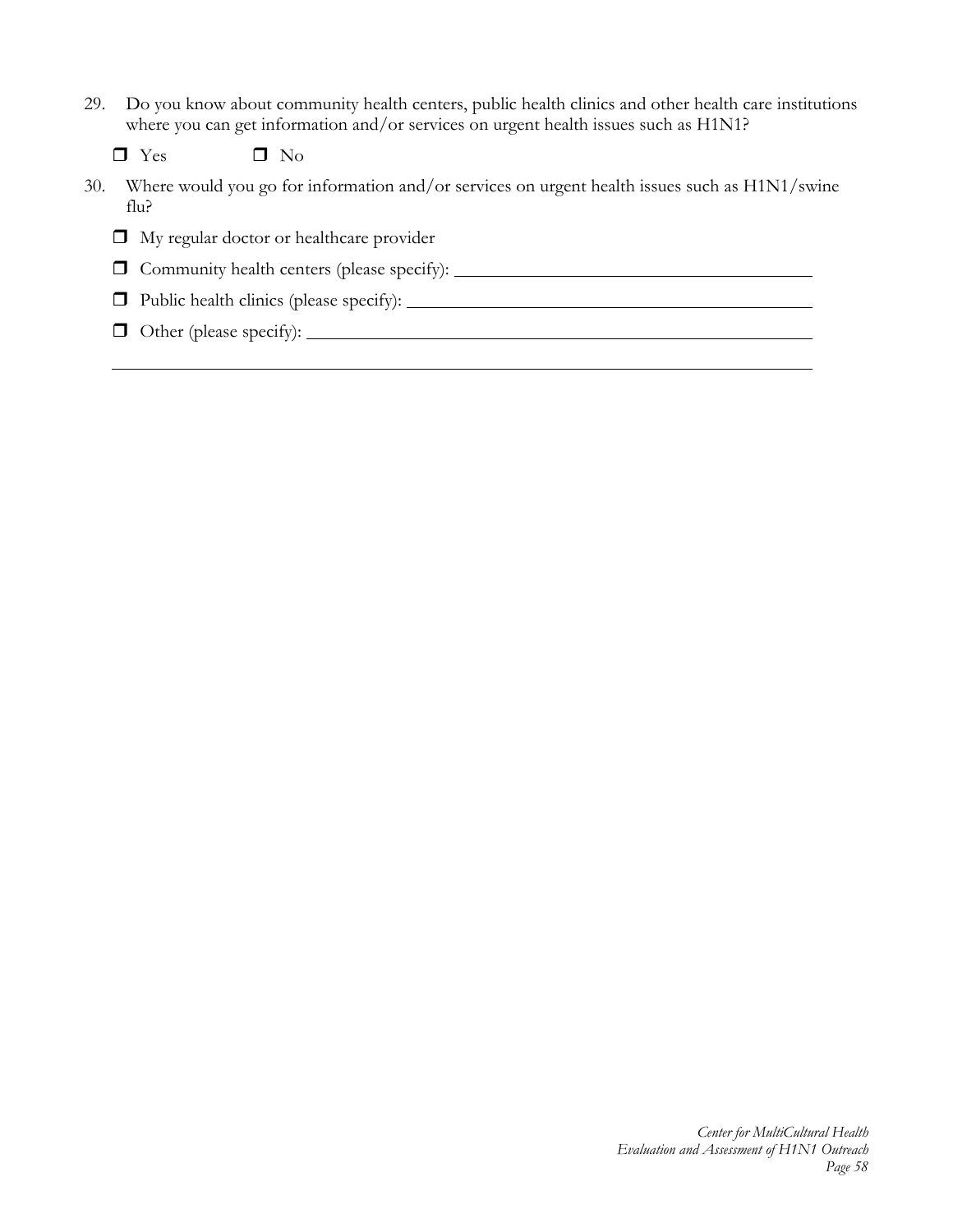**Appendix D: Focus group protocol—community members**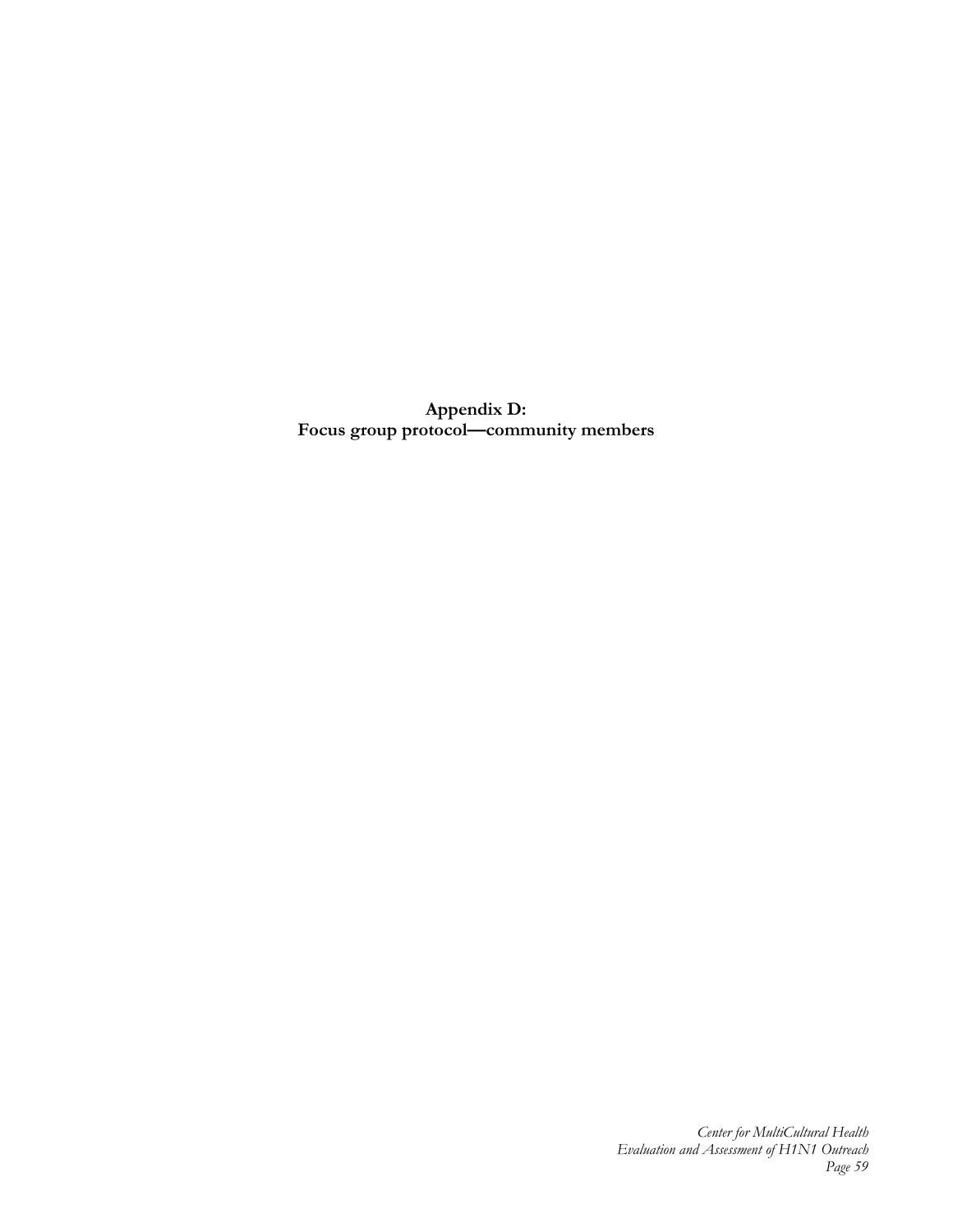# **Focus Group Cover Sheet**

Name of facilitator:

Name of notetaker/observer:

Date of focus group:

Location of focus group:

Partnering community group:

Focus group conducted in?

## **Checklist**

- Surveys completed and collected?
- Educational materials distributed?
- Sign-in sheet completed and collected?
- Stipends distributed?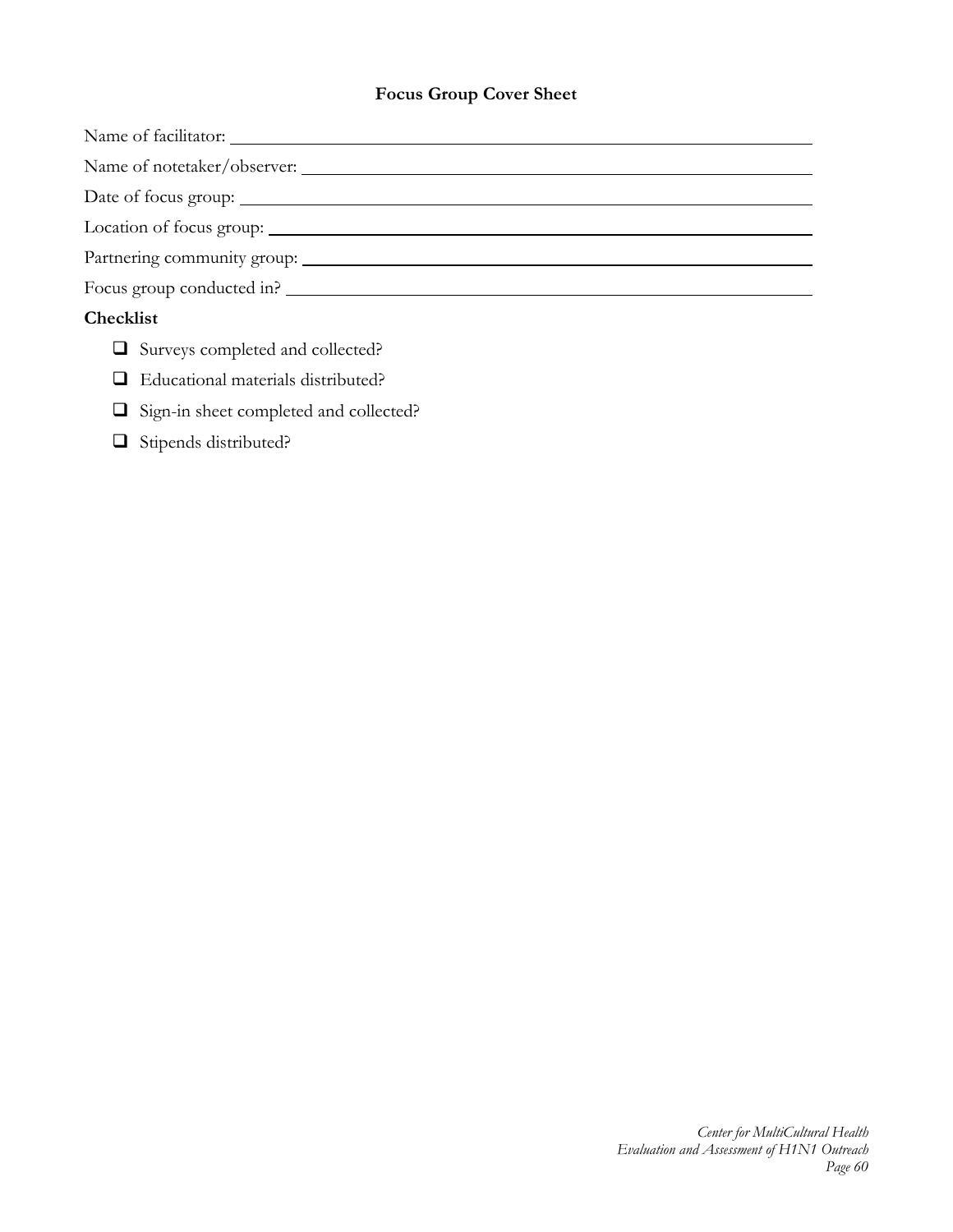# **Focus Group Questions**

# **Introduction**

Thank you very much for taking the time to participate in this discussion. Before we begin, we would like to share the purpose of the discussion.

The Center for MultiCultural Health and its community partners are conducting interviews with community leaders and focus groups with members from the <<insert community>> to better understand how H1N1/swine flu information was received in communities of color and immigrant & refugee communities. We are talking with you and other community members about H1N1/swine flu; effectiveness of outreach strategies used during the 2009 H1N1 influenza response; and how communication works in the  $\le$ insert community>> including communication channels, trusted sources of information and how future information about urgent health issues should be provided.

We will summarize what we learn from you and other community members, as well as community leaders, in a report to Public Health—Seattle & King County, the agency that is funding this project. This discussion will take about one hour and 15 minutes. The discussion is voluntary, and you can choose to not answer questions or leave the discussion at any time. With that in mind, do you agree to participate in the discussion?

To ensure that our notes are accurate, may we audiotape this discussion?

IF "YES," TURN ON THE TAPE RECORDER AND CONTINUE WITH THE INTRODUCTION.

IF "NO," PROCEED WITH THE DISCUSSION AND TAKE WRITTEN NOTES.

Do you have any questions about the project?

IF "YES," ANSWER THE QUESTIONS.

IF "NO," PROCEED WITH THE DISCUSSION.

# **Knowledge, Attitudes and Beliefs about H1N1**

1. What do you know (or what did you hear) about H1N1/swine flu?

[PROBES: DID YOU THINK THAT H1N1 WAS A SERIOUS/URGENT HEALTH ISSUE? DID YOU HEAR ABOUT GROUPS FOR WHICH H1N1 WAS MORE SERIOUS THAN OTHERS? DID YOU KNOW THERE WAS A VACCINE FOR H1N1 THAT WAS DIFFERENT FROM THE VACCINE FOR SEASONAL FLU? DID YOU HEAR THAT THERE WAS A SHORTAGE OF H1N1 VACCINE?]

2. What concerns, if any, did you have about H1N1/swine flu?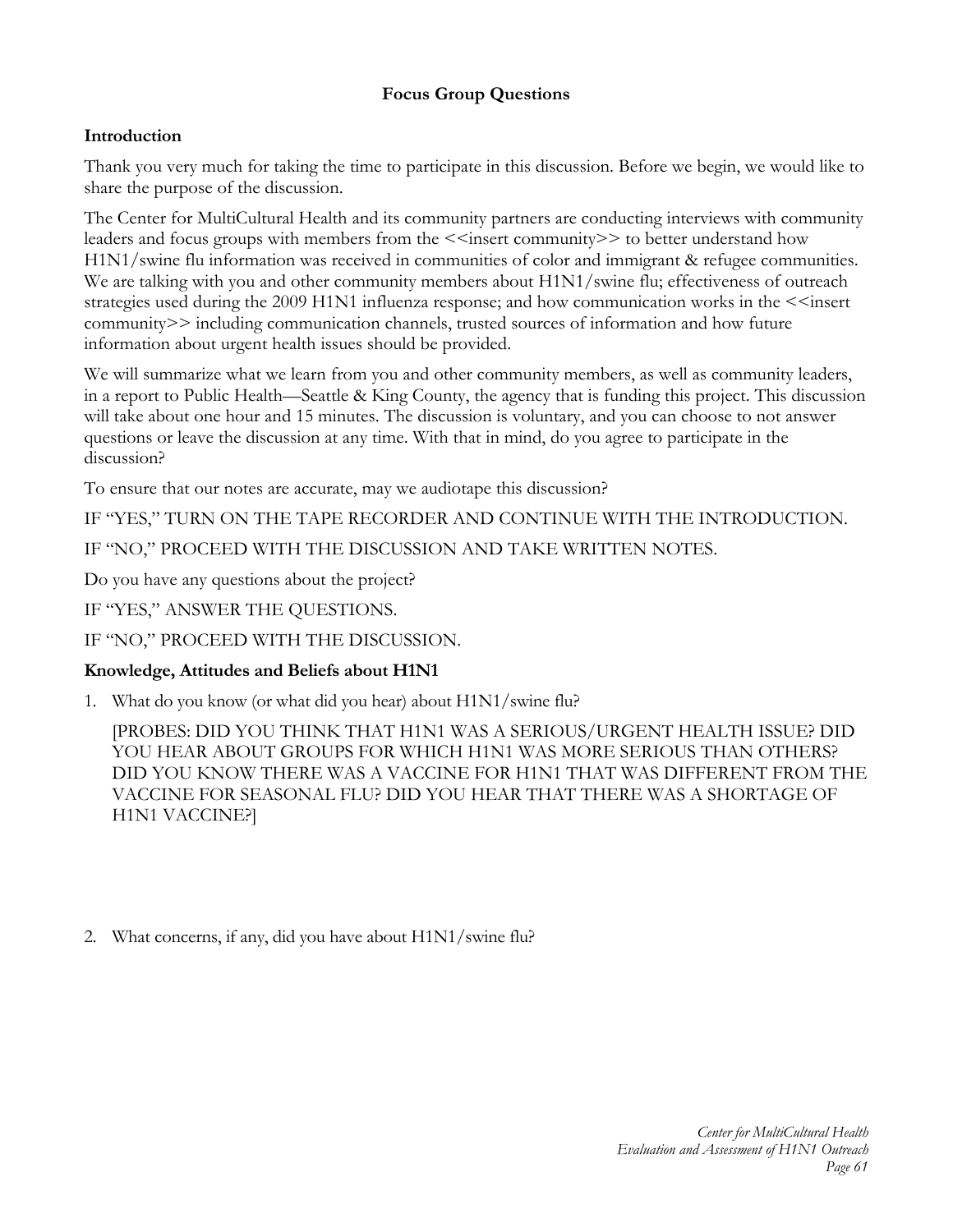3. What actions, if any, did you take to avoid getting sick or passing H1N1/swine flu to others?

[PROBES: DID YOU WASH HANDS/USE HAND SANITIZER MORE FREQUENTLY? DID YOU STAY HOME IF YOU WERE SICK AND/OR ENCOURAGE FAMILY MEMBERS TO STAY HOME IF THEY WERE SICK?]

## **H1N1 Vaccine Experience**

**Note: Ask the notetaker/observer to review the surveys, so that you can ask questions #3 and/or #4, as appropriate.** 

4. For those of you who tried to get the H1N1/swine flu vaccine, why did you try to get vaccinated? Tell me about your experience.

[PROBE: WHAT BARRIERS, IF ANY, DID YOU FACE IN GETTING VACCINATED?]

5. For those of you who did not try to get the H1N1/swine flu vaccine, what were your reasons?

[PROBES: DID YOU THINK THAT H1N1 WAS NOT A SERIOUS/URGENT HEALTH ISSUE? DID YOU HEAR THAT THERE WERE LONG LINES FOR THE H1N1 VACCINE? DID YOU THINK THAT THE VACCINE FOR H1N1 WAS INCLUDED IN THE VACCINE FOR SEASONAL FLU? WERE YOU CONCERNED ABOUT VACCINE SAFETY? WERE YOU CONCERNED ABOUT COST OR OTHER ISSUES?]

6. What, if anything, would make you more willing to get vaccinated for H1N1/swine flu?